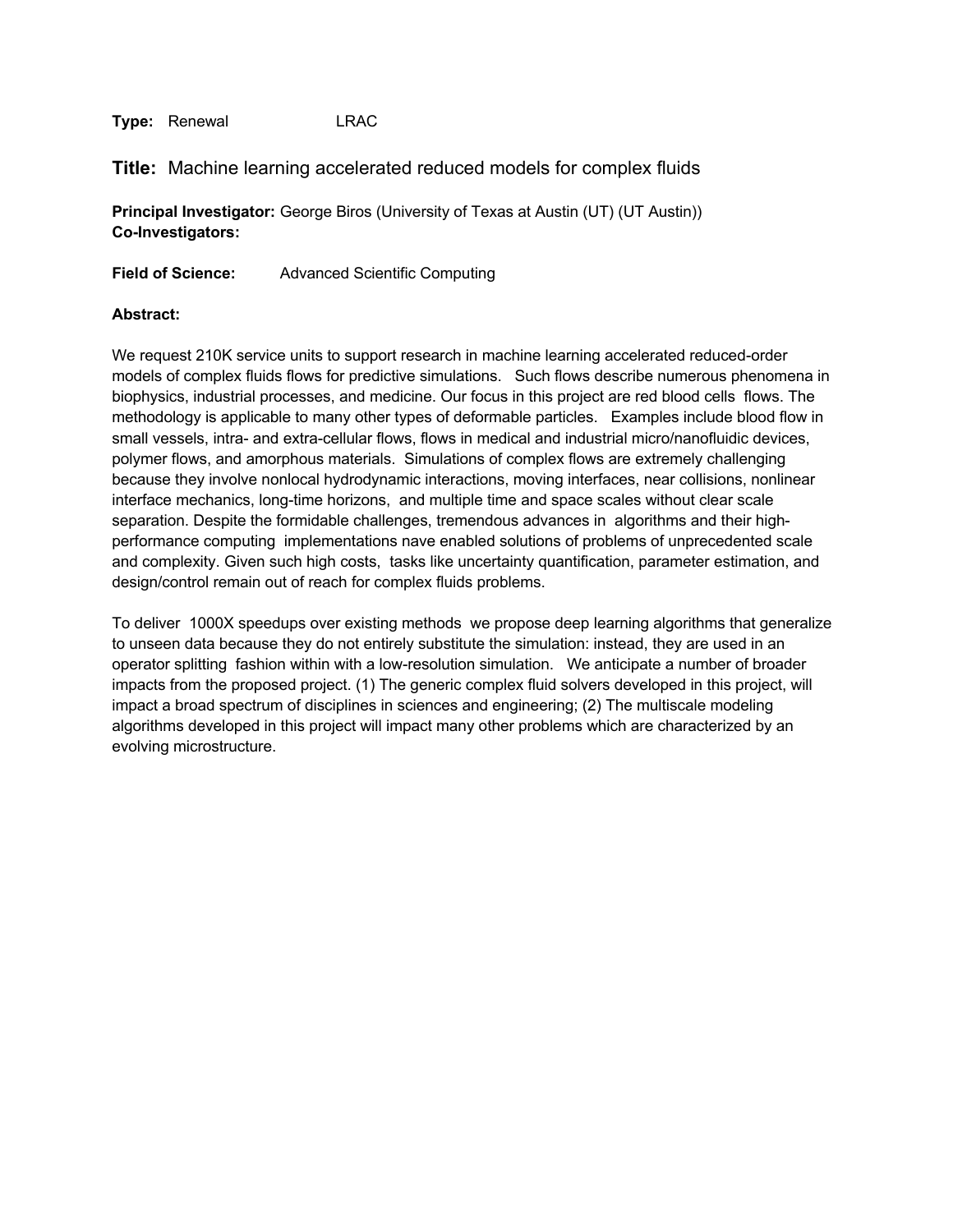**Title:** 3-D Stellar Hydrodynamics of Convective Boundary Mixing and Shell Mergers in Massive Stars

**Principal Investigator:** Paul Woodward (University of Minnesota (UM)) **Co-Investigators:**

**Field of Science:** Stellar Astronomy and Astrophysics

## **Abstract:**

As set out in our funded NSF proposal, we are using detailed 3-D stellar hydrodynamics simulations to improve our understanding and predictive capability of material mixing at the boundaries of convection zones in stars and of its consequences for stellar evolution and nucleosynthesis. Mixing length theory (MLT) enables us to model in 1D the effects of convection, an inherently 3-D process, so that we can evolve a model star through the millions or billions of years of its life in an affordable computation. The MLT description does very well in the main volume of a convection zone, but it has considerable difficulty describing the flow near convective boundaries. This is where material from just outside a convection zone can become incorporated into it and then carried significant distances radially in the star. The material transported in this way can then participate in nuclear reactions that can alter the course of the star's evolution and/or alter significantly its production of heavy elements. Under special circumstances, such as the hydrogen ingestion flash, the energy release from burning fuel brought into a convection zone from the convective boundary can be so great that the local structure of the star is disrupted. To follow the behavior in such cases, we must perform 3-D simulations.

In our work, we identify brief intervals in the evolution of stars when convective boundary mixing can have very important consequences. By simulating the mixing and its effects in 3D for those brief intervals and using our results to inform the 1-D models that can be implemented in stellar evolution codes, we try to assure that the 3-D simulation work that we do has a maximum impact. We are focusing on massive stars, and in particular upon the interaction and possible merger of nuclear burning shells, with their associated convection zones, that are separated by only very thin layers of stably stratified material. A key point about these events is that the energy release from nuclear burning of convectively mixed fuels can have dramatic feedback into the hydrodynamic flow. This requires both high grid resolution as well as a sufficient number of nuclear species to simulate the hydrodynamic flow and the nuclear energy generation simultaneously with high accuracy. The outcomes of the resulting detailed 3-D simulations are used to validate 1-D mixing models and parameter values from first principles of multifluid hydrodynamics. For brief episodes, such as flash phenomena driven by unstable or overstable nuclear burning in 3D, we can hope to simulate the entire episode in 3D. How the star evolves through these brief convectivereactive episodes has a profound impact upon the abundances it produces. For massive stars, shell merger events shortly before the core collapses can affect the star's symmetry and hence its explodability. As participants of the NSF JINA-CEE Physics Frontier Center we explore the ramifications for nucleosynthesis of our simulations.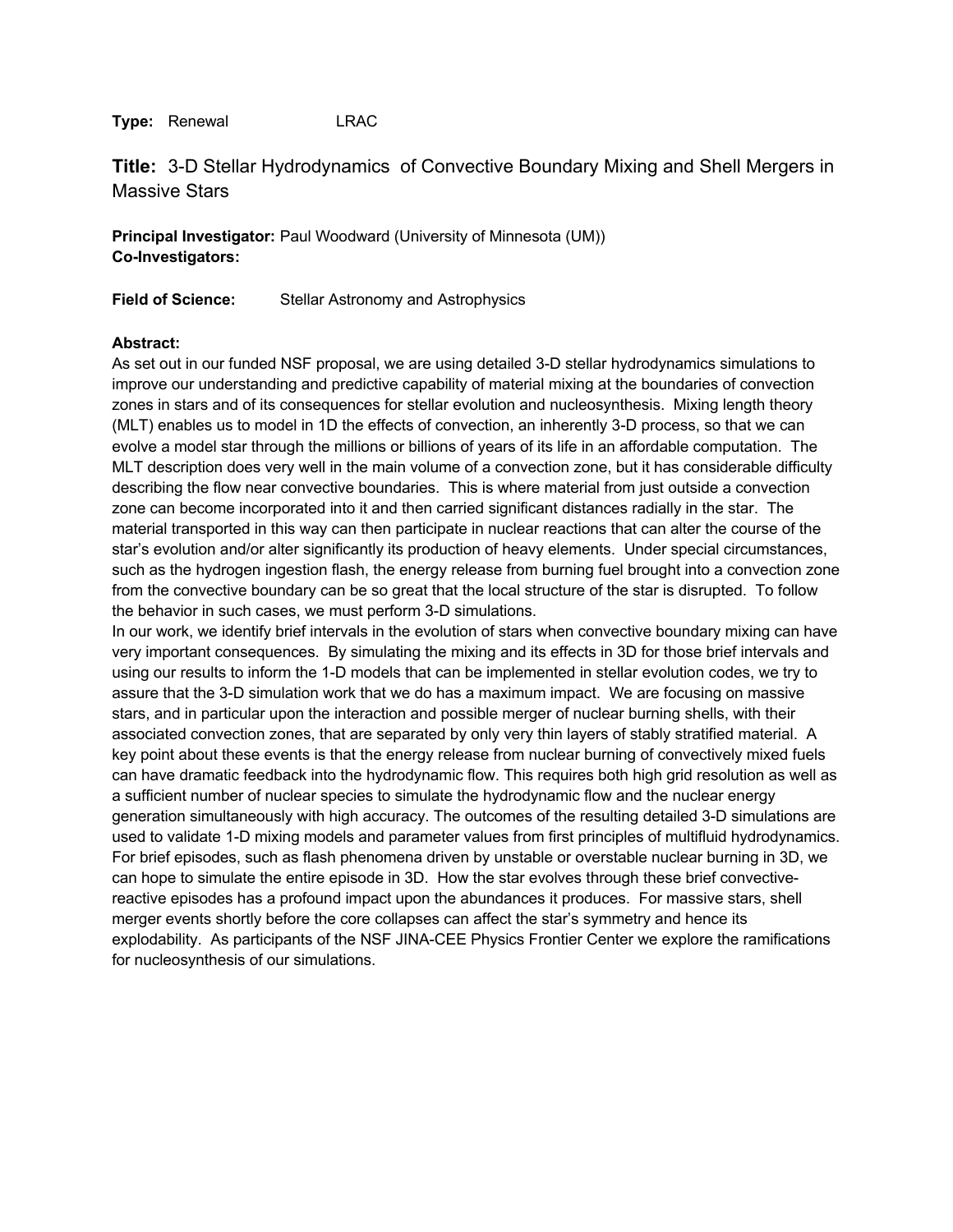**Title:** First Applications of Enzo-E to Frontier Problems in Cosmology

**Principal Investigator:** Michael Norman (University of California San Diego (UCSD) (UC San Diego)) **Co-Investigators:** James Bordner (University of California San Diego (UCSD) (UC San Diego)); John Wise (Georgia Institute of Technology); Greg L. Bryan (Columbia University); Brian O'Shea (Michigan State University (MSU))

**Field of Science:** Extragalactic Astronomy and Cosmology

## **Abstract:**

This request will support our 4 institution team which is applying the Enzo and Enzo-E hydrodynamic cosmolog code to the formation of first and second generation stars, the first galaxies, and radiative mixing layers in the multiphase interstellar medium of galaxies.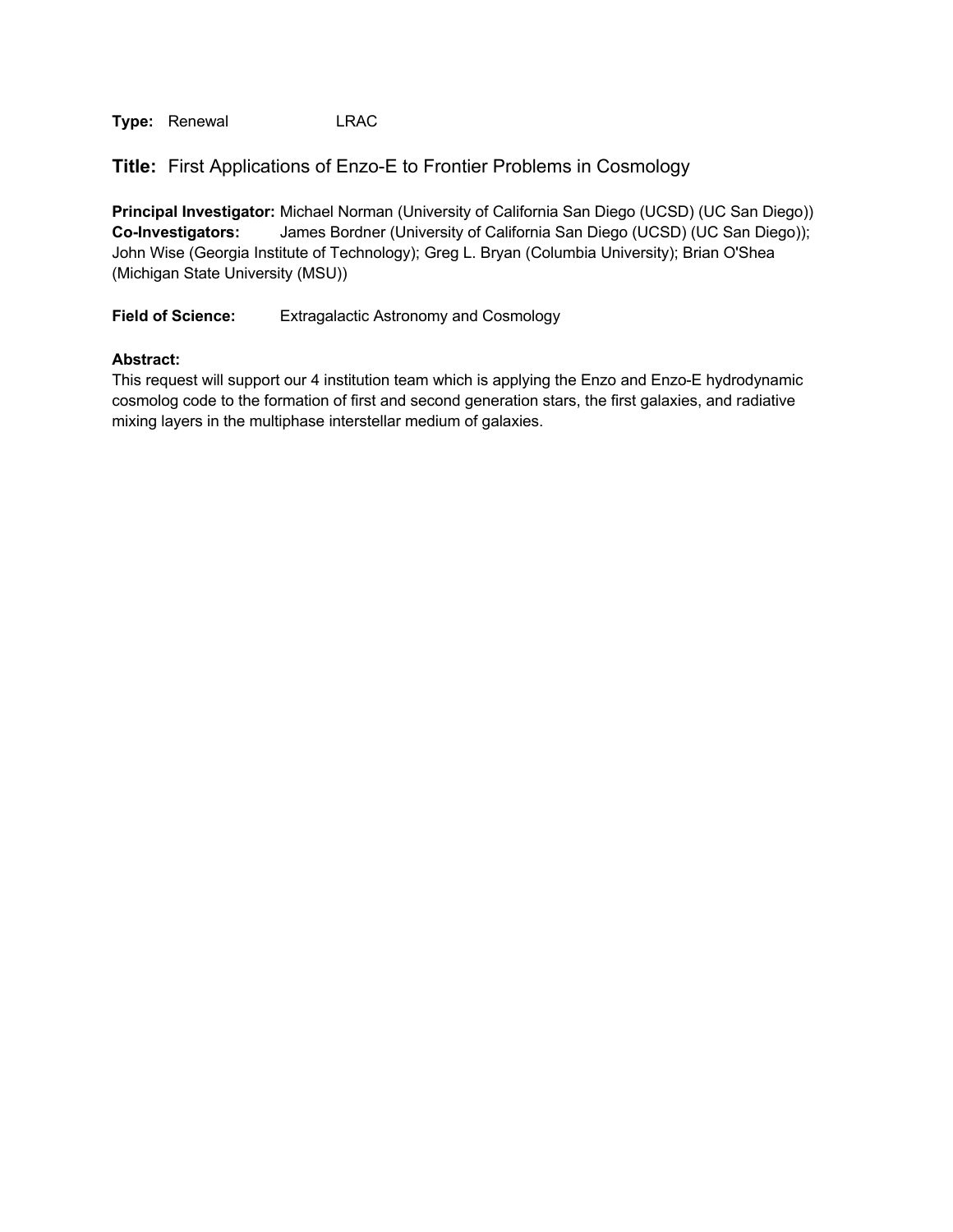**Title:** Multi-scale Dynamics of Kinetic Turbulence and Dynamo in Collisionless Astrophysical Plasmas

**Principal Investigator:** Matthew Kunz (Princeton University) **Co-Investigators:** Archie Bott (Princeton University); Jonathan Squire (University of Otago (Te Whare Wnanga o Otgo)); Lev Arzamasskiy (Princeton University)

**Field of Science:** Astronomical Sciences

#### **Abstract:**

This Frontera renewal allocation request focuses on the multi-scale dynamics of kinetic turbulence and dynamo in collisionless space and astrophysical plasmas. We propose to study three applications of this physics in particular. First, we will elucidate the thermodynamic and electromagnetic consequences of Alfvénic turbulence in an expanding, collisionless, and multi-ion plasma, making a direct connection to several notable features discovered by Parker Solar Probe and other heliospheric spacecraft. Second, we will continue our investigations into the origin and amplification of cosmic magnetic fields, this time paying particular attention to how seed magnetic fields generated self-consistently by plasma-kinetic effects can be stretched and amplified by turbulent motions. Finally, we will investigate convective instability and turbulence in dilute, magnetized plasmas, with particular application to heat transport and magnetic-field amplification in the stratified outskirts of galaxy clusters. This NSF- and DOE-funded research makes use of our aggressively optimized, massively parallel, hybrid-kinetic particle-in-cell code Pegasus++. This code demonstrates excellent single-core performance and excellent weak scaling on Frontera, and has contributed to more than a dozen publications in a variety of high-profile journals. The continued application of this novel code to frontier topics in plasma astrophysics on leadership-class facilities opens up new pathways for understanding the heating and structure of the solar wind, the origin of cosmic magnetic fields, and the thermodynamic stability of the intracluster medium of galaxy clusters.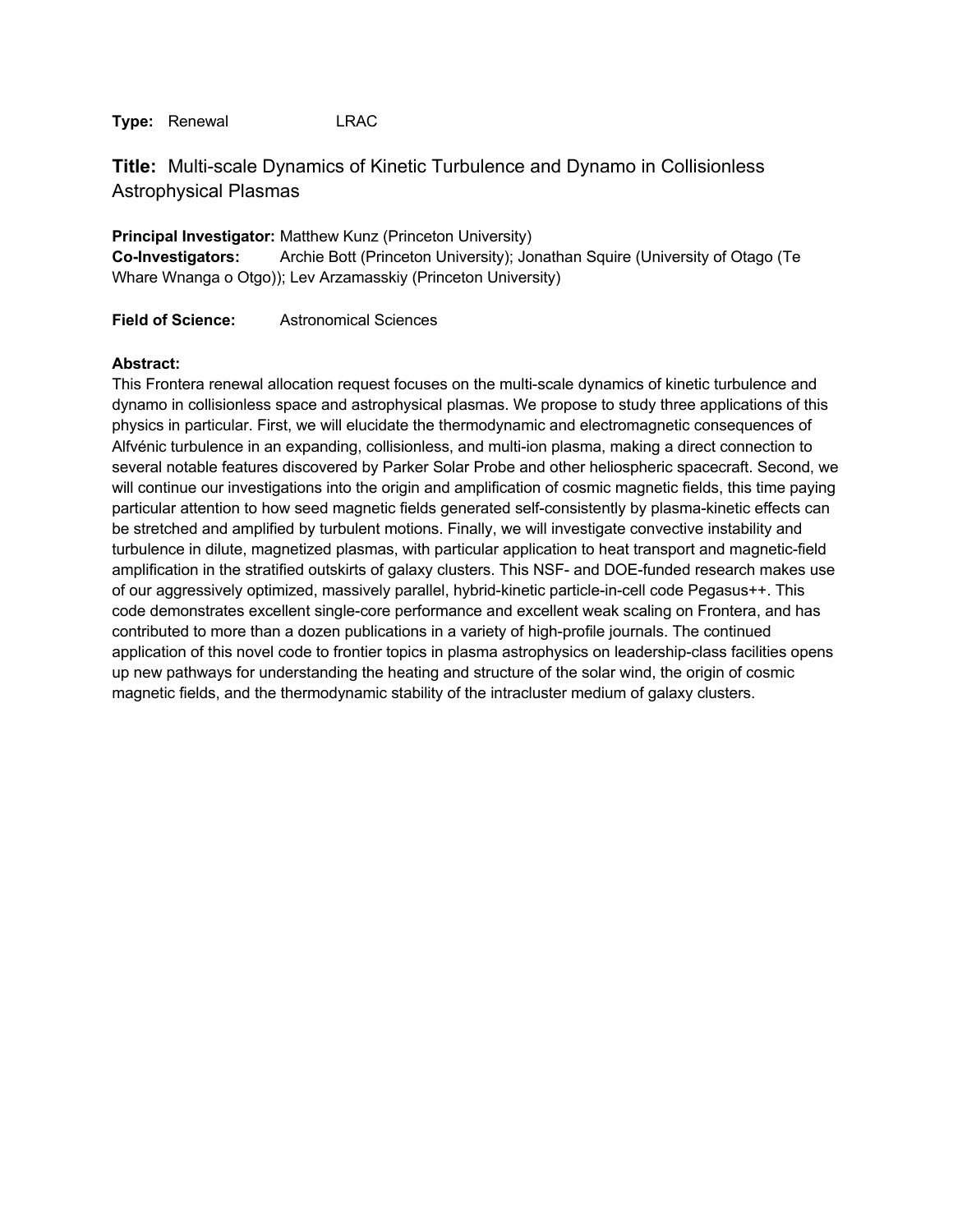|  | Title: STARFORGE: Simulating star formation with realistic physics and feedback |  |  |  |
|--|---------------------------------------------------------------------------------|--|--|--|
|--|---------------------------------------------------------------------------------|--|--|--|

**Principal Investigator:** Michael Grudic (Carnegie Institution for Science (Carnegie Science)) **Co-Investigators:** David Guszejnov (University of Texas at Austin (UT) (UT Austin)); Stella Offner (University of Texas at Austin (UT) (UT Austin)); Anna Rosen (Center for Astrophysics Harvard & Smithsonian (CfA))

**Field of Science:** Astronomical Sciences

## **Abstract:**

Numerical simulations of star-forming giant molecular clouds (GMCs) can serve as powerful virtual laboratories for studying the many different processes involved in star formation (SF), which are subject to considerable theoretical uncertainty. We will use the newly-developed STARFORGE framework to perform a large parameter study of SF simulations to account for essentially all physical mechanisms thought to be important in SF, including gravity, N-body dynamics, radiation, magnetic fields, cooling and chemistry, and all important stellar feedback mechanisms (jets, radiation, winds, and supernovae). These will be the most physically-realistic SF simulations to date, and will allow us to attack major open theoretical questions about SF physics (including the stellar initial mass function). We will also be able to disentangle the presently-uncertain effects of each mechanism, and to interpret ambiguous observational data.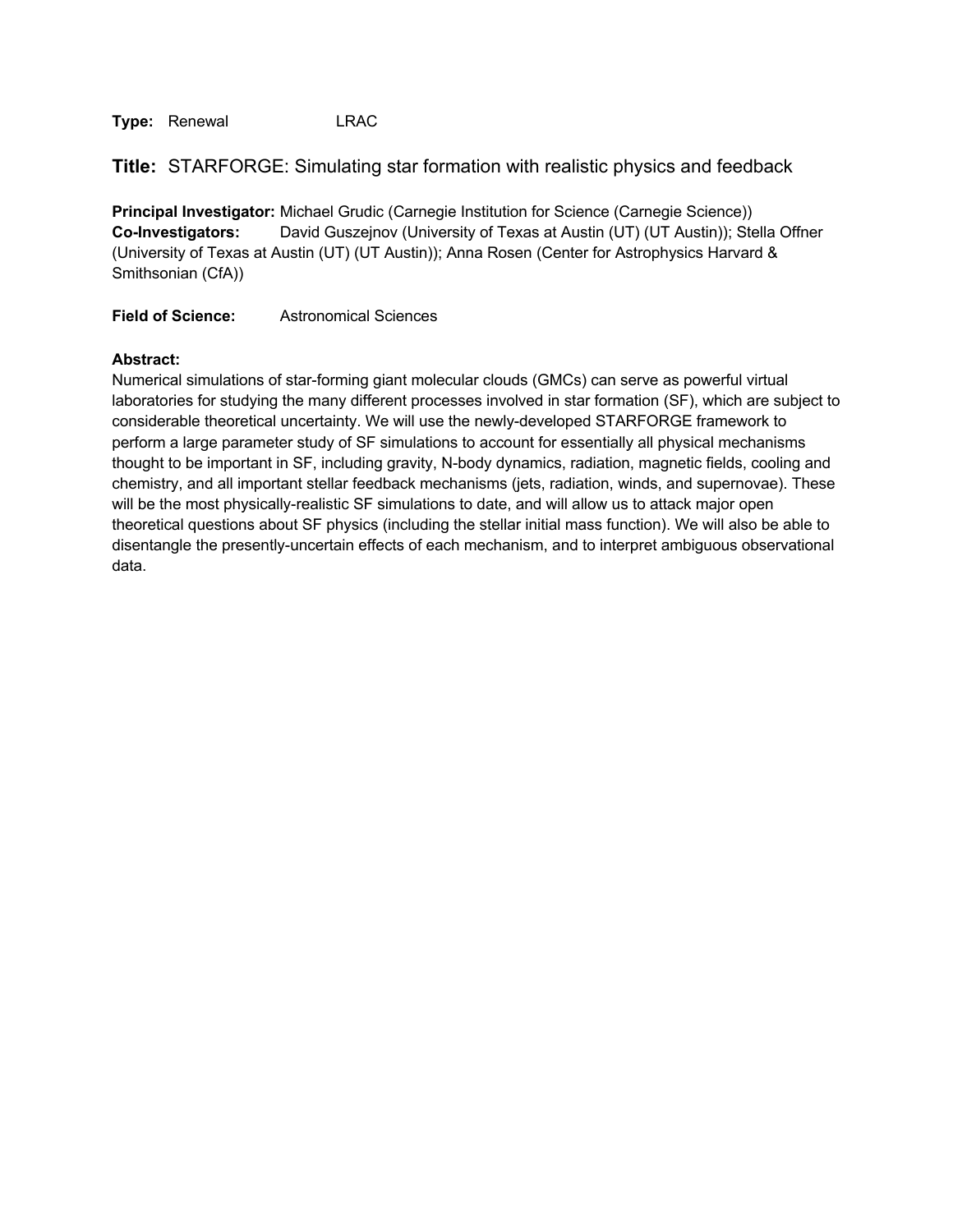**Title:** Long-term 3D Core-Collapse Supernova Simulations

**Principal Investigator:** Adam Burrows (Princeton University) **Co-Investigators:** Tianshu Wang (Princeton University); Matthew Coleman (Princeton University); Adam Burrows (Princeton University)

**Field of Science:** Stellar Astronomy and Astrophysics

#### **Abstract:**

Complexity has paced progress on the multi-physics, multi-dimensional, and multi-decade puzzle of the mechanism of supernova explosions. However, modern theory, building on decades of progress with the multitude of issues, inputs, and physics questions, is on the cusp of breakthrough. State-of-the-art simulations from many groups now evince explosions via the neutrino mechanism with roughly the correct general character and properties. However, we have yet to achieve a comprehensive, credible, and detailed explanation of explosion energy, neutron-star mass, nucleosynthesis, and morphology across the progenitor continuum. This LRAC proposal, coupled with NSF and DOE funding, has been constructed to 1) build on our recent palpable progress, 2) capture this pivotal moment in theoretical astrophysics when codes and resources are aligning, and 3) help erect a standard model for core-collapse supernova explosions.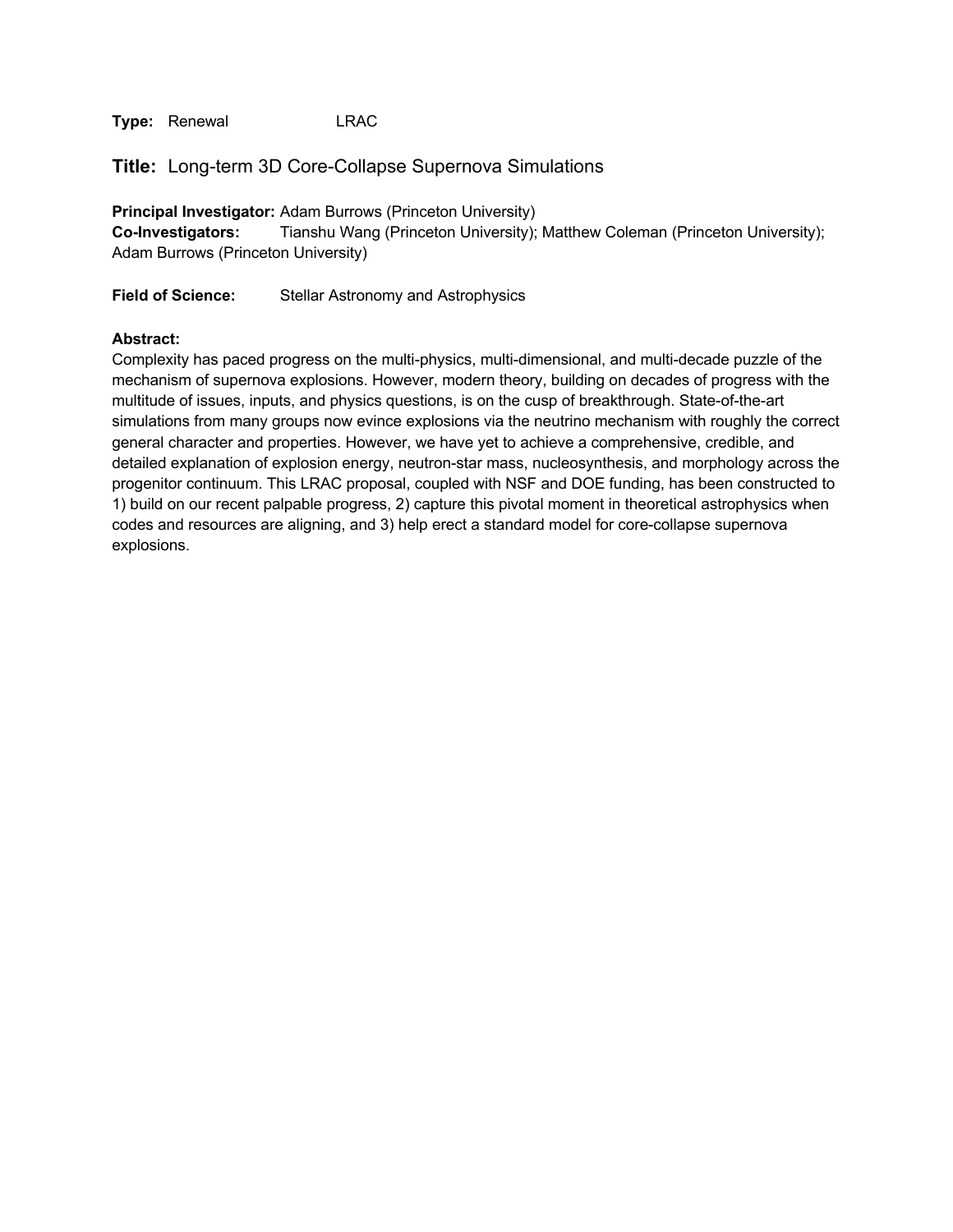**Title:** Multi-Fidelity Constraints from the Lyman-alpha Forest with Baryonic Modelling

**Principal Investigator:** Simeon Bird (University of California Riverside (UCR)) **Co-Investigators:**

**Field of Science:** Extragalactic Astronomy and Cosmology

## **Abstract:**

This renewal will continue to improve our emulator for Lyman alpha cosmology, generated with the current LRAC. We will perform further MP-Gadget simulations, including baryonic physics, to improve overall interpolation accuracy. We will extend our coverage to higher redshift using a few high resolution simulations and our recently developed multi-fidelity modelling technique. Results will be compared to upcoming data from the Dark Energy Spectroscopic Instrument and will be used for constraining cosmological parameters.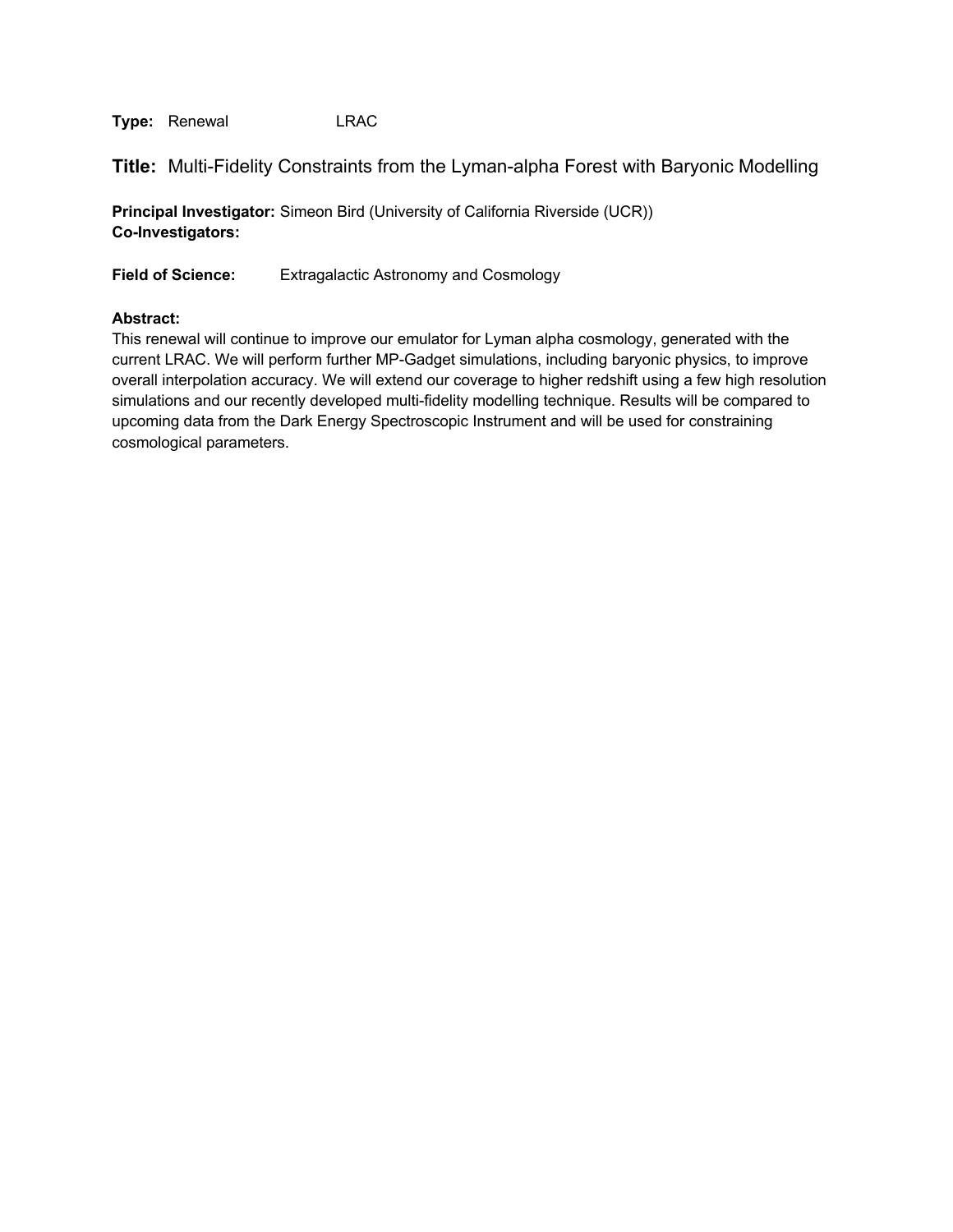**Title:** Simulations of reconnection-powered flares in magnetospheres of magnetars, binary neutron stars and black holes.

**Principal Investigator:** Alexander Philippov (Simons Foundation) **Co-Investigators:** Elias Most (Princeton University); Bart Ripperda (Simons Foundation)

**Field of Science:** Astronomical Sciences

## **Abstract:**

Event Horizon Telescope observations show that the accretion flows around supermassive black holes are likely to be in a particular scenario, the magnetically arrested state. Episodic magnetic reconnection in this state was conjectured to power observed multi-wavelength flares. In this proposal we will use a combination of first-principles large-scale numerical simulations to test this hypothesis. Reconnection can also occur in merging neutron star-black hole binaries, and we will investigate whether it can give rise to observable electromagnetic precursors prior to the gravitational-wave signals.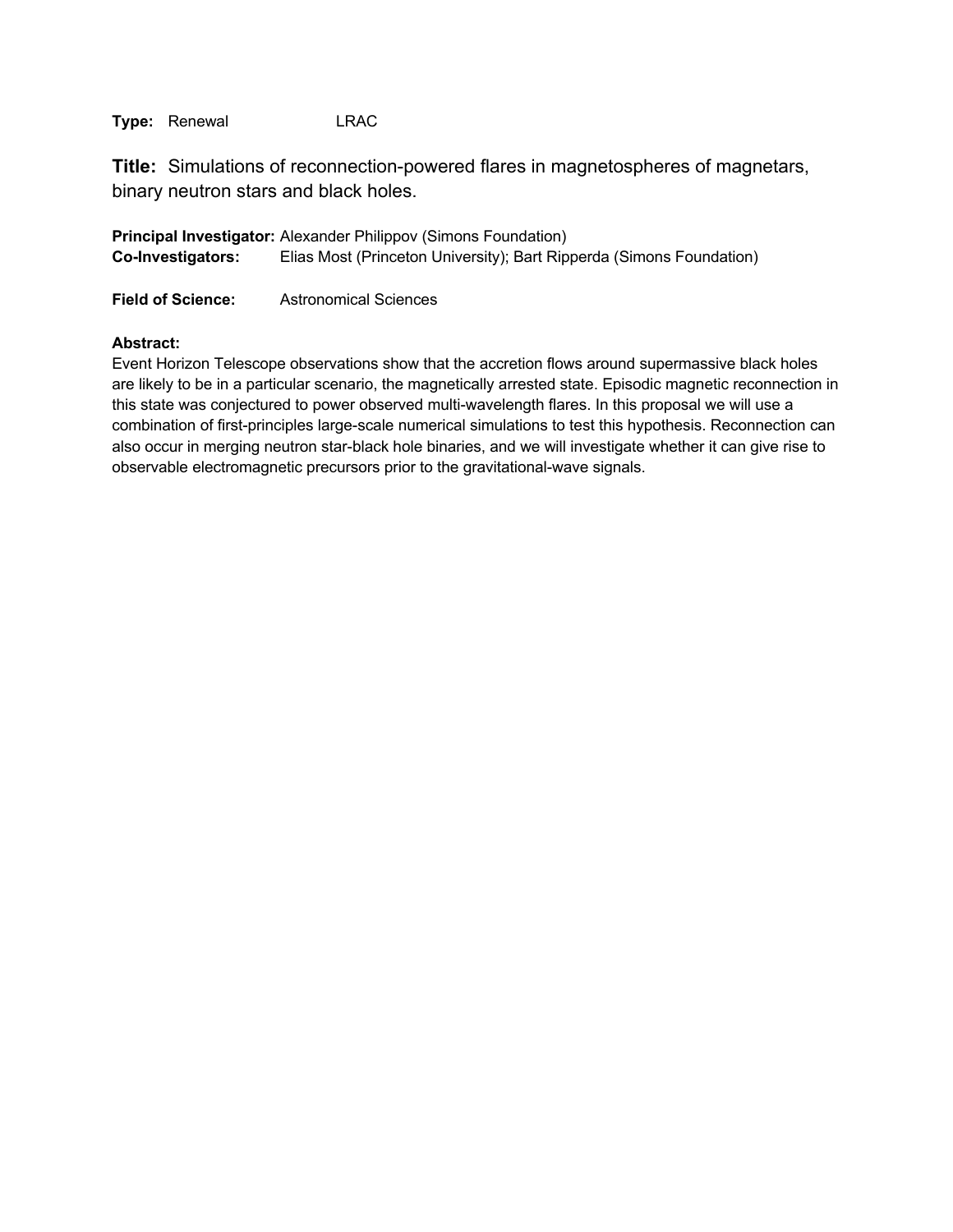**Title:** Renewal: TACC Frontera and super resolution cosmological simulations of galaxies and quasars

**Principal Investigator:** Tiziana DiMatteo (Carnegie Mellon University (CMU)) **Co-Investigators:** Simeon Bird (University of California Riverside (UCR)); Rupert Croft (Carnegie Mellon University (CMU)); Yueying Ni (Carnegie Mellon University (CMU))

**Field of Science:** Extragalactic Astronomy and Cosmology

#### **Abstract:**

As telescopes become more powerful, data on galaxies, quasars and the matter in intergalactic space becomes both more detailed and wide-ranging. Our cosmological simulations must adapt, so that even with supercomputers we are forced to decide whether to maximize either resolution, or volume, or else compromise on both. With Frontera, we are in the midst of a program to overcome these limitations. We have been running a newly optimized version of our cosmological hydrodynamics code, MP-Gadget, successfully at extreme scale on Frontera. We have run "Astrid", the largest cosmological simulation ever to reach redshift z= 2.3, the era relevant for Webb Telescope observations. In concert we have developed methods that leverage techniques from the AI revolution, and make "super resolution" simulations possible. Our hybrid approach offloads compute-intensive parts of our simulations to Neural Networks (NN). With this renewal, we will extend Astrid to later times, expecting to reach the epoch of galaxy cluster formation, when dark energy starts to dominate the universe, at redshifts z~1. We will continue to develop our AI super resolution techniques, applying them to hydrodynamic simulations for the first time. With this combined approach we will address a variety of science topics including predicting gravitational waves from supermassive black hole mergers, gravitational lensing of intergalactic gas clouds, and properties of extreme galaxies and quasars at high resolution.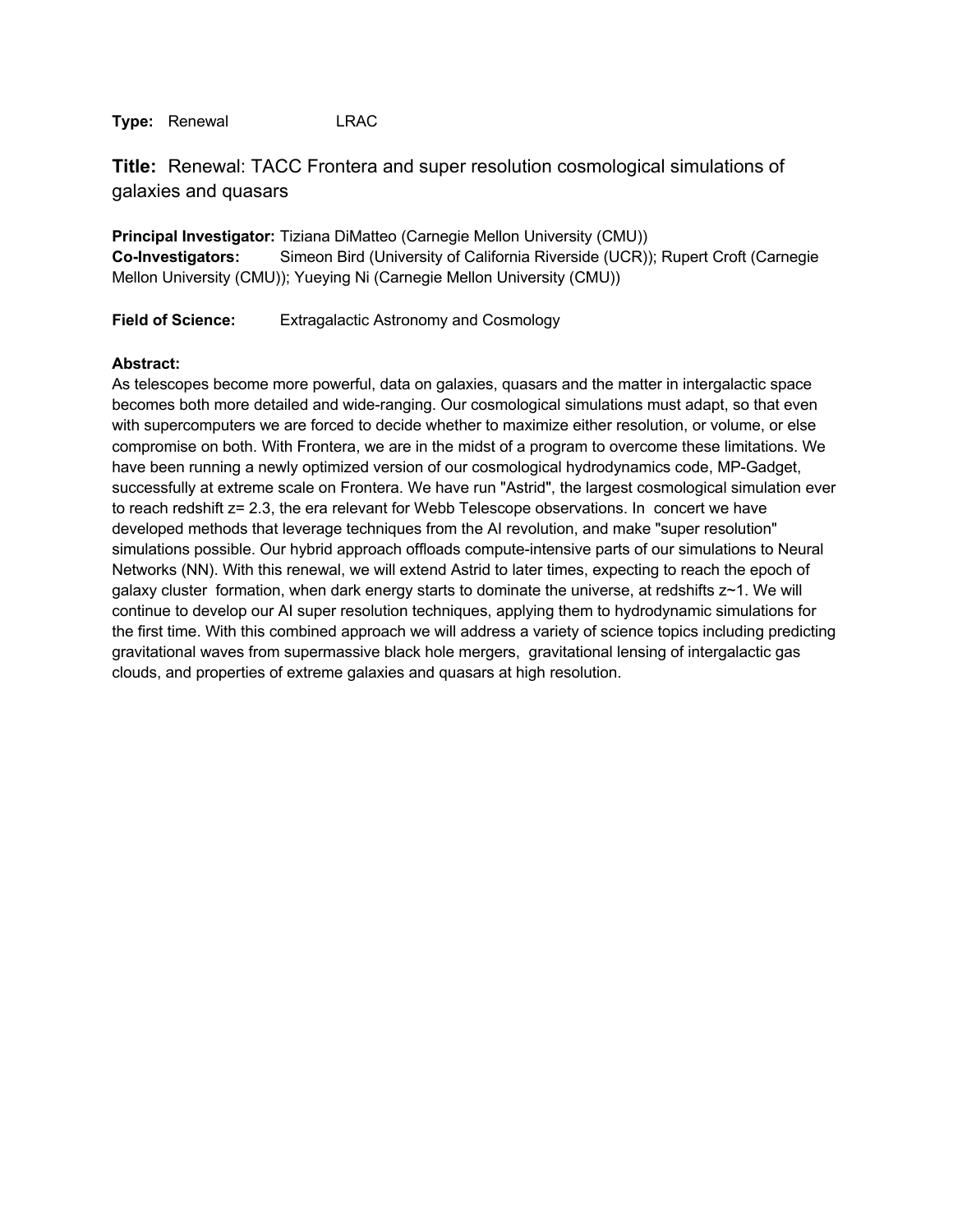**Title:** Comprehensive Constraints on Self Interacting Dark Matter

**Principal Investigator:** Thomas Quinn (University of Washington) **Co-Investigators:** Alyson Brooks (Rutgers University (State University of New Jersey)); Ferah Munshi (University of Oklahoma)

**Field of Science:** Extragalactic Astronomy and Cosmology

#### **Abstract:**

There is robust observational evidence that structures ranging from dwarf galaxies to galaxy clusters are dominated by dark matter, yet we know almost nothing about its particle nature. The prevalent assumption in astrophysical modeling is that it is ``cold'' and collisionless (Cold Dark Matter or CDM), yet particle physicists have emphasized that it is theoretically natural for dark matter to have self interactions (Self Interacting Dark Matter, or SIDM). The proposed work will result in a suite of high resolution, stateof-the art simulations of galaxy formation within both a CDM and SIDM paradigm. The initial conditions for every galaxy run in CDM will be used to run the same galaxy within SIDM, for a direct comparison of the effect of the dark matter model. SIDM preserves the large-scale success of CDM, while opening up the possibility of altering the small scales in testable ways using galaxy observations. With this suite, we can either rule out the SIDM model, or establish it as a compelling alternative to CDM.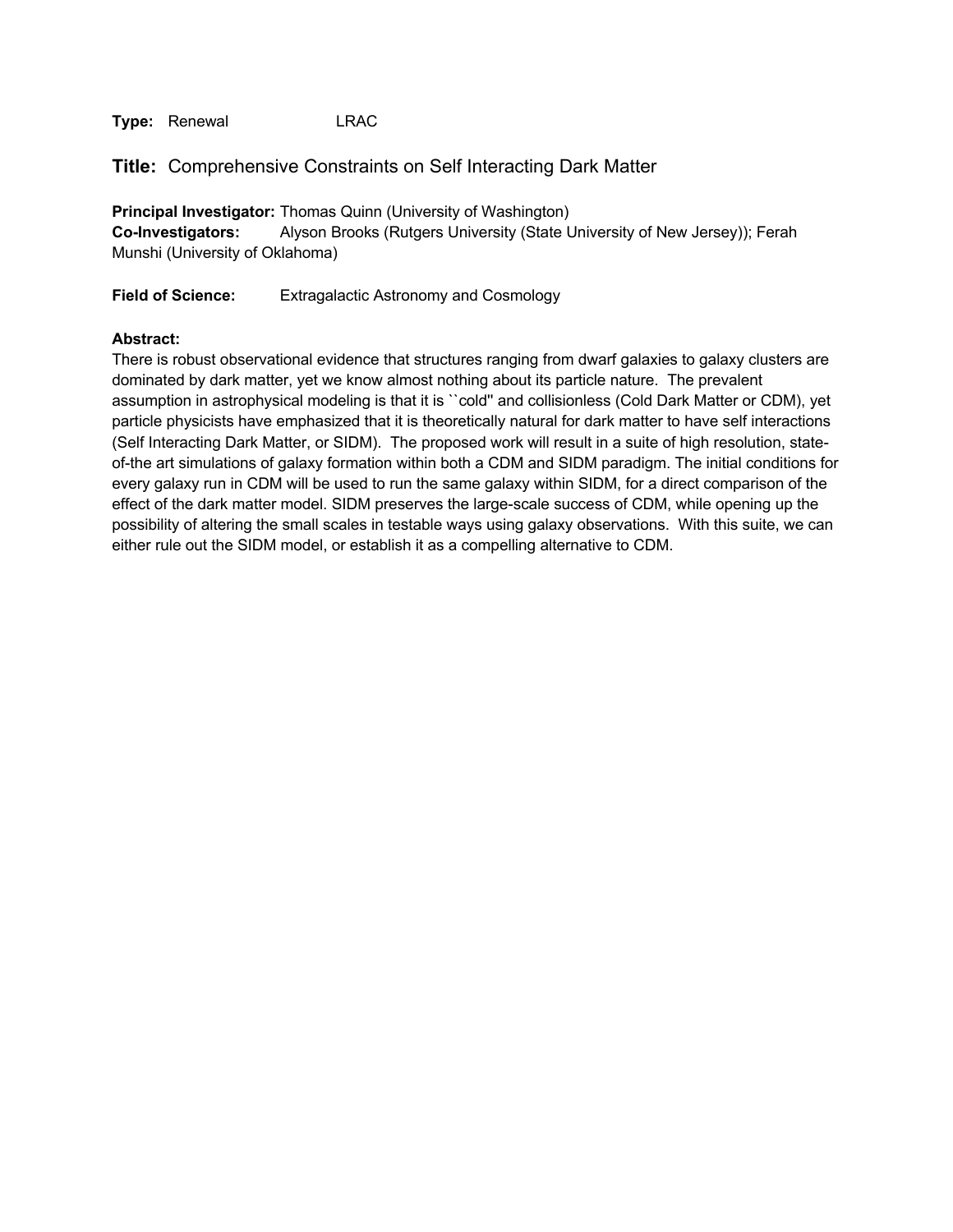**Type:** New LRAC

**Title:** Interplay of large-scale instabilities and kinetic plasma processes in relativistic jets and accretion disks of black holes

**Principal Investigator:** Gregory Werner (University of Colorado Boulder) **Co-Investigators:** Fabio Bacchini (University of Colorado Boulder); Dmitri Uzdensky (University of Colorado); Vladimir Zhdankin (Center for Computational Astrophysics, Flatirons Institute); Mitchell Begelman (University of Colorado); Yuran Chen (University of Colorado Boulder)

**Field of Science:** Astronomical Sciences

## **Abstract:**

A supermassive black hole (SMBH) lies at the center of most galaxies, exerting a powerful gravitational pull on surrounding matter. In many cases, an SMBH indirectly powers a bright, compact region--the Active Galactic Nucleus--which may be more luminous than the rest of the galaxy combined. An accretion disk of hot, ionized plasma typically swirls around the SMBH, prevented from falling directly into the black hole by its angular momentum. In the famous "black hole shadow" image taken by the Event Horizon Telescope (EHT), the bright ring surrounding the central black hole is produced by this accretion disk. It is believed that the magneto-rotational instability (MRI) drives turbulence in the plasma and creates a sort of friction that facilitates the accretion of matter onto the SMBH. This turbulence can heat and accelerate charged plasma particles to high energies, where they can emit observable radiation. In some cases, an SMBH and its accretion disk launch a collimated jet of relativistic plasma traveling hundreds of thousands of light years or more away from the SMBH. Magnetic fields generated in the accretion disk may become twisted around the jet like a coiled spring, in a field configuration called a magnetic pinch that is known to be unstable to kinking. A kink-unstable plasma column may undergo magnetic reconnection, a fundamental plasma process that rapidly converts magnetic energy to particle energy, potentially leading to observable radiation.

We propose to use first-principles particle-in-cell (PIC) simulations to study these fundamental plasma processes--magnetic reconnection and MRI-driven turbulence--in the extreme plasma environment surrounding black holes. A state-of-the-art supercomputer like Frontera is essential for simulating plasma processes operating from microphysical scales up to mesoscopic scales where energy is injected by astrophysical instabilities in accretion flows and jets of SMBHs. With Frontera, we can thus investigate the basic plasma processes responsible for converting the energy between gravitational, magnetic, kinetic, and ultimately observable electromagnetic forms.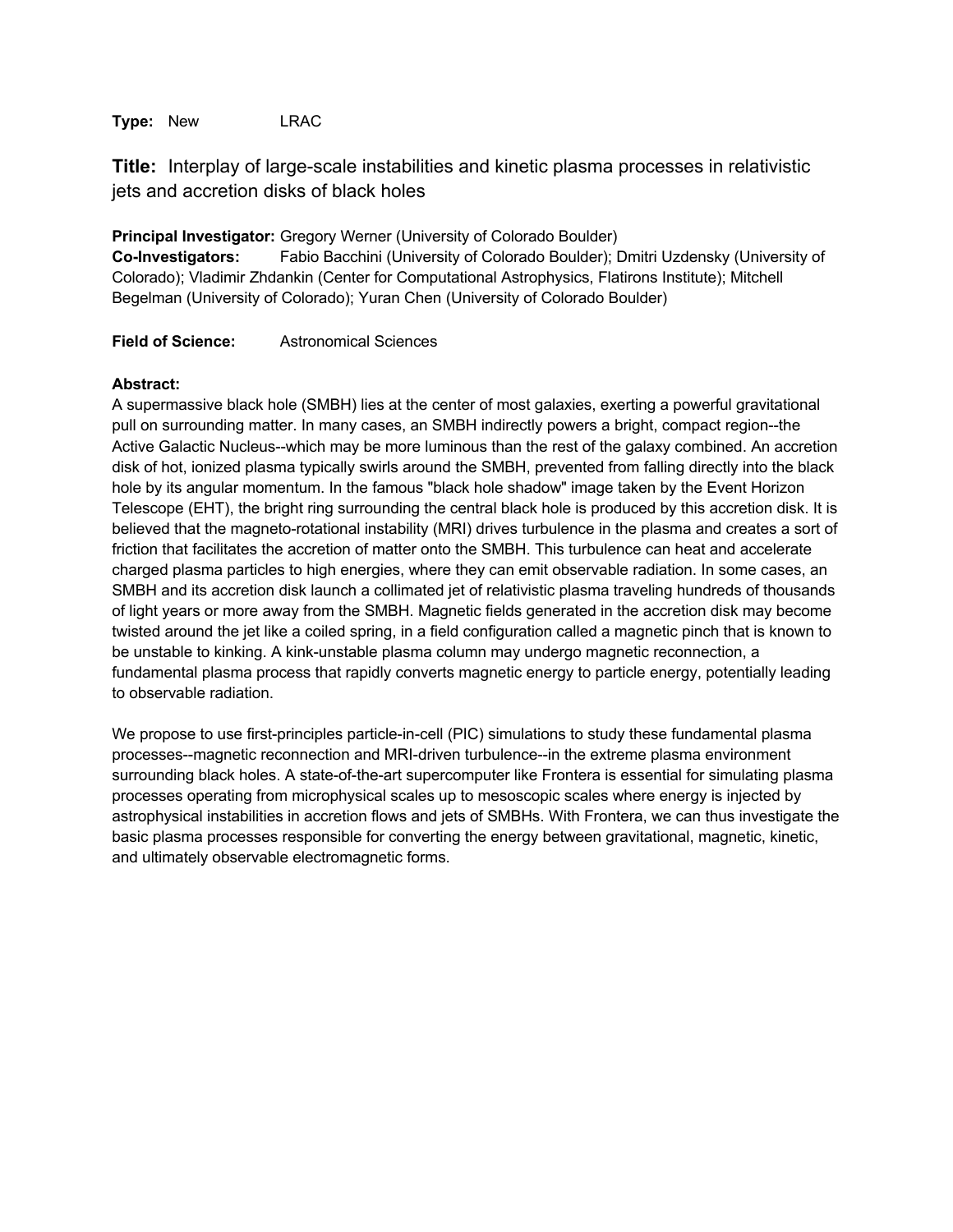**Type:** New LRAC

# **Title:** Numerical Simulations of Interstellar Turbulence

**Principal Investigator:** Alexei Kritsuk (University of California San Diego (UCSD) (UC San Diego)) **Co-Investigators:**

**Field of Science:** Extragalactic Astronomy and Cosmology

## **Abstract:**

The main science theme for this LRAC allocation request for compute time on Frontera is a study of the energy cycle in the interstellar medium of disk-like galaxies, namely how the energy injected by stellar feedback and gravitational instabilities at the scale comparable to the disk scale height cascades to larger and smaller scales, shaping the structure of interstellar filaments and regulating star formation. High resolution simulations of compressible turbulence in three dimensions will be carried out to break ground for advanced galactic disk simulations that would capture generation of interstellar turbulence selfconsistently for the first time. Simulations of multiphase magnetized interstellar turbulence will yield realistic maps of Galactic foreground dust emission at radio frequencies. These simulations will paint a detailed picture of the polarized emission of dust grains in our Galaxy, which is known to interfere with measurements of the cosmic microwave background (CMB). They will contribute to an ongoing effort to more fully understand how dust affects the appearance of the CMB, helping to inform the design of future CMB experiments.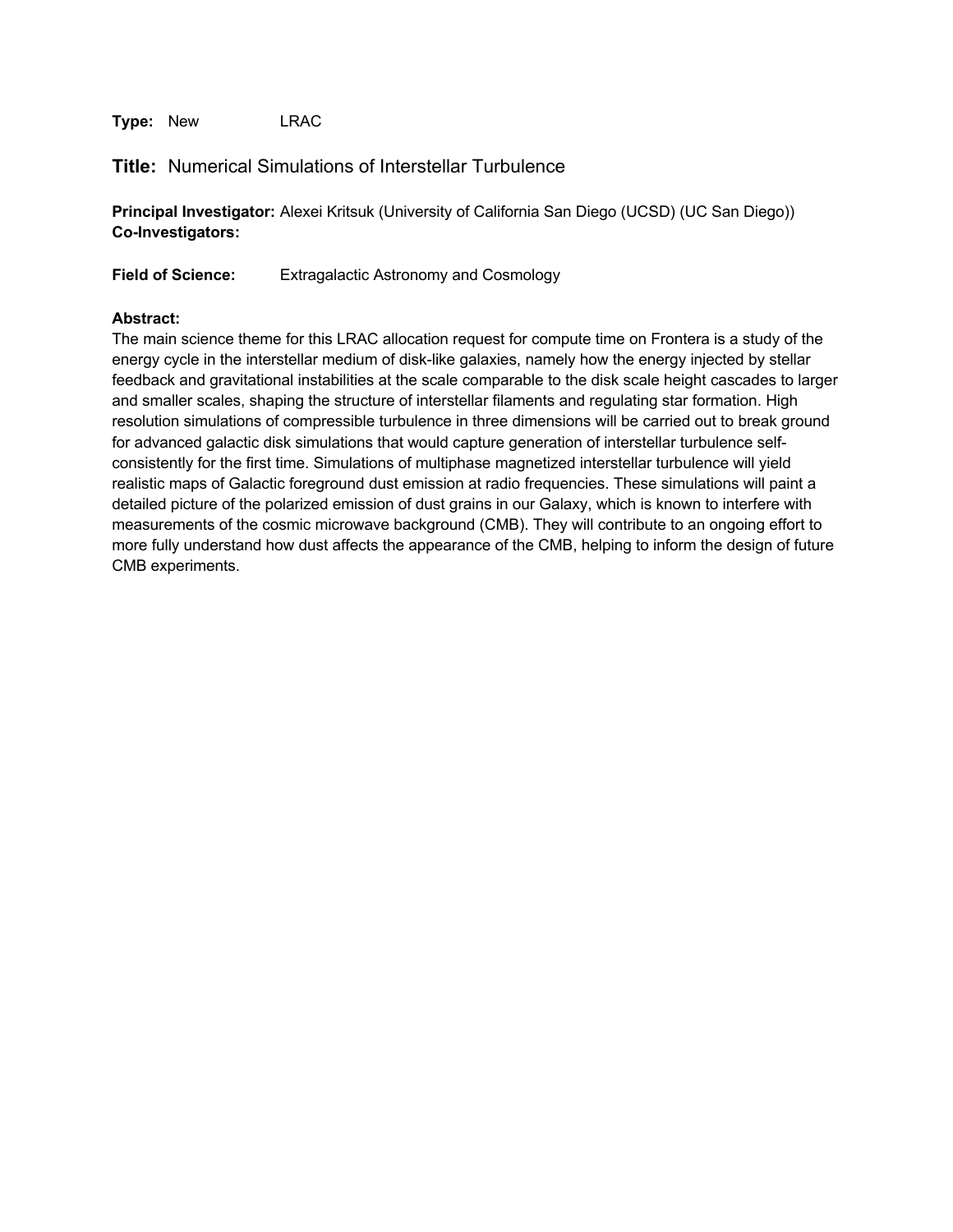**Title:** Heating and Particle Energization in Space and Astrophysical Plasmas

**Principal Investigator:** Jason TenBarge (Princeton University) **Co-Investigators:** Ammar Hakim (Princeton Plasma Physics Laboratory (PPPL)); James Juno (University of Iowa (UI)); Gregory Howes (University of Iowa (UI))

**Field of Science:** Magnetospheric Physics; Solar Terrestrial Research

## **Abstract:**

Understanding energy dissipation and entropy production in collisionless processes such as shocks, turbulence, and magnetic reconnection are grand challenge problems in plasma physics and have been the subject of study for many decades. A major unanswered question on this frontier is, how does a collisionless plasma transform bulk flow and electromagnetic energy into particle thermal energy? The development of a detailed understanding of shocks in plasmas has been a long standing goal of the broader scientific community, both as a fundamental physics process and because of its applicability to a wide variety of phenomena throughout the universe. Under one of the four high-level science goals in the 2013 NRC Heliophysics Decadal survey, "Discover and characterize fundamental processes that occur both within the heliosphere and throughout the universe," shocks are identified as ubiquitous phenomena responsible for transforming high energy flows into thermal energy and energetic particles. Many potential mechanisms have been proposed to perform the conversion between flow and thermal energy in a collisionless plasma, but the answer has been elusive. Understanding how shocks and turbulent magnetic reconnection operate is of primary importance to understand the Sun-Earth coupling, protecting manned missions and spacecraft from high energy particles, achieving inertial confinement fusion, and interpreting radiation observed from astrophysical plasmas, such as supernova remnants and astrophysical jets.

To improve our understanding of plasma heating and distribution function dynamics in weakly collisional plasmas, we propose to study kinetic instabilities that regulate both macro-scale properties as well as energy dissipation in shocks, and large-scale, high resolution turbulence using fully kinetic Vlasov-Maxwell (VM) simulations. The simulation code, Gkeyll, to be employed in this endeavor leverages cutting-edge numerical techniques to model the particle distribution function evolution in greater detail than ever before. The Vlasov approach with a continuum velocity representation is free of restrictions imposed by reduced continuum and Lagrangian kinetic models often employed, e.g., gyrokinetics and particle-in-cell methods.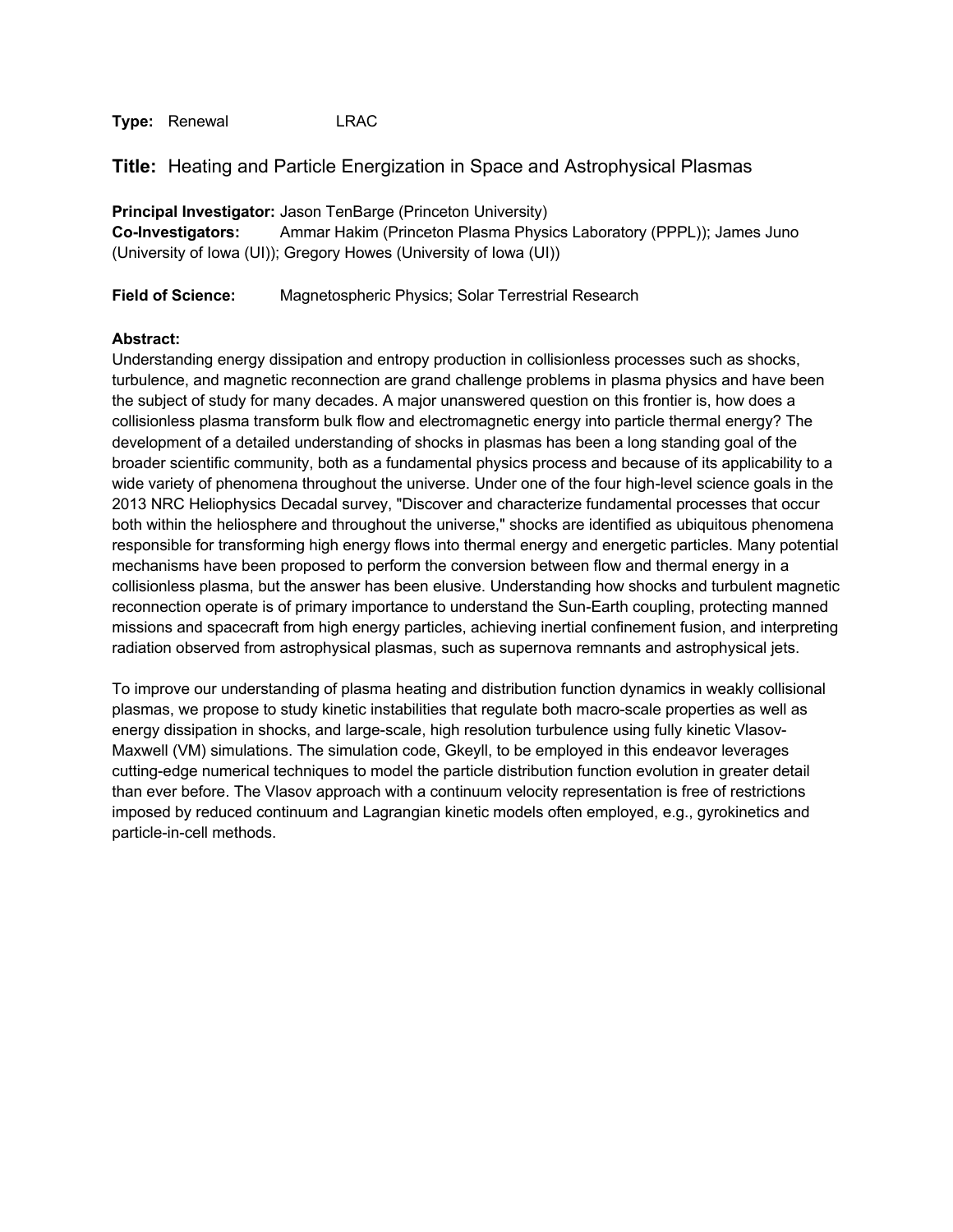**Title:** Multi-scale, MHD-kinetic modeling of the solar wind and its interaction with the local interstellar medium

**Principal Investigator:** Nikolai Pogorelov (University of Alabama Huntsville (UAH)) **Co-Investigators:** Vadim Roytershteyn (Unknown Institution)

**Field of Science:** Solar Terrestrial Research

## **Abstract:**

The goal of this project is to investigate the solar wind (SW) flow and its interaction with the local interstellar medium (LISM). This investigation requires self-consistent solution of the fluid and kinetic equations. Accurate modeling of the solar wind flow is required for prediction of Space Weather, which is defined by the transients in the space environment traveling from the Sun, through the heliosphere, to Earth. In the recent decade, the difficult task of understanding and predicting violent solar eruptions and their terrestrial impacts has become a strategic national priority, as it affects the daily life of humans, including communication, transportation, power supplies, national defense, space travel, and more. The proposed multi-scale simulations will help analyze and interpret observational data from the major space missions, e.g., Voyagers, Interstellar Boundary Explorer (IBEX), New Horizons, Parker Solar Probe, Solar Orbiter, etc.

Frontera resources are a proper venue for our research because it involves not only computationally challenging, high-resolution, 3D solutions of turbulent MHD equations on adaptive grids, but also kinetic modeling of neutral atoms and nonthermal PUIs. Using leadership computing resources, such as Frontera, for the analysis of flows of partially ionized plasma that are characterized by multiple or highly localized scales and multiple processes, is expected to have a transformative impact on the Heliophysics, LISM physics, and plasma physics, in general. Space missions involved in this project have enormous publicity. The physical processes we are investigating are of importance well beyond the space physics alone and reveal themselves on a broad range of astrophysical and laboratory plasma physics problems. Besides the impact on modeling complex physical systems, we anticipate that our approach to computational resource management for complex codes utilizing multiple algorithm technologies will be a major advance on current approaches. The development of resource management technologies will be essential for all future modeling efforts that incorporate the diversity of scales and physical processes. It will allow us to promote the application of adaptive technologies to contemporary plasma physics problems through the development of publicly available packages suitable for multiple applications.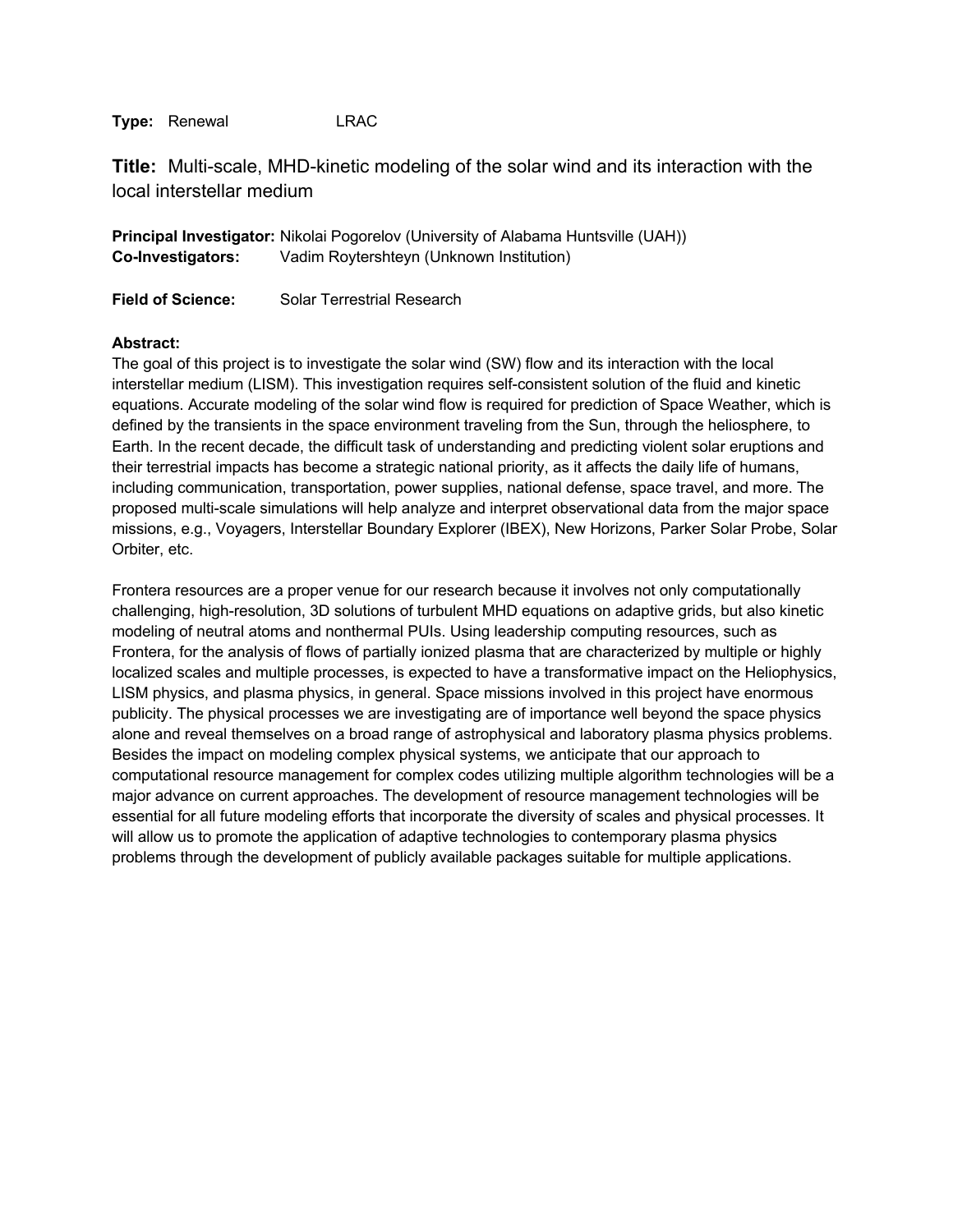**Title:** NSF Convergence Accelerator Track E: Combining global high-resolution climate simulations with ocean biogeochemistry, fisheries and decision-making models to improve sustainable fisheries management under climate change

**Principal Investigator:** Ping Chang (Texas A&M University (TAMU)) **Co-Investigators:**

**Field of Science:** Climate Dynamics

## **Abstract:**

Climate change-driven adverse ocean impacts are already affecting many rural, coastal, fishingdependent communities, and these adverse impacts will likely accelerate for the foreseeable future. Forecasting potential changes in eastern boundary upwelling systems has benefitted recently from improvements in the resolution of global Earth system models, so that the latest eddy-resolving models at 10 km ocean resolution have greatly reduced systematic errors relative to observations. This project aims to use these advancements to improve forecasts of the fisheries potential of the California Current Ecosystem and improve decision making by managers and other stakeholders. The project will couple the output from such a high-resolution model simulation with the Marine Biogeochemistry Library and Fisheries Size and Functional Type models, thus integrating physics, chemistry and biology with climate variability. The results will be combined with a web-based decision support system, named as Sustainable Blue, that uses mathematical decision analysis capabilities, to assist fisheries managers to model the complex, climate-related decision problems on which fisheries production depends. This is vital to ensure that the region can continue to support a sustainable fishery in the long term and the communities that depend on fishing for a living. The project will also develop a well-networked multidisciplinary team of modelers, social scientists, fisheries managers, economists, and industry and community stakeholders to advance convergence science and develop avenues for more sustainable fisheries under a changing climate. This team is essential for developing tools that are directly applicable to the needs of fishery stakeholders and will be fostered by meaningful communication between all groups throughout the project period. If successful, the model suite and decision support system should be extendable to other similar regions of the global ocean. Students and post-doctoral researchers, the next generation of scientists, will be trained in decision analysis and to use the most current highresolution models. Furthermore, the project will provide valuable professional development opportunities for early career female Co-PIs involved in the program.

This computational proposal is to support this research effort by providing high-resolution climate predictions for the development of the Sustainable Blue decision support system that combines highresolution climate predictions with local knowledge, fisheries management policy, and decision-making tools to provide the necessary information for fisheries management and other decision-makers in response to changing climatic conditions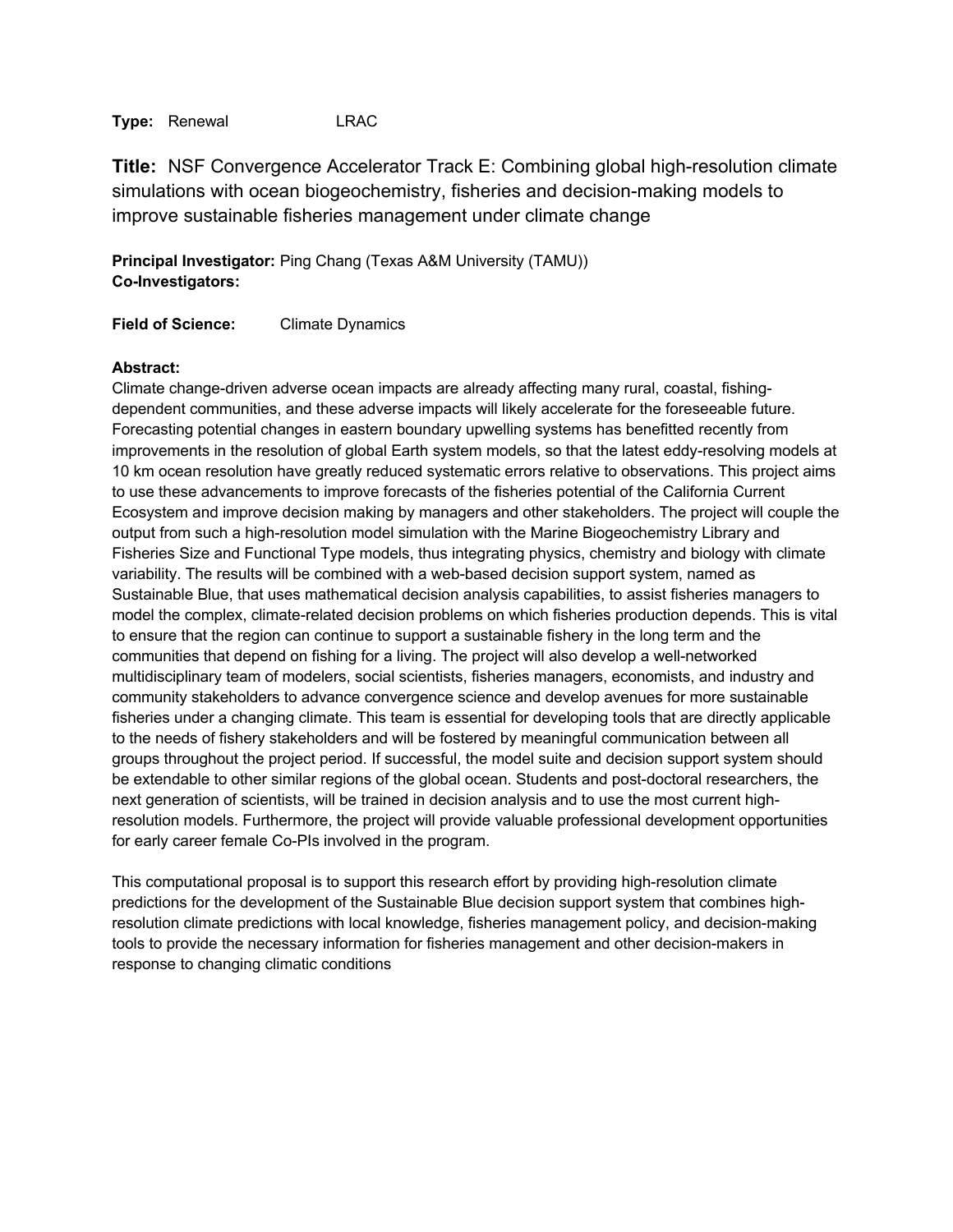**Title:** High resolution simulations of damage-producing supercell thunderstorms (Renewal)

**Principal Investigator:** Leigh Orf (University of Wisconsin Madison (UW Madison)) **Co-Investigators:**

**Field of Science:** Atmospheric Sciences

#### **Abstract:**

Supercell thunderstorms, long-lived rotating storms that are prolific producers of the most powerful tornadoes, remain the target of active observational, theoretical, and numerical research. Tornadoes cause annual loss of life across the world, but primarily in the United States where these storms are the most common. An overarching goal of our team's cloud modeling work on NSF sponsored supercomputers such as Blue Waters and Frontera is to improve tornado forecasts such that appropriate lead time is available for people in the path of these storms to take shelter. A more immediate, specific goal of our research is to resolve and identify important, potentially unknown, features within supercells that are related to the life cycles of tornadoes and above anvil cirrus plumes, and to identify flow features (identifiable on radar or satellite imagery) that skillfully predict tornado behavior.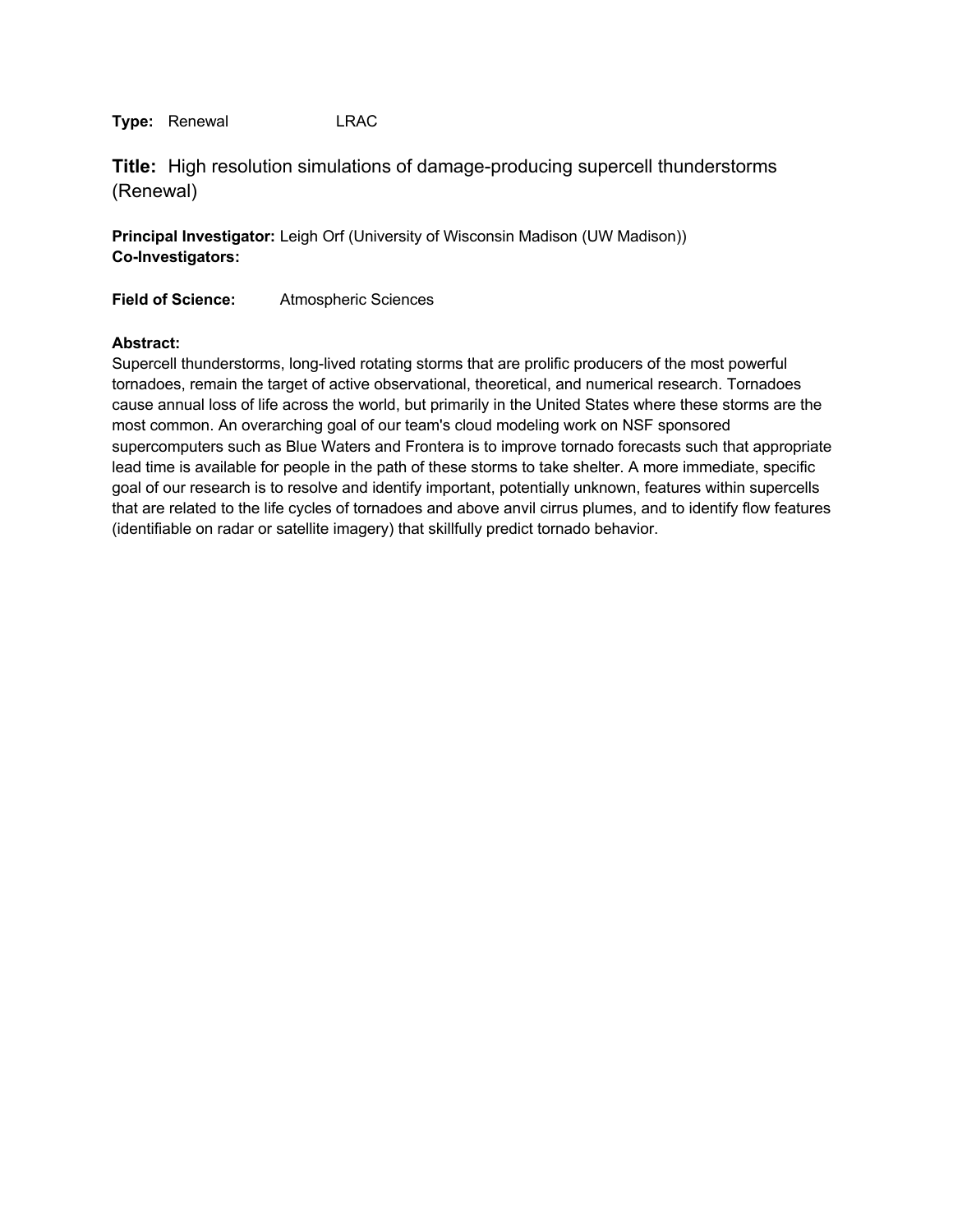**Type:** New LRAC

# **Title:** Real-time Convection-Allowing Numerical Weather Prediction Model Ensembles for NOAA Testbeds Using FV3-LAM

**Principal Investigator:** Keith Brewster (University of Oklahoma (OU)) **Co-Investigators:** Nathan Snook (University of Oklahoma (OU)); Tim Supinie (University of Oklahoma (OU))

**Field of Science:** Meteorology

#### **Abstract:**

The National Oceanic and Atmospheric Administration National Weather Service (NOAA NWS) Testbeds bring research and operational meteorologists together to evaluate, both subjectively and objectively, new tools for improving forecasts of high-impact weather events across the United States. Recently the NOAA NWS selected a new model to unify its weather modeling efforts across scales in the Unified Forecast System (UFS); the Finite Volume Cubed Sphere Limited Area Model (FV3-LAM) uses a numerical core originally developed for global scales so testing and development is needed to optimize the model for convection-allowing, and convection-resolving scales. The Center for Analysis and Prediction of Storms (CAPS) at the University of Oklahoma (OU) has, for several years, been testing high-resolution numerical weather prediction (NWP) with support from, and in collaboration with, the NOAA NWS Testbeds. This project extends that work by ramping high-resolution NWP ensembles toward Exascale in support of three NOAA Testbed experiments, the 2022 Hazardous Weather Testbed (HWT) Spring Forecasting Experiment (SFE), the 2022 Hydrometeorology Testbed (HMT) Flash Flood and Intense Rainfall (FFaIR) experiment, and 2022-23 HMT Winter Weather Experiment (WWE). CAPS plans to produce 5- to 15 member high-resolution NWP ensembles using the FV3-LAM in support of these quasi-operational testbeds and as part of an effort to evaluate components of the FV3-LAM at these scales. As part of the experiments, CAPS will develop and test ensemble post-processing tools, including a spatial-aligned mean and machine learning, for improving forecasts of heavy snow and other high-impact winter weather in WWE and flash flooding and heavy rainfall in the FFaIR. The project will extend CAPS prior successful execution of FV3-LAM ensembles on TACC Stampede2 and Frontera and move toward the Exascale on Frontera by augmenting our ensemble with an additional forecast covering the entire North American Continent at 3-km grid spacing (about 3.7x CONUS grid points) and a trial member with 1-km grid spacing requiring approximately 27 times the computations of the current 3-km grid-spacing.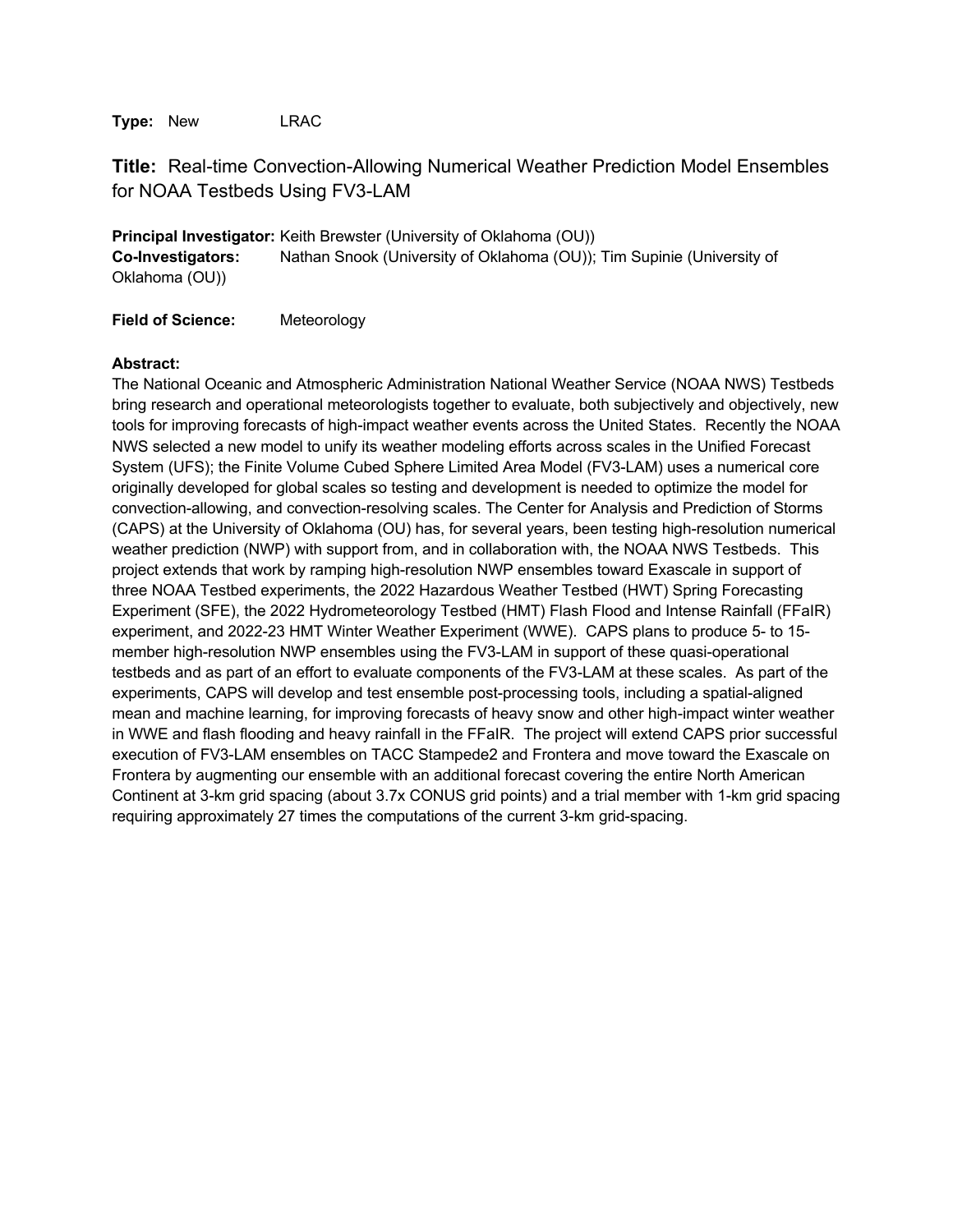**Title:** Data-driven, biologically constrained biophysical computational model of the hippocampal network at full scale

**Principal Investigator:** Ivan Soltesz (University of California Irvine (UCI)) **Co-Investigators:**

**Field of Science:** Neuroscience Biology

## **Abstract:**

We propose to study how the hippocampal formation in the brain generates sharp-wave-ripples, which are events in the brain that are thought to represent replay of episodic memory sequences and are required for subsequent memory recall; as part of this effort, we are constructing the first full-scale computational model of the hippocampus, in order to provide insight into the dynamical properties of hippocampal networks that produce the feature selectivity and specific oscillatory patterns in neural ensembles that encode location information and generate episodic memory traces.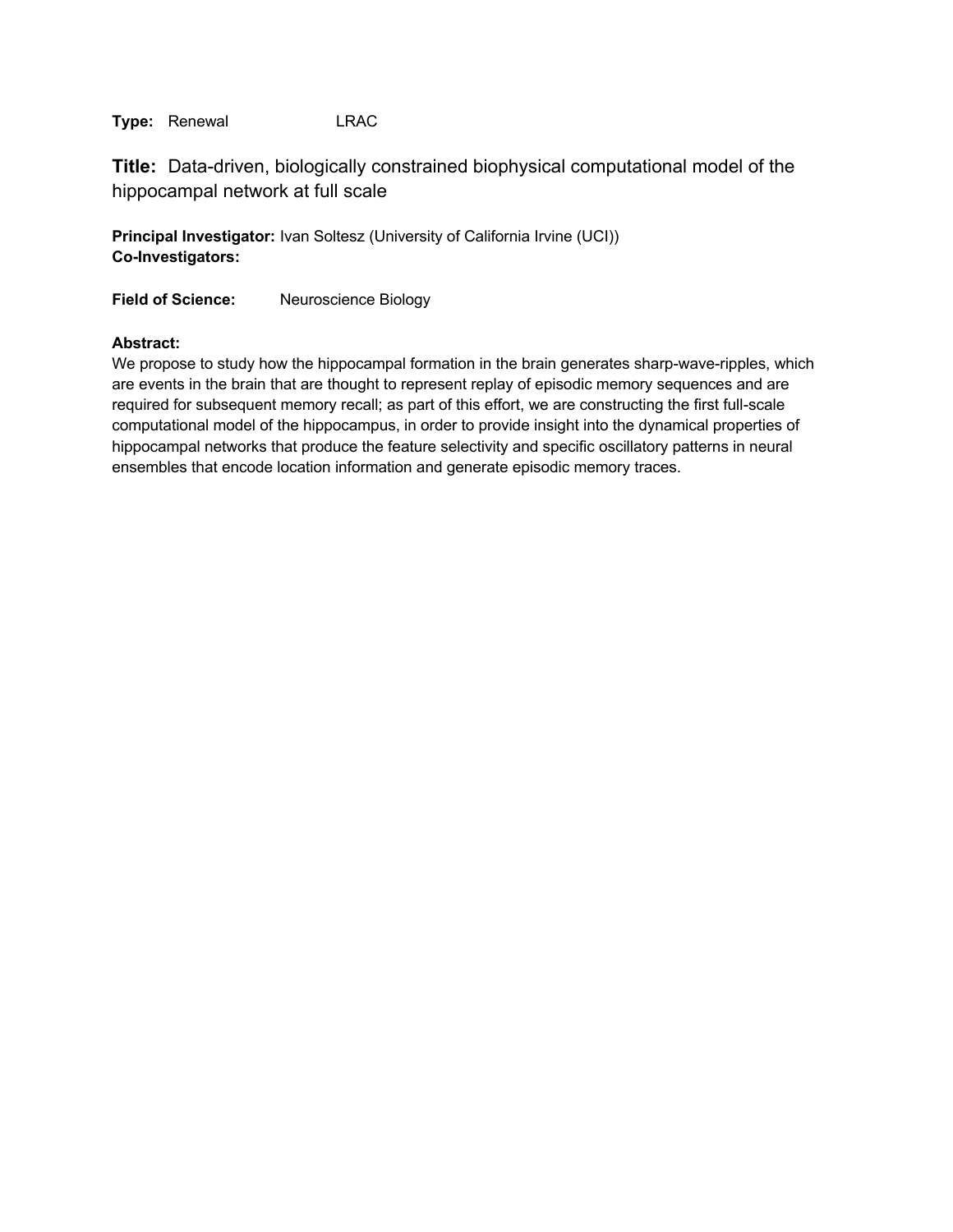**Title:** Advancing Predictive Capability of High-throughput Methods for Drug Discovery

**Principal Investigator:** Darrin York (Rutgers University (State University of New Jersey)) **Co-Investigators:**

**Field of Science:** Chemistry

#### **Abstract:**

The long-term goal of this Frontera Leadership Resource Allocation (LRAC) proposal is to develop a novel computational high-throughput lead optimization (HTLO) pipeline to accelerate drug discovery. We were grateful to have been awarded 320,237 Longhorn Node-hours in the current allocation, which we effectively will have used up (90% used with 2.5 months remaining). In the current allocation period, we applied performance optimized protocols for benchmark free energy (FE) simulations of ligand-protein relative binding free energies (RBFEs) using the GAFF and GAFF2 force fields against select ligands and targets within an established "gold-standard" drug discovery dataset, as well as absolute (ASFE) and relative solvation free energies (RSFE) of select compounds in the FreeSolv database. This produced a humber of new insights, identified several critical barriers to progress, and led to the development, testing and publication of several new key innovations: 1) a powerful new framework for the design of optimized alchemical transformation pathways, 2) a novel alchemical enhanced sampling (ACES) method for free energy simulations, and 3) robust workflow technology that integrates new GPU-accelerated free energy simulation and network-wide analysis tools. These have been integrated into the AMBER software package that has had a broad worldwide developer and user base for nearly 40 years (currently ~30,000). Herein, we submit a renewal allocation proposal request to continue to advance the state of the art to achieve protein-ligand binding affinity predictions on libraries of compounds with chemical accuracy within hours using leadership-class GPU computing systems. Our research continues to be funded by a National Institutes of Health (NIH) grant (GM107485).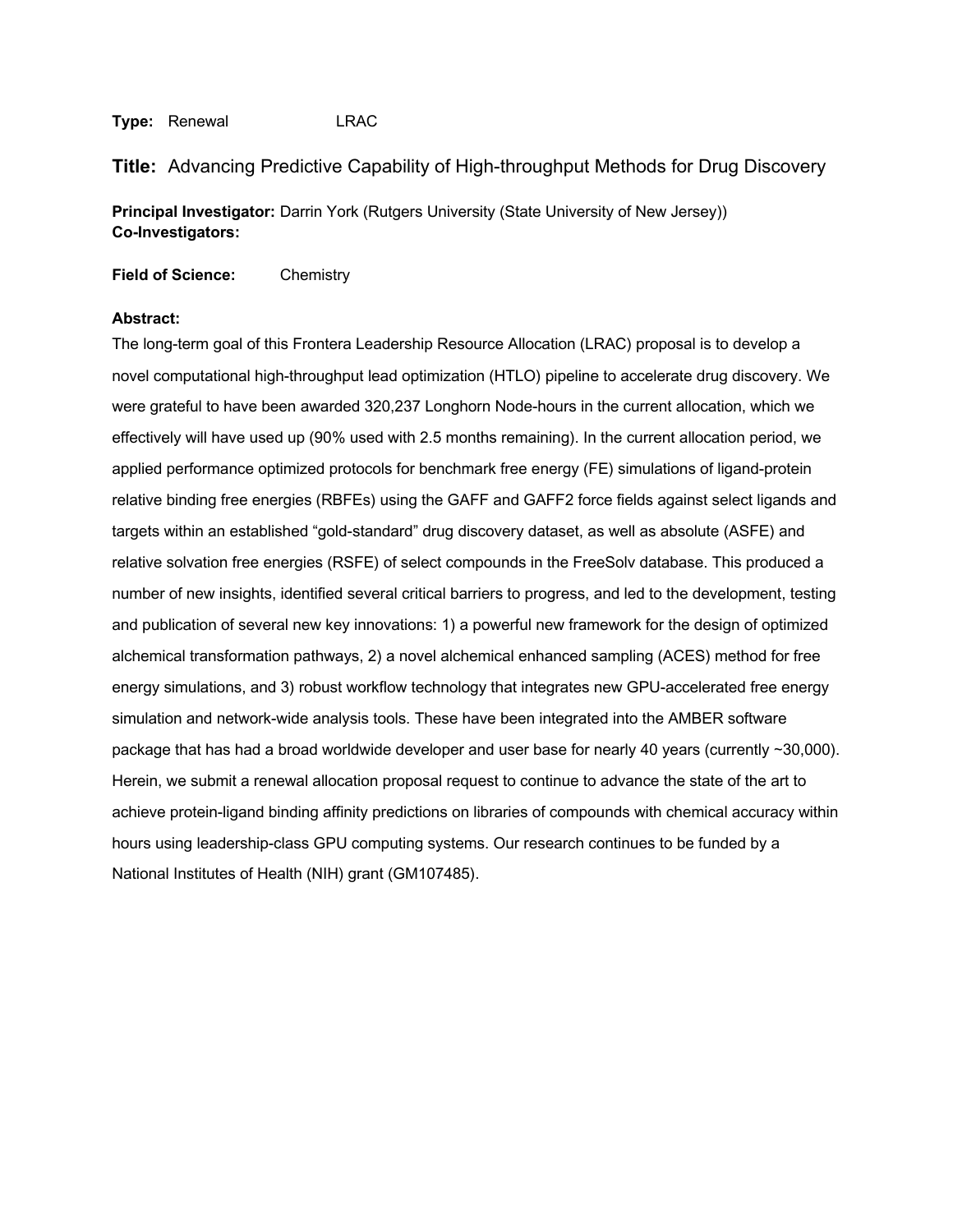**Title:** Development of accurate, transferable and extensible deep neural network potentials for molecules and reactions

**Principal Investigator:** Olexandr Isayev (Carnegie Mellon University (CMU)) **Co-Investigators:** Adrian Roitberg (University of Florida)

**Field of Science:** Physical Chemistry

## **Abstract:**

Increased access to better computer hardware has made the generation of vast databases of molecular properties computed with high-level quantum mechanical methods a reality. With recent advances in machine learning methodologies, computational chemists and physicists have been searching for ways to extract physical insight from and improve upon these large databases. In our proposed research we aim to contribute to the field of machine-learned potential development. We will develop and use new ways to search chemical space for the generation of information-rich and diverse data sets of non-optimized molecules and energies for training machine-learned potentials. As part of this effort, we will improve our existing methods ANI and AIMNet, and develop algorithms for generating machine-learned potentials to increase accuracy and universality.

Through these improvements, we aim to continue the development of extensible and transferable deep learned potentials. Such potentials will bridge the gap between the speed of classical force fields and the accuracy and universality of quantum mechanical methods. This research will help lead to breakthroughs in a broad number of communities interested in in-silico experimentation by providing innovative and modern tools to the scientific community.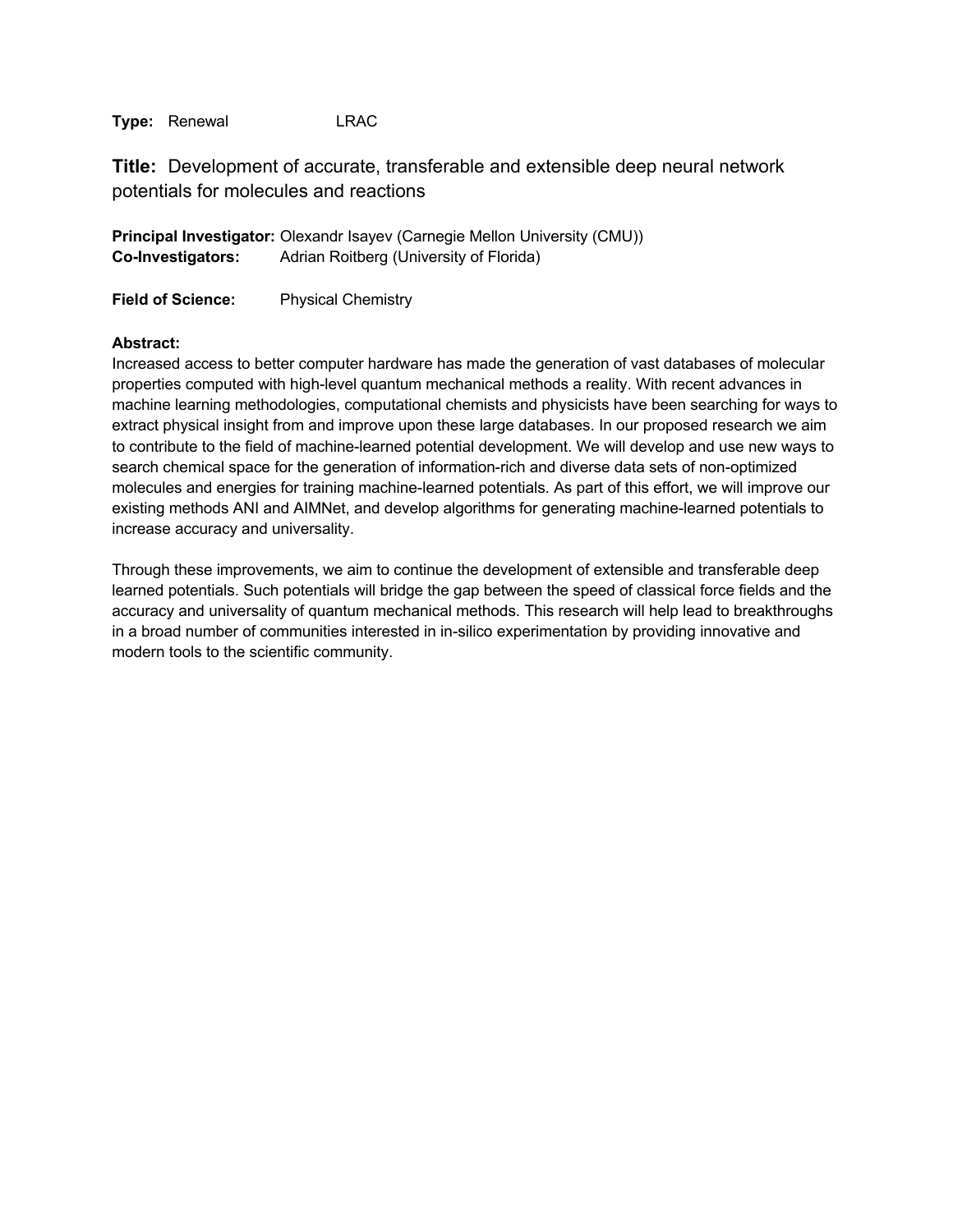**Title:** Multiscale Simulation and Modelling of Biomolecular Phenomena on Frontera

**Principal Investigator:** Gregory Voth (University of Chicago) **Co-Investigators:** Alvin Yu (University of Chicago)

**Field of Science:** Chemistry

## **Abstract:**

The proposal aims to simulate a number of large-scale biomolecular systems of interest using petascale simulation methodologies with coarse grained (CG), all-atom (AA), and multiscale models. We focus on providing insight into molecular behavior at scales that are inaccessible to more detailed simulation techniques and not feasible to study experimentally. Several systems to be studied under this award include key steps in the retroviral replication process of HIV, including protein aggregation at cell membranes, and cytoskeletal protein networks (e.g. actin and microtubules).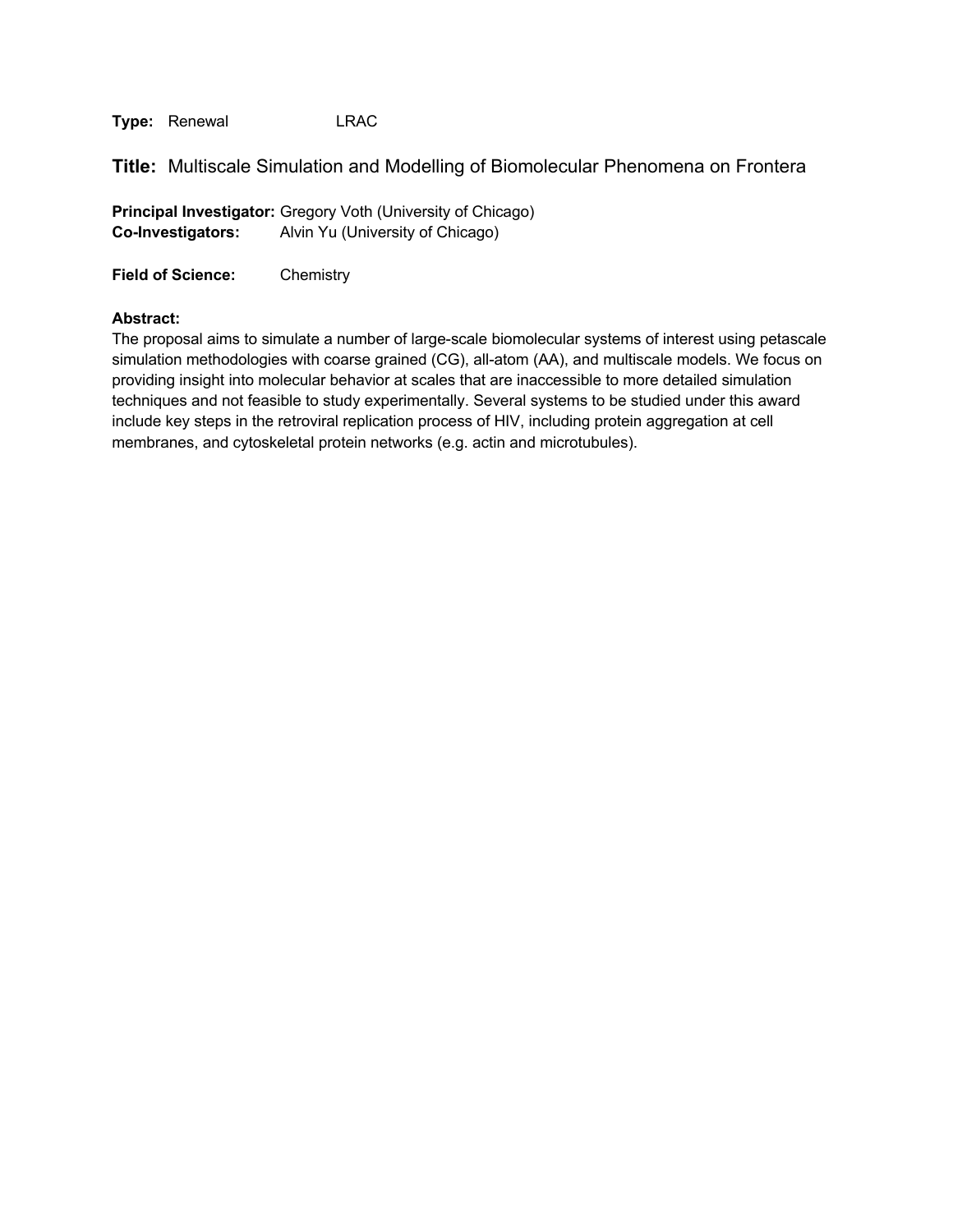# **Title:** Conformational Free Energy Landscape of Spike Protein in SARS-CoV-1 and SARS-CoV-2 Variants

**Principal Investigator:** Mahmoud Moradi (University of Arkansas Fayetteville) **Co-Investigators:**

**Field of Science:** Biophysics; Physical Chemistry

## **Abstract:**

Coronavirus spike protein, which binds to the same human receptor in both SARS coronaviruses 1 and 2 (SARS-CoV-1 and SARS-CoV-2), has been implied to be a potential source of the differential transmissibility of SARS-CoV-1 and 2, the causes of 2003 SARS epidemic and the ongoing COVID-19 pandemic. Emerging SARS-CoV-2 variants also have their most significant differences within this protein. However, the mechanistic details of spike protein binding to its human receptor remain elusive at the molecular level. Here, we employ all-atom molecular dynamics (MD) simulations of spike protein of SARS-CoV-1 and 2 variants in conjunction with multi-copy path-finding algorithms and free energy calculations to determine the differential dynamic behavior of prefusion, glycosylated spike protein structure of the SARS-CoV-1 and seven different variants of SARS\_CoV-2 with different transmissibility levels. In particular, we are interested in the energetics and kinetics of large-scale conformational changes of the spike protein associated with the activation process, a step that occurs prior to the binding of spike protein to the human receptor. The mechanistic details associated with the spike protein activation could help us understand, at least partly, the differential behavior of SARS-CoV-1 and different variants of SARS-CoV-2 and pave the way to develop universal vaccines and therapeutics for COVID-19.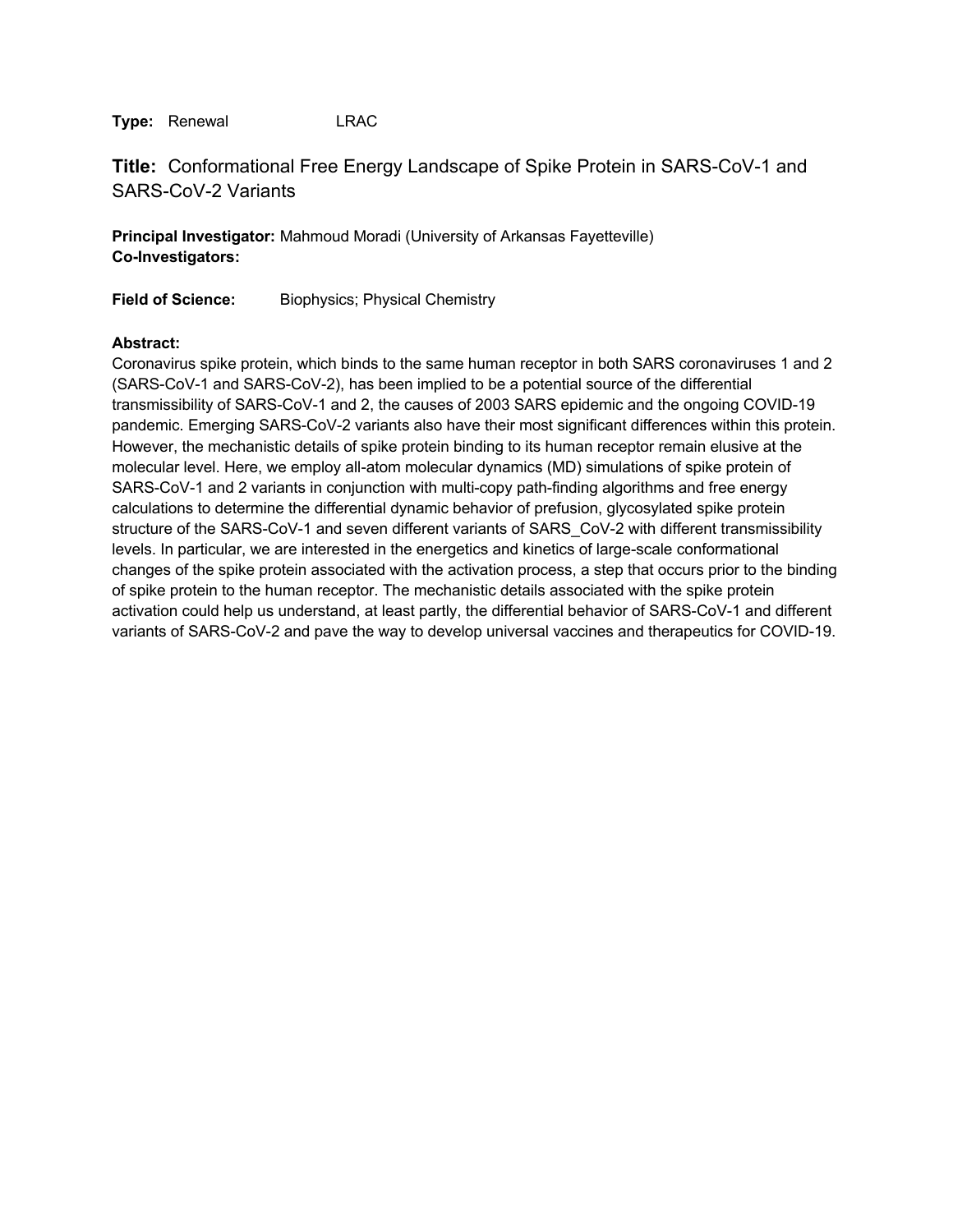**Title:** Direct numerical simulation and analysis of turbulent pipe flow at high Reynolds numbers

|                          | <b>Principal Investigator:</b> Fazle Hussain (Texas Tech University (TTU)) |
|--------------------------|----------------------------------------------------------------------------|
| <b>Co-Investigators:</b> | Philipp Schlatter (KTH mechanics); Jie Yao (Texas Tech University (TTU))   |

**Field of Science:** Fluid, Particulate, and Hydraulic Systems

#### **Abstract:**

The main objective of this project is to perform high fidelity The direct numerical simulation of turbulent pipe flow at relatively high Reynolds numbers (i.e.Reτup to 10000). This work will not only be a complement to both the existing high-Re simulations of turbulent boundary layers and channel flows, but also be critical for addressing some important issues/controversies revealed in recent high-Re turbulent pipe experiments, particularly,for example, the CICLoPE project and "Hi-Reff" at AIST, NMIJ. It will also be essential to enhance our understanding of turbulence physics at high Re's, and to develop better turbulence models for industrial applications. During last allocation periods, we have conducted systematical comparison between two high-order DNS codes - NEK5000 and OPENPIPE - for Reτ up to 2000. In addition, we have also performed full-scale DNS of turbulent pipe flow at Rer= 5200 using OPENPIPE. The new pipe data is extensively compared with other simulation data pertaining to pipes and channels. During the coming allocation period, we enthusiastically request 0.5 Million SUs to aggressively and decisively conduct production runs for Reτ= 10000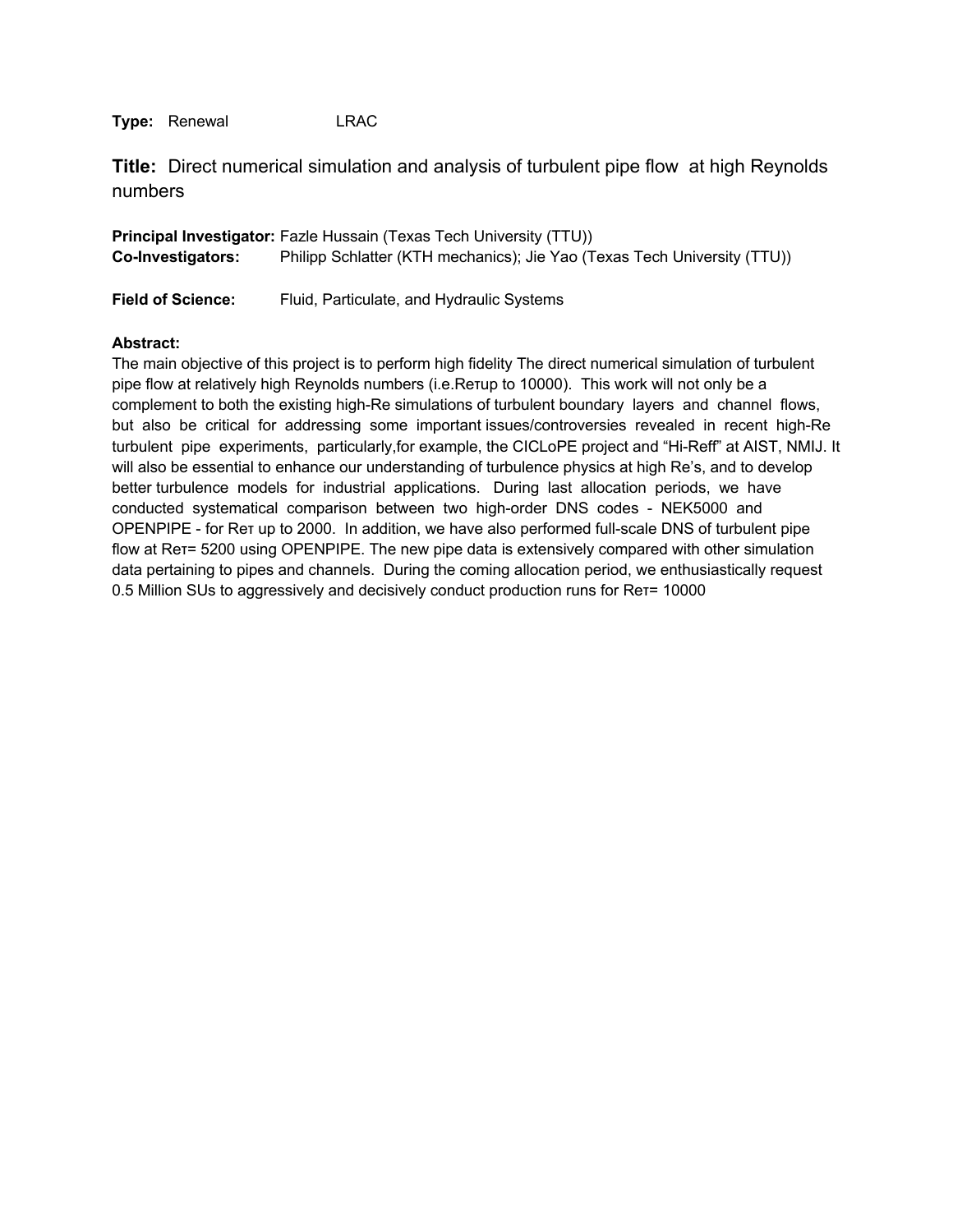**Title:** Particulate Transport in Turbulence

|                          | Principal Investigator: Pui-kuen Yeung (Georgia Institute of Technology) |
|--------------------------|--------------------------------------------------------------------------|
| <b>Co-Investigators:</b> | Shankar Subramaniam (Iowa State University (ISU))                        |

**Field of Science:** Fluid, Particulate, and Hydraulic Systems

#### **Abstract:**

This project is aimed to advanced understanding, and hence the ability to model, transport of small particles in with inertial and density-mismatch when carried in a turbulent fluid flow. State-of-the-art numerical simulations scaling efficiently to 2048 nodes (and likely beyond) on Frontera followed by very detailed data analyses will be performed to examine how high local concentrations may build up as a result of the process of backward dispersion which requires large collections of time histories along the particle trajectories. The work will also provide new insights on various mechanisms and indicators of preferential concentration of inertial particles through extracting data not readily available or often neglected for expediency for past work in the field. The proposed simulations will be at record resolution and accuracy as well as particle count exceeding 1 billion.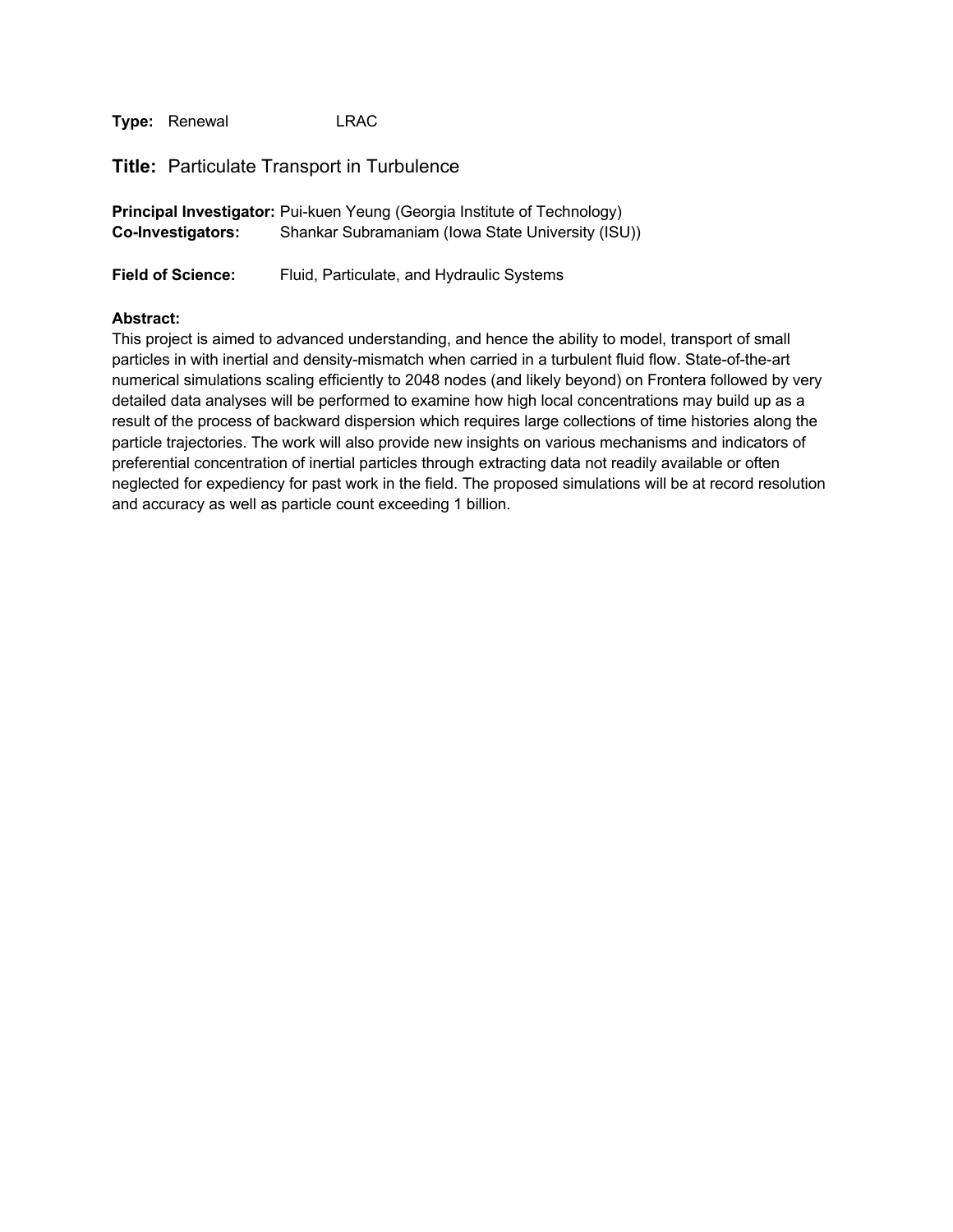**Title:** Direct Numerical Simulations of Transport in Turbulent Boundary Layers over Sediment Bed

**Principal Investigator:** Sourabh Vasant Apte (Oregon State University) **Co-Investigators:**

**Field of Science:** Fluid, Particulate, and Hydraulic Systems

## **Abstract:**

It is proposed to perform pore-resolved, direct numerical simulation (DNS) of turbulent boundary layer flow over a sediment bed with polydispersed particles. The main goal of these numerical experiments is to test the hypothesis that structure and dynamics of turbulence over a porous sediment bed can be significantly different than that over an impermeable, rough wall. Bed permeability decreases anisotropy in the near-bed turbulence as compared to flow over an impermeable, rough wall and thus can alter momentum and mass transport across the sediment-water interface by influencing the sweep-burst cycle in turbulent boundary layers. Last year, the focus was on computations involving monodispersed particles whereas it is proposed to investigate flow over polydispersed particles in random arrangement in the next year. A Cartesian, co-located grid, second-order, finite volume based incompressible flow solver (CGS-FDM) developed around the principles of energy conservation will be employed for these simulations. and has been used on several Teragrid machines for several sediment-laden turbulent flow problems.

A large-scale 442K node-hrs on the new Frontera machine are requested. The code has shown good scalability and is in production mode for the past year. The reseach team involves Shashank Karra (a PhD student, OSU), Xiaoliang He (a post-doctoral fellow, PNNL), and the PI.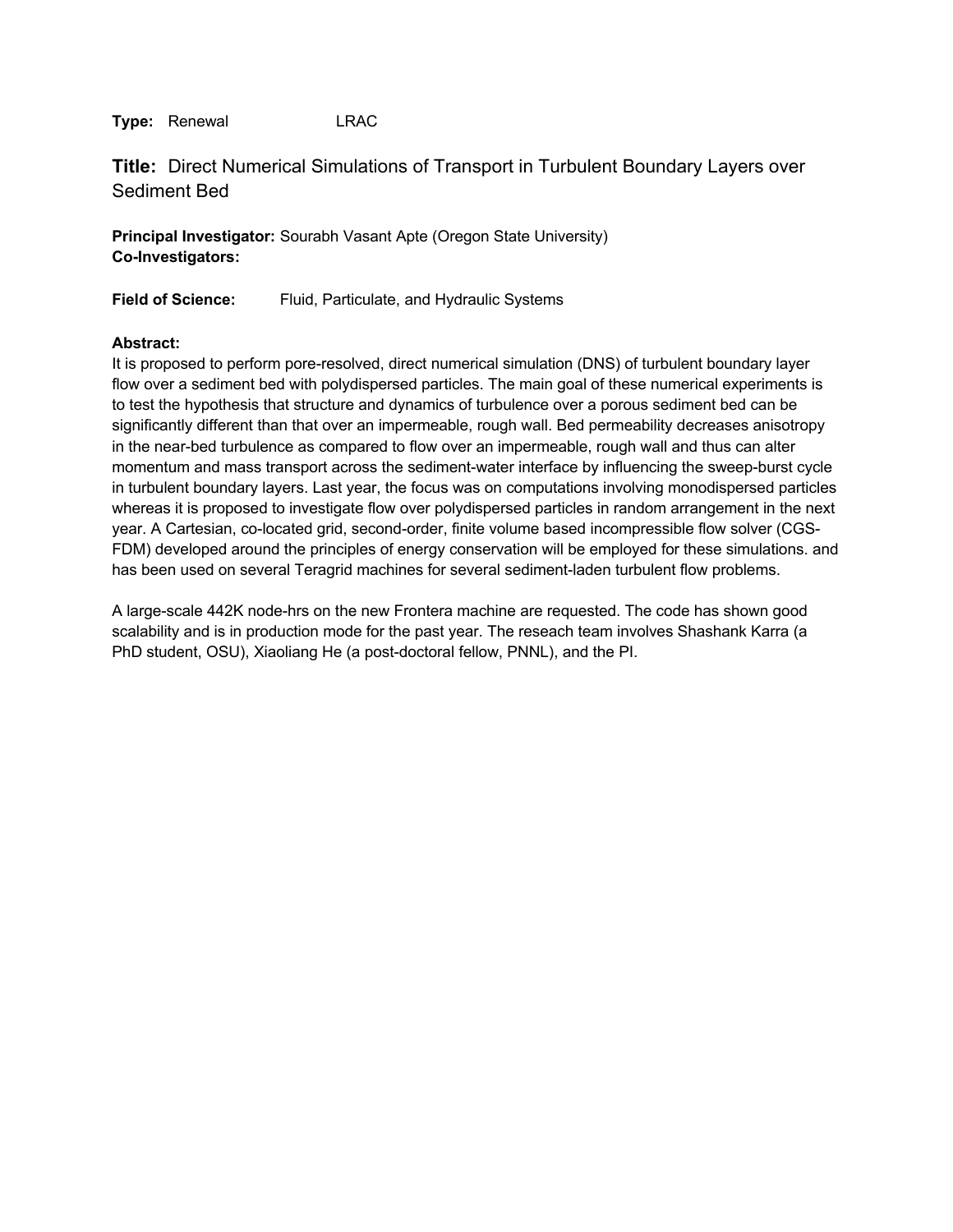**Type:** New LRAC

**Title:** Direct Numerical Simulation of Mach 6 Flow Over A 35 Degree Compression Ramp

**Principal Investigator:** Daniel Bodony (University of Illinois Urbana-Champaign (UIUC) (University of Illinois) (U of I)) **Co-Investigators:**

**Field of Science:** Fluid, Particulate, and Hydraulic Systems

## **Abstract:**

This is a renewal proposal for LRAC project CTS20006 to continue to use Frontera to study hypersonic fluid-thermal-structure interaction (FTSI). This renewal proposal seeks to add ablation into our study of the FTSI of a compliant panel embedded in a 35 degree compression ramp and exposed to a uniform Mach 6 flow, a configuration that models a hypersonic vehicle's deflected control surface with a thermal protection system. Our specific objective is to predict the thermal-mechanical response of a compliant panel embedded in the ramp when the incoming flow is exposed to the freestream disturbances found in the experiment and the resultant boundary layer is modulated by ablation. We will use a high-order computational fluid dynamics code written by the PI that has shown readiness and excellent scalability on Frontera and that is coupled to ablative and thermo-mechanical finite element solvers through a parallelized C++ interface. We request 4,500,000 node-hours to support this project. Our first year of Frontera access was very successful and well documented. In our second year of Frontera usage we grew our physical model complexity but production runs were significantly impacted by COVID-19. Our Frontera-supported simulations continue to highlight how little the hypersonics community understands its ground wind tunnels and the impact tunnel-specific features have on the interpretation and modeling of physical phenomena.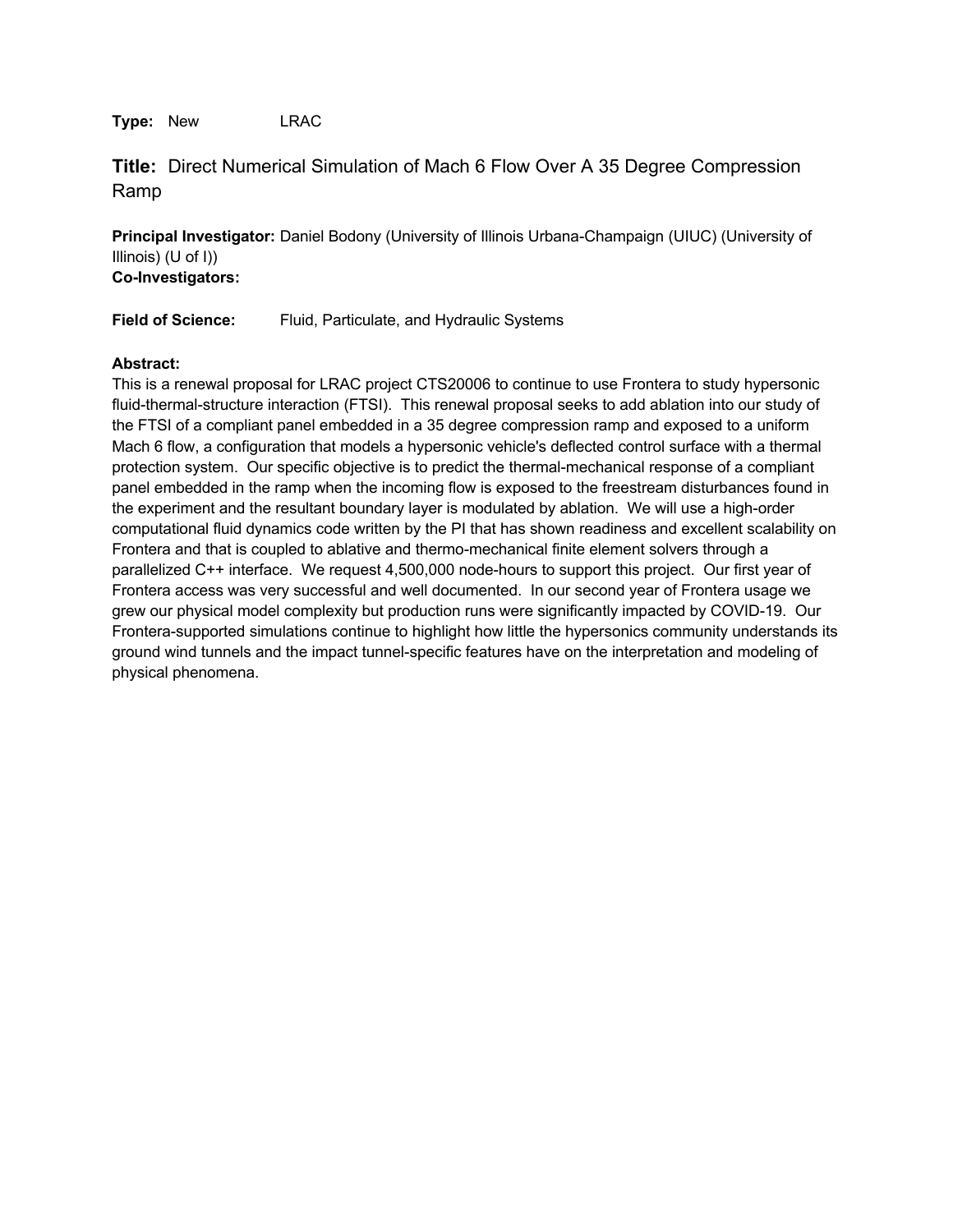**Title:** First-principles Study of Interactions and Topological Effects in Condensed Matter Systems

**Principal Investigator:** Steven G. Louie (University of California Berkeley (UC Berkeley)) **Co-Investigators:** Marvin Cohen (University of California, Berkeley)

**Field of Science:** Condensed Matter Physics

## **Abstract:**

The primary goal of our group is to understand and predict materials properties at the most fundamental level using first-principles quantum-mechanical calculations. To achieve this goal, we take into consideration various interactions among quasiparticles and collective excitations in condensed matter systems (e.g., electron-electron interactions, electron-phonon interactions, exciton-photon interactions, etc.), as well as topological effects underlying the exotic electronic structure. A variety of different computational approaches (GW, GW-BSE, GWPT) are used that require only the atomic numbers and positions as inputs. These first-principles methods have, in the past, resulted in excellent quantitative agreement with experiment and have predicted with good accuracy materials properties that were later verified experimentally. Here, we propose to combine the multi-petascale computing capability of Frontera and our expertise in the first-principles study of condensed matter systems. With our recent implementation of GPU support in our massively parallel workhorse application -- BerkeleyGW, we are now ready to explore interactions and topological effects in condensed matter systems at unprecedented scale and with state-of-the-art efficiency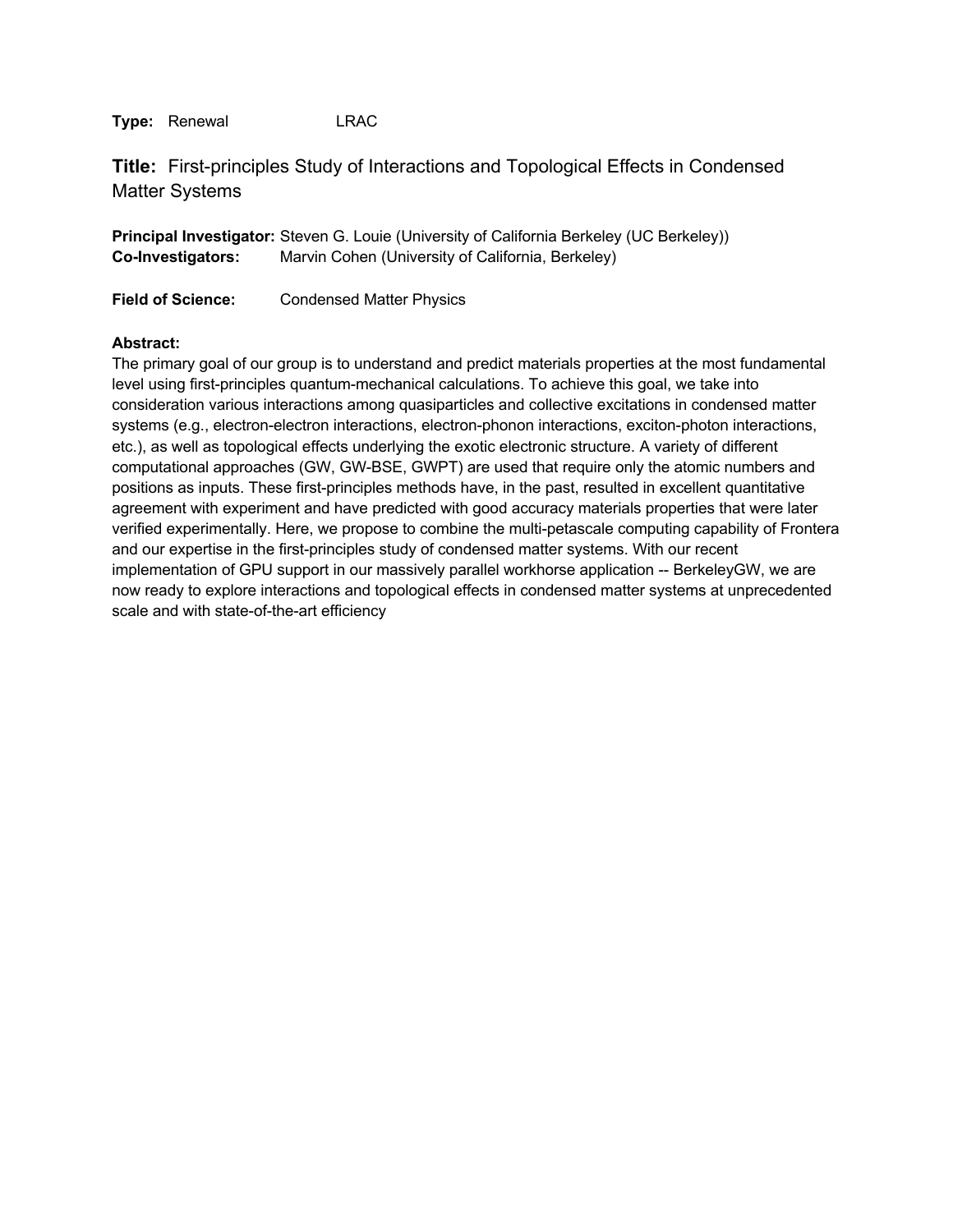# **Title:** Electron-Phonon Coupling in Correlated Quantum Materials

**Principal Investigator:** Yao Wang (Clemson University) **Co-Investigators:**

**Field of Science:** Condensed Matter Physics

#### **Abstract:**

The coexisting electron correlations and electron-phonon coupling account for many novel phenomena in quantum materials, which have promising usage in superconducting electric grids, quantum information devices, batteries, and photovoltaic materials. However, the theoretical study of systems with both interactions is limited in quantum many-body systems by existing theoretical tools. This LRAC project and the associated NSF grant aim to develop, extend, and apply advanced hybrid methods to accurately explain and predict quantum phases driven by both interactions. Equipped with these advanced methods, the production calculations will elucidate many essential quantum-material problems, including unconventional superconductivity, excitonic insulator, excited-state spectroscopy and dynamics, metal-toinsulator transition, correlated 2D materials, and the Wigner crystal.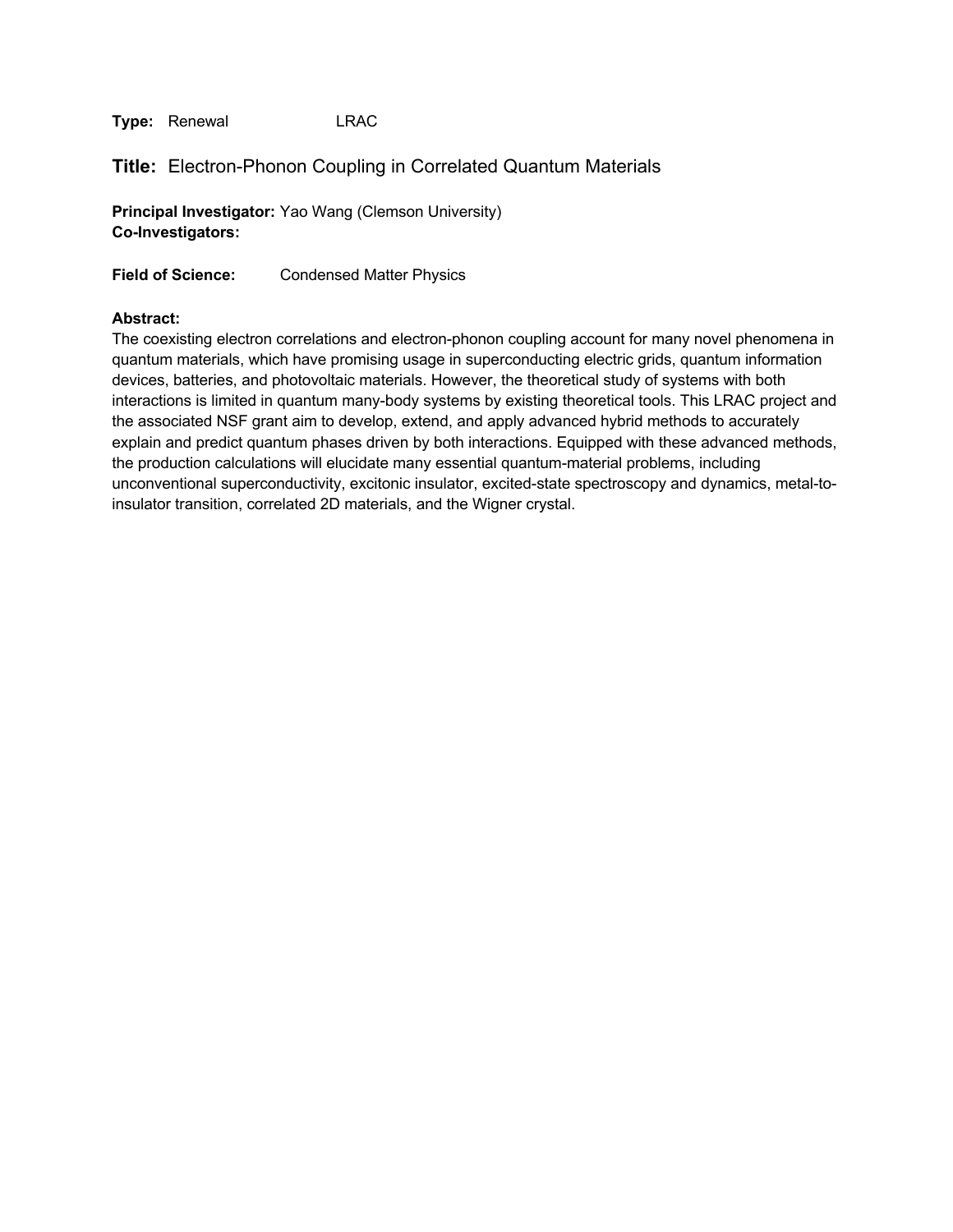**Title:** Engineering electron-phonon interactions in functional materials

|                          | <b>Principal Investigator:</b> Feliciano Giustino (University of Texas at Austin (UT) (UT Austin)) |
|--------------------------|----------------------------------------------------------------------------------------------------|
| <b>Co-Investigators:</b> | Jon Lafuente Bartolome (University of Texas at Austin (UT) (UT Austin))                            |

**Field of Science:** Materials Research

#### **Abstract:**

The Center for Quantum Materials Engineering (CQME) at the University of Texas, Austin, utilizes stateof-the-art computational methods to model and design advanced functional materials at the atomic scale. The CQME leads the development of the EPW code, a core module of the Quantum ESPRESSO materials simulation suite, to investigate the effects of phonon-assisted quantum processes in electronic and energy materials. In our most recent strong scaling tests on Frontera (01/2022), EPW achieved 92% of the ideal parallel speedup on 2000 nodes. The aim of this project is to tackle fundamental questions in the physics of electron-phonon interactions, such as for example the polaron formation and dynamics in metal halide perovskites for solar light harvesting, and the temperature-dependent carrier transport in wide-gap semiconductors for power electronics. We will also employ this allocation to continue refactoring the EPW code in preparation for exascale computing. This research will lay the foundations for the rational design of emerging materials for energy and electronics applications.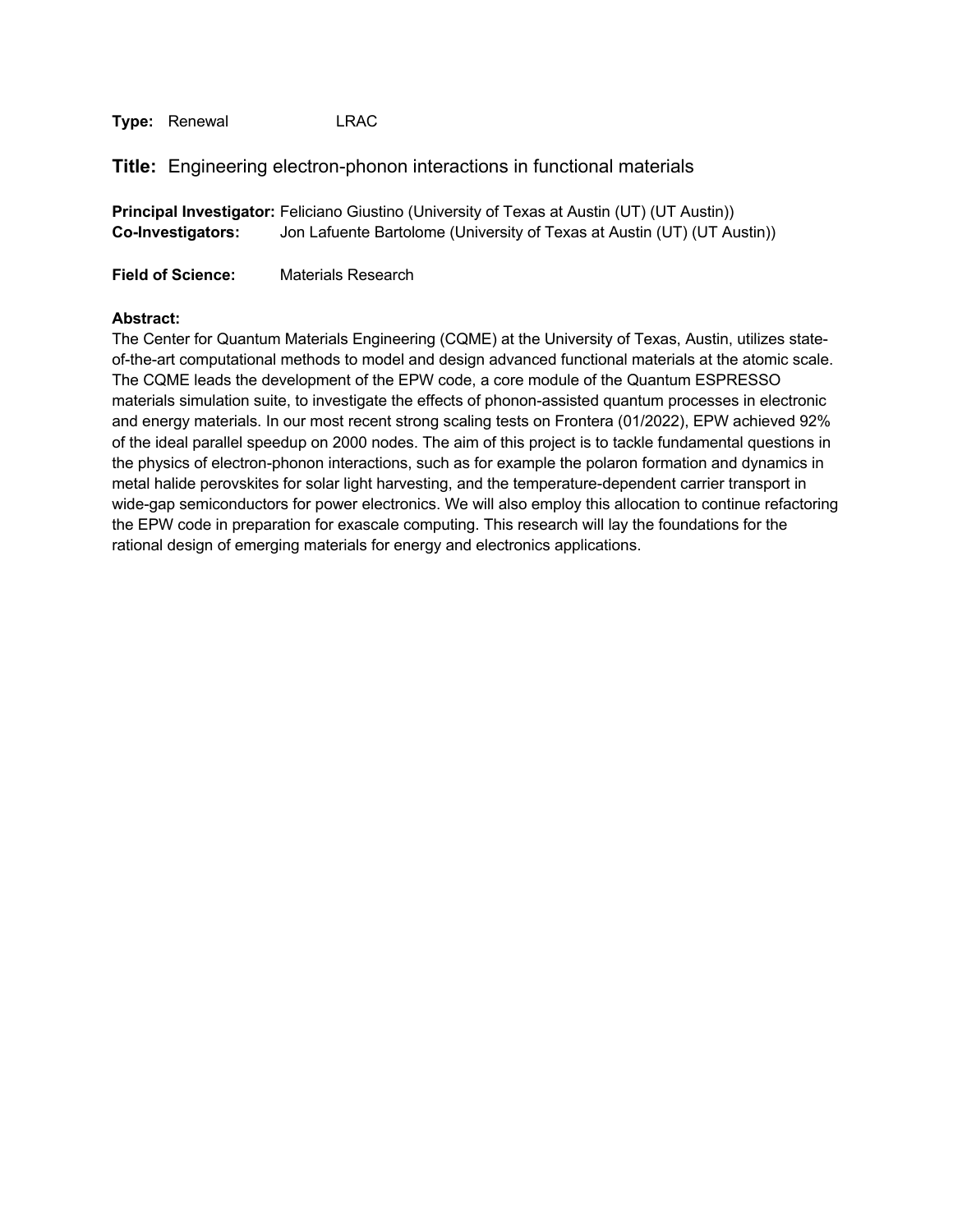**Title:** Classical Simulations of Planetary Materials with Quantum Accuracy

**Principal Investigator:** Ivan Oleynik (University of South Florida)

**Co-Investigators:** Anatoly Belonoshko (Royal Institute of Technolofy); Aidan Thompson (Sandia National Laboratories); Mitchell Wood (Sandia National Laboratories); Stan Moore (Sandia National Laboratories)

**Field of Science:** Materials Research

#### **Abstract:**

The major goal of this LRAC allocation project is to perform predictive simulations to solve one of the outstanding problems in science of matter at extreme conditions – fundamental understanding of solidsolid and solid-liquid phase transitions at extreme pressures and temperatures in planetary materials. The research objectives include: (1) studies of solid-solid and solid-liquid phase transitions at conditions of the interior of carbon-rich exoplanets; (2) investigation of metastability and phase transitions in amorphous carbon (a-C) at high-PT conditions of dynamic compression experiments; (3) exploration of novel pathways for synthesis of long-sought-after BC8 high pressure phase of carbon; (4) development of quantum accurate SNAP potentials for classical simulations of planetary materials with quantum accuracy.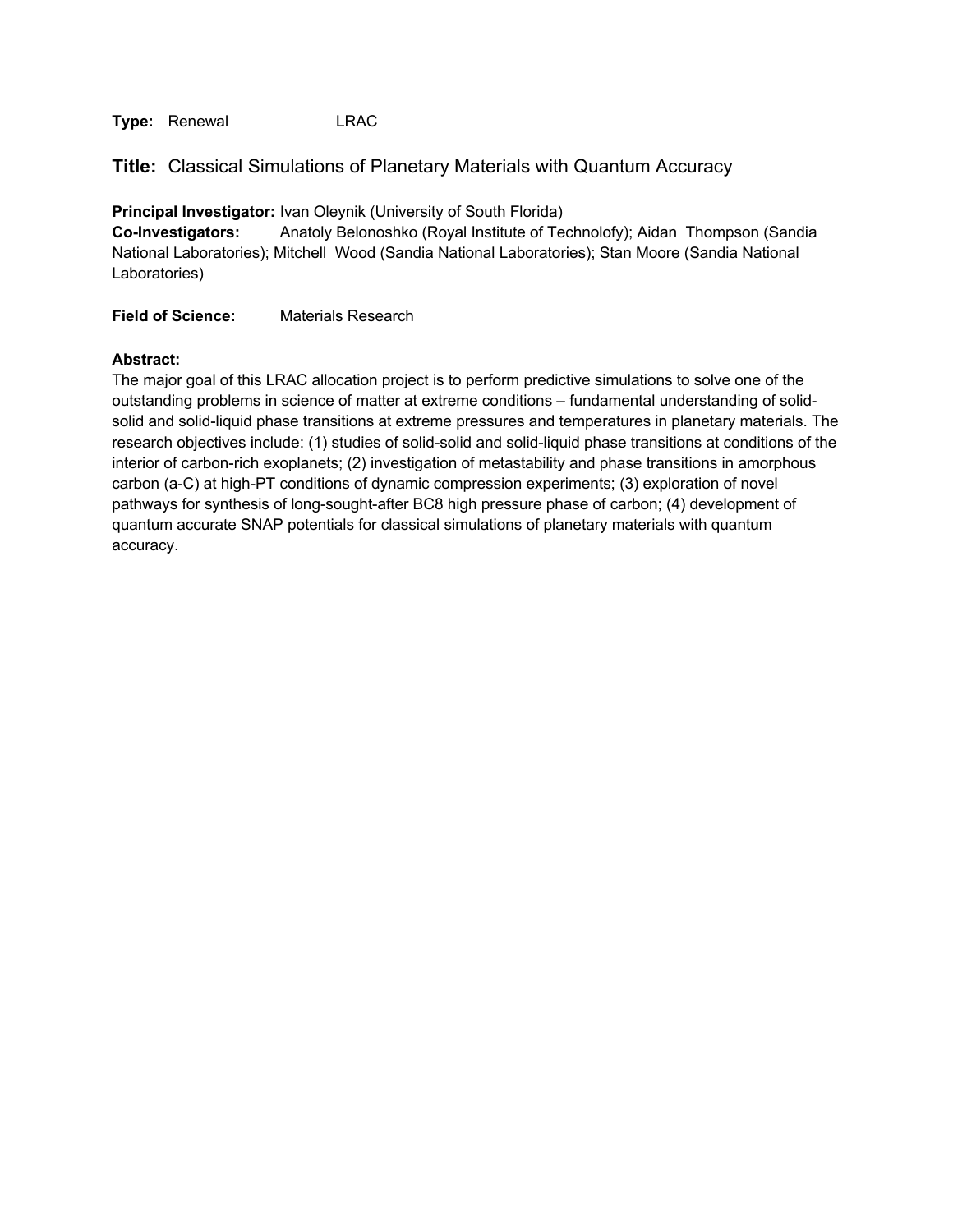**Type:** New LRAC

**Title:** Flow-induced configurational microphase separation and crystallization in polydisperse entangled polyethylene under planar elongational flow

**Principal Investigator:** Bamin Khomami (University of Tennessee Knoxville (UT Knoxville)) **Co-Investigators:** Mohammad Hadi Nafar Sefiddashti (University of Tennessee Knoxville (UT Knoxville))

**Field of Science:** Materials Research

#### **Abstract:**

Polymer and polymer matrix composites play an essential role in many industries ranging from consumer goods to terrestrial and extraterrestrial vehicular transport. A significant portion of these polymeric based products are produced by manipulating the microstructure of highly entangled polymer chains in the molten liquid state. Hence, fundamental understanding of the intricate flow/microstructure coupling, which to a great extent determines the final product properties, is paramount in rational design of processes used to manufacture polymer-based products. Liquid state processing techniques for net shape manufacturing of polymeric products make use of a variety of flows with shear and/or extension dominated kinematics. Hence, strong flows, namely, extensionally dominant flows are a vital component of many efficient and cost-effective liquid polymer processing techniques due to their ability to manipulate effectively macromolecular configuration and the entanglement network topology. However, the description of the elongational flow of polymeric fluids has proven to be a difficult challenge. Many theories have been proposed to explain the microstructural responses of these complex liquids under flow, but each invariably diverged from experiments at high strain rates. Recent evidence suggests that part of the reason for these divergences is that most flow models track bulk-average properties that can approximate the collective dynamics of the individual molecules. In recent studies, we have observed via nonequilibrium molecular dynamics (NEMD) simulations of monodisperse entangled polyethylene (PE) liquids that a remarkable dynamical response occurs in elongational flows, namely, configurational microphase separation occurs at intermediate extension rates, wherein the simulation cell is composed of distinct local regions of either highly stretched or coiled macromolecules. These two states produce a bimodal distribution function of the fractional extension within the Wi range wherein the coil-stretch hysteresis is evident. At high extension rates, the system undergoes a flow-induced crystallization at temperatures approximately 50 K higher than the quiescent melting point of PE.

The implications of this phenomenon have significant ramifications on liquid-state processing of highly entangled melts in strong flows. However, commercially processed polymers are polydisperse due the significant limitations of synthesis technique to produce bulk quantities of monodisperse polymers. To that end, we propose to study the influence of polydispersity on the aforementioned novel flow induced phenomena using extremely large scale (millions of particles) NEMD simulations. Specifically, a prototypical polydisperse polyethylene melt with a polydispersity index of 1.8 and entanglement density of approximately 25 will be used to develop a mechanistic understanding of the influence of polydispersity on flow-induced configurational phase separation and crystallization. Of particular interest is the quantification phase transition and flow-induced crystallization kinetics using novel thermodynamic based techniques developed recently by our research group.

The advances made from this study will contribute to bridging the gap between academic research and industrial practice in polymer manufacturing, which still relies heavily on empirical models that lack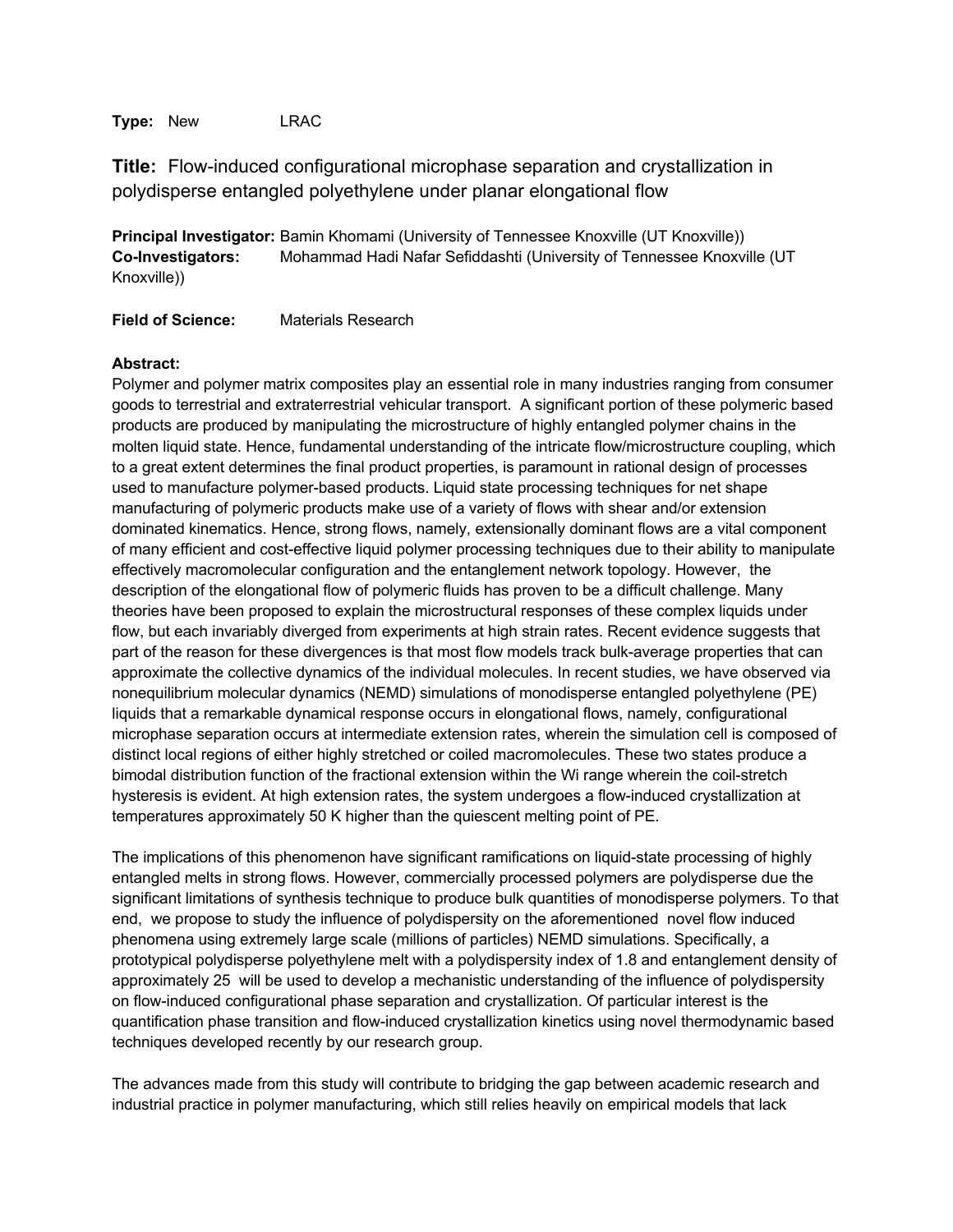robustness and contain process-specific empiricism. The proposed research will provide fundamental knowledge of the individual and collective chain dynamics that are crucial to a complete understanding of strong flows that occur in polymer processing operations, ultimately leading to more predictive models for industrial processes. Another broader impact is that the extensive NEMD simulation data produced in this study will be archived in the PolyHub warehouse and made available to any research group that requests it. This will allow scientists worldwide to share in the accumulation of knowledge that will result from this unprecedented series of simulations and aid the development of a new fundamental understanding of the flow behavior of polymeric liquids.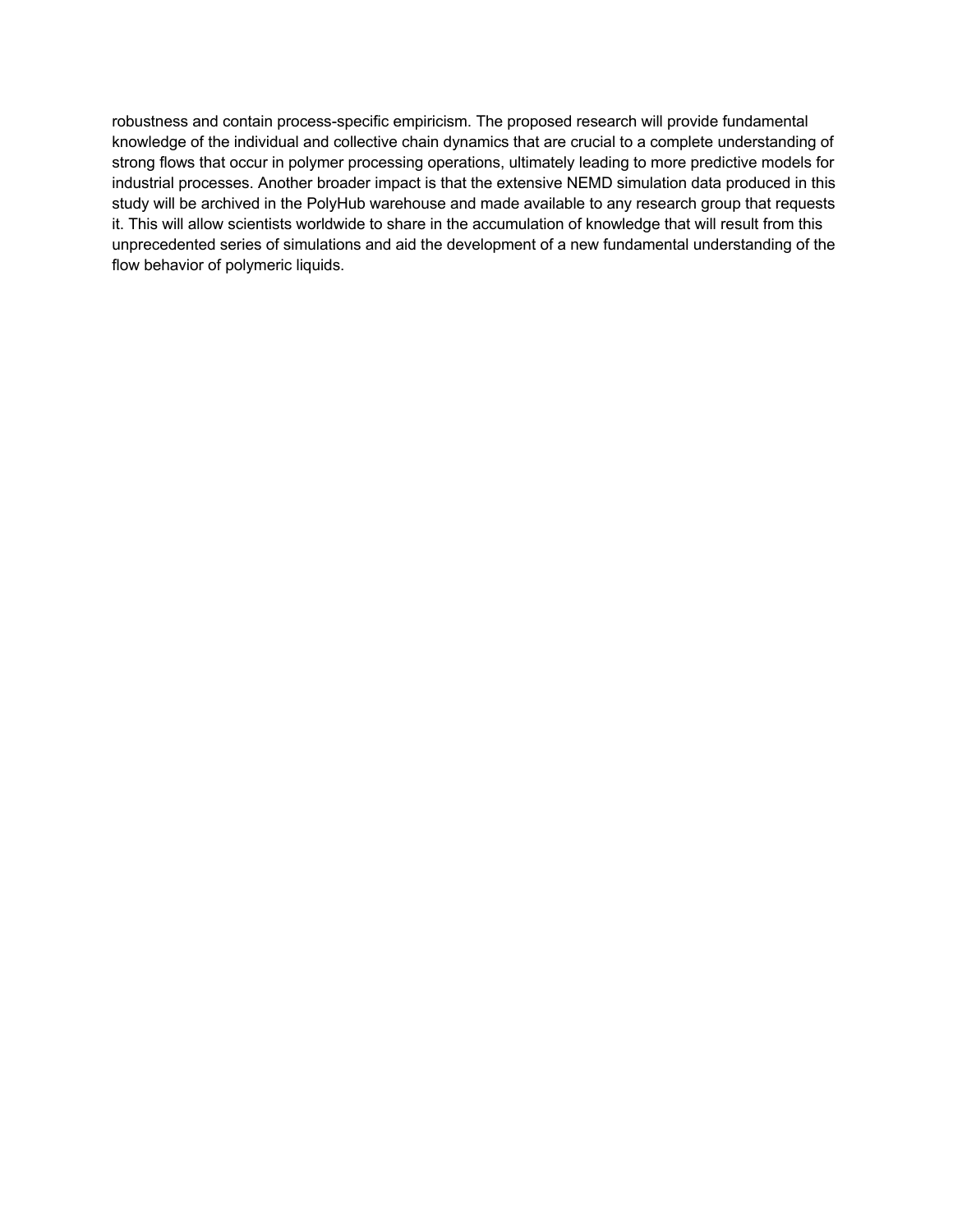**Type:** New LRAC

**Title:** Ab initio engineering of superconducting materials

|                          | <b>Principal Investigator:</b> Elena Margine (Binghamton University) |
|--------------------------|----------------------------------------------------------------------|
| <b>Co-Investigators:</b> | Alexey Kolmogorov (Binghamton University)                            |

**Field of Science:** Materials Research

## **Abstract:**

Advances in electronic structure methodology have made it possible to screen candidate synthesizable materials for a host of complex properties prior to experiment. Modeling of superconductivity, in particular, has come a long way from making rough estimates of the critical temperature to probing pairing mechanisms and resolving superconducting energy gaps. The primary scientific goals of this project are: (1) screen a large chemical space for synthesizable superconductors with high critical temperature using machine learning-based structure prediction methods, (2) perform superconductivity calculations using the anisotropic Eliashberg theory on the most promising candidates identified from the evolutionary search, and (3) develop, test and benchmark new functionalities that will be implemented in the opensource EPW code.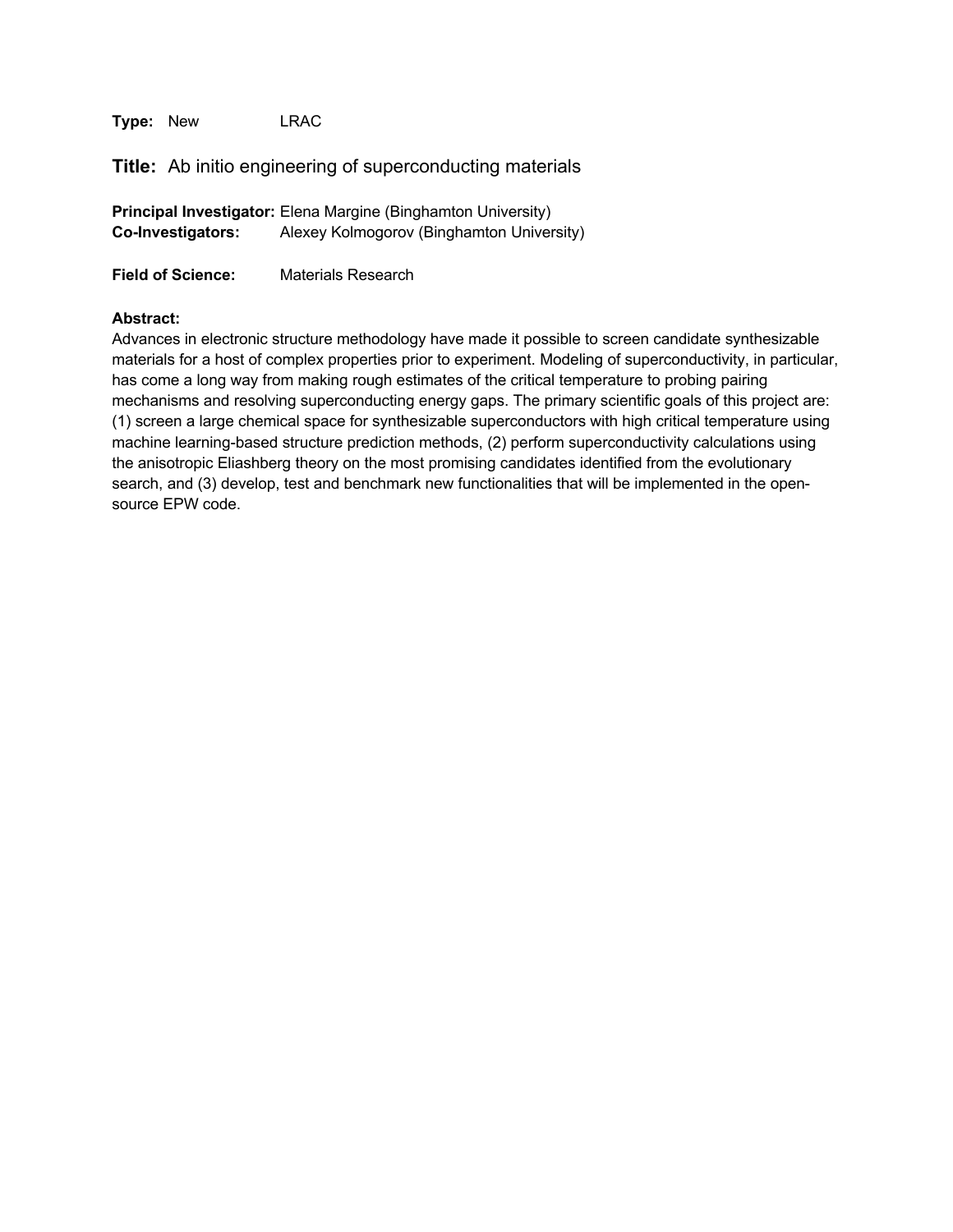**Title:** Simulating realistic subduction and lithosphere deformation

**Principal Investigator:** Lijun Liu (University of Illinois Urbana-Champaign (UIUC) (University of Illinois) (U of I)) **Co-Investigators:**

**Field of Science:** Geophysics

## **Abstract:**

An overarching question of modern geosciences is how the deep Earth operates and influences surface tectonics. Although significant progress has been made along many individual lines of geophysical research toward understanding deep Earth structures and subduction dynamics, major gaps exist due to the parallel development of these research disciplines. We suggest that an urgent need is the construction of data-centric physical models that could link the theorical/numerical breakthroughs in geodynamic modeling with the fast-increasing data acquisition effort. This represents a promising way forward where major advancements in understanding the mantle-surface dynamic coupling could be effectively achieved.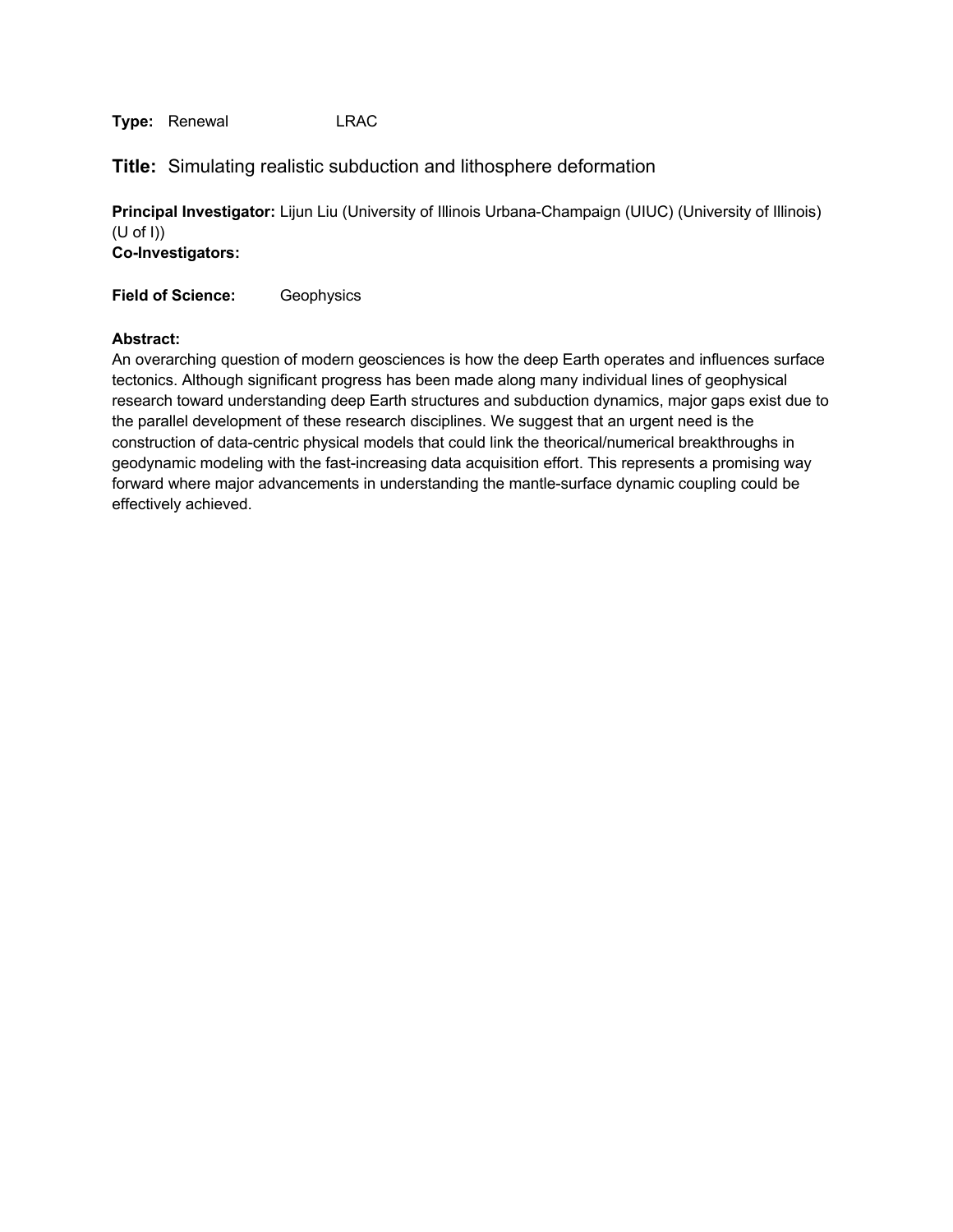**Title:** (An)elastic global full-waveform inversion

**Principal Investigator:** Hatice Bozdag (Colorado School of Mines) **Co-Investigators:** Daniel Peter (King Abdullah University of Science and Technology (KAUST))

**Field of Science:** Seismology

#### **Abstract:**

High-resolution seismic images are essential to understand the structure and thermochemical composition of the mantle to interpret its dynamics, which directly control surface processes such as earthquakes and volcanos. Seismic tomography is at a stage where further refinements require the use of full physics of wave propagation. Taking advantage of 3D wave simulations adjoint tomography leads to pure data-driven seismic models by avoiding commonly used approximations and corrections in classical tomography. After the publication of the first-generation global adjoint models, which are elastic and transversely isotropic in the upper mantle, constructed based on traveltimes only, our goal is to construct a new global anelastic mantle model by the simultaneous inversion of anelastic and elastic parameters based on adjoint tomography using full waveforms including amplitude information as well. Furthermore, we will perform 3D global tests with our anelastic inversion setup and data coverage, where we will directly demonstrate the resolution, parameter trade-off, and effect of different measurements and inversion strategies on the results. As anelasticity causes physical dispersion, accurate anelastic models also improve the resolution of elastic models, locating earthquakes and other seismic sources more accurately. The outcome of this project will lead to a much improved Earth model with drastically sharper mantle images attempting to answer long-standing questions on the origin of plumes and hotspots and the water content of the upper mantle. We request 2,650,000 Frontera CLX SUs to perform the proposed project.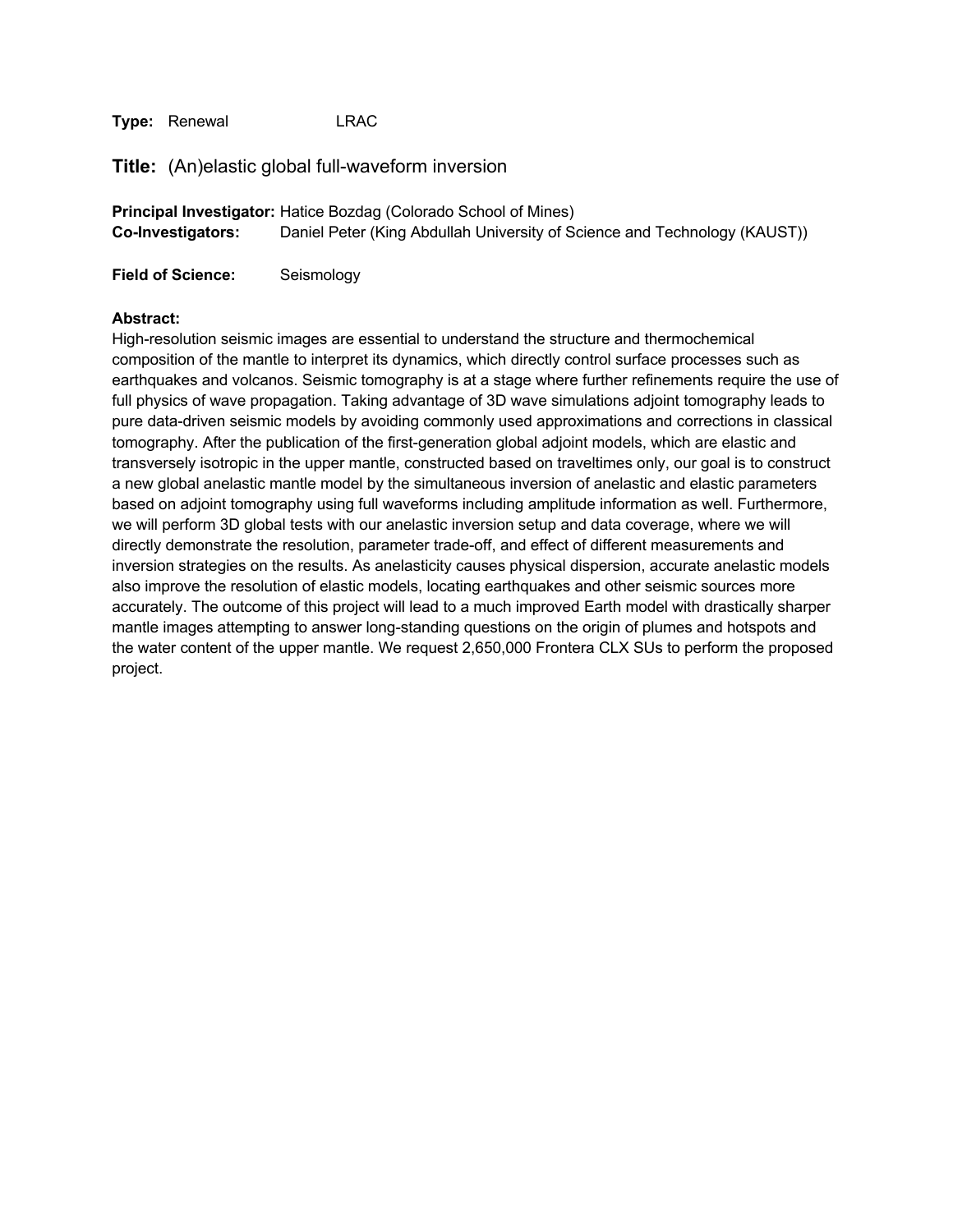**Type:** New LRAC

**Title:** Global, Repeat, and High-Resolution Earth Surface Elevation Data Production for the Scientific Community

**Principal Investigator:** Claire Porter (University of Minnesota (UM))

**Co-Investigators:** Erik Husby (University of Minnesota (UM)); Ian Howat (Ohio State University (OSU)); Myoung-Jong Noh (Ohio State University (OSU)); Karen Tomko (Ohio State University (OSU))

**Field of Science:** Earth Sciences

## **Abstract:**

The EarthDEM project extracts 2m-resolution digital elevation models (DEMs) from stereoscopic commercial satellite imagery to produce a worldwide series of time-dependant, high-resolution topographic observations over time. The datasets are also used to create seamless 2m-resolution mosaics that serve as foundation datasets for other analyses. This project seeks to address the longstanding need for high-resolution repeat topography outlined by the NRC Decadal Survey. While the 10 year archive of satellite imagery collections has been processed to DEMs, new satellite acquisitions offer the opportunity to add valuable recent data to deepen the temporal archive and fill in gaps where no data currently exist.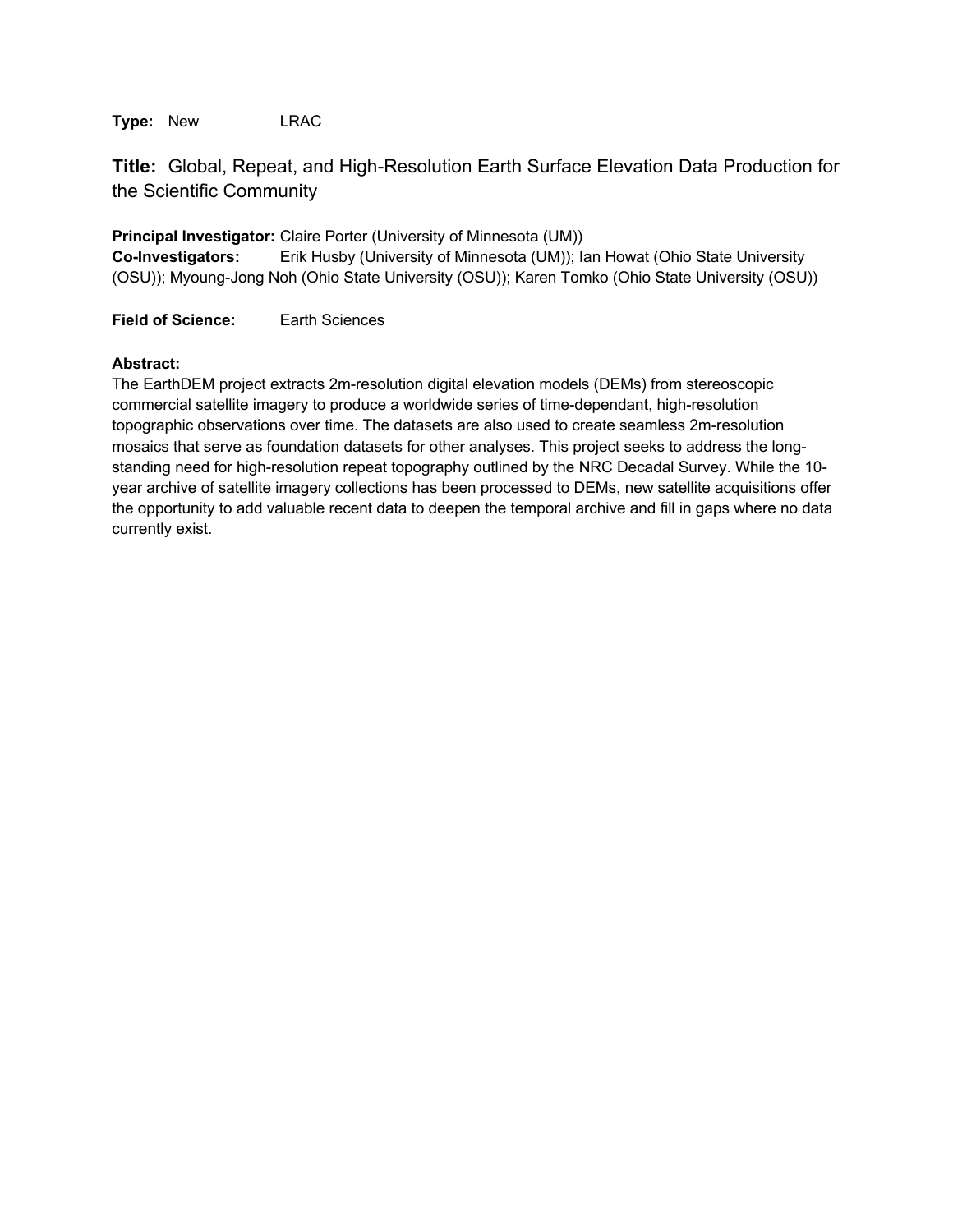**Title:** Emergent Phenomena and Ultrafast Dynamics of Nonequilibrium Correlated **Systems** 

**Principal Investigator:** Cheng-Chien Chen (University of Alabama at Birmingham (UAB)) **Co-Investigators:** WEI-CHIH CHEN (Clemson University); CHIA MIN LIN (University of Alabama at Birmingham (UAB))

**Field of Science:** Physics

#### **Abstract:**

The motion of elections through some materials can be highly correlated, such that the electrons behave as cars move in heavy traffic: they cannot maneuver freely and their motions are strongly influenced by others. These correlated electron materials often exhibit intriguing properties, such as unconventional superconductivity. Overcoming the knowledge gap in understanding electron correlation effects could open up revolutionary opportunities for future device applications. Here the PI will use the supercomputing capabilities at TACC to tackle the challenging problem of studying emergent phenomena and ultrafast dynamics of nonequilibrium correlated materials. Large-scale simulations will be performed for atomic-scale modeling, and the results will be compared directly to ultrafast spectroscopic measurements. The research topics address several of the 10 Big Ideas for Future NSF Investments and the Grand Challenges in Basic Energy Sciences, thereby having potential impacts on U.S. science leadership and energy-sustainable future.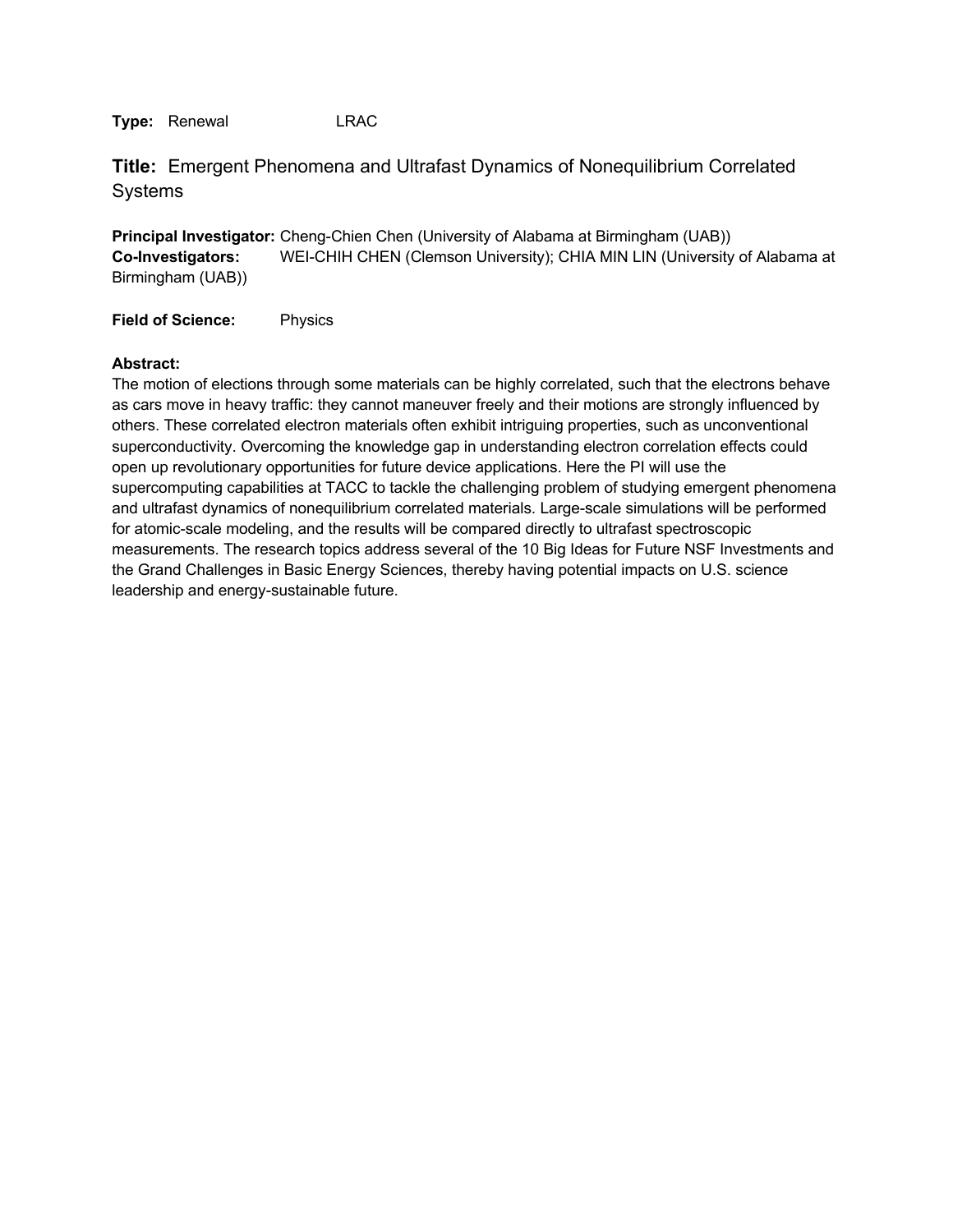## **Title:** Petascale Integrative Approaches for de novo Protein Structure Prediction

**Principal Investigator:** Ken Dill (Laufer Center, Stony Brook University) **Co-Investigators:**

**Field of Science:** Biophysics

#### **Abstract:**

Protein states and their actions characterize cellular pathways and interactions in biochemistry. We aim at developing and applying computational methods that use physical principles to understand biological systems. Physical approaches such as the molecular dynamics methods that we use here provide detailed understanding of protein systems, including thermodynamic and kinetic quantities that dictate behavior. Proteins are large biomolecular systems, and hence, the bottleneck in modeling them is the vast space of different conformations and their corresponding energies, making it prohibitively difficult to explore the numerous possible states using high resolution MD to find the low free energy states. Our lab has developed MELD, which accelerates high resolution MD by orders of magnitude to find the thermodynamically stable states of proteins and of protein ligand complexes. We have utilized our Frontera allocation in 2021 to model larger protein systems, explore multi-protein associations and protein-ligand binding. All of that was made possible by integrating different types of data sources (depending on the problem at hand) with MELD x MD.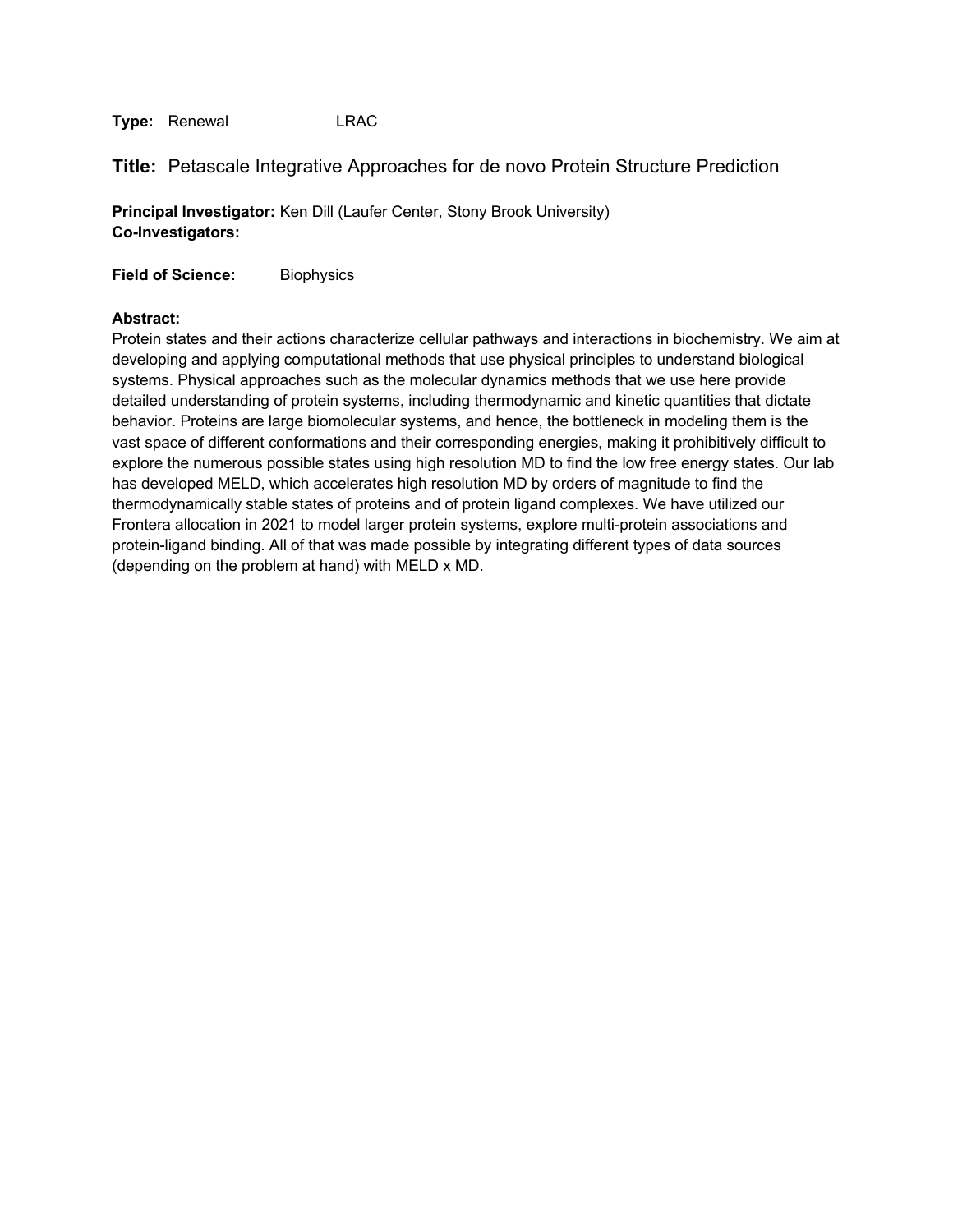# **Title:** Large-Scale All-Atom Simulations of Neutral-Solute Transporters in Cell-Like **Environments**

**Principal Investigator:** Liao Chen (University of Texas at San Antonio) **Co-Investigators:**

**Field of Science:** Biophysics; Cross-Disciplinary Activities; Theoretical Physics

## **Abstract:**

The proposed research is focused on two subfamilies of neutral solute transporters, aquaglyceroporins [aquaporin (AQP) 3, 7, 9 or 10] and glucose transporters (GLUTs). These proteins tirelessly perform the mundane chores of transporting water, energy, and nutrients across the cellular membrane, which are essential in human physiology and relevant in various diseases including obesity, De Vivo disease, and cancer. The goals are to fill several knowledge gaps in the cell- and transporter-specific details that are fundamental in understanding how these molecular machineries operate and useful in finding ways to modulate them for improving human health. Here are two examples. First, a paradox to resolve. Aquaglyceroporins are high affinity facilitators as evidenced in glycerols bound in all of the available crystal structures: Escherichia coli GlpF in 2000, Plasmodium falciparum PfAQP in 2008, AQP10 in 2018, and AQP7 in 2020. How does a high-affinity facilitator (AQP3/7/9/10 or GlpF or PfAQP) carry out unsaturated transport of its substrate? Knowing how this protein operates in its cell-specific membrane environments will lead to new possibilities of modulating a physiologically/pathologically essential process for lipid homeostasis. Second, a challenge to the current literature. Do the passive uniporters (all GLUTs except GLUT13) and the active symporters and antiporters all operate in the same mode regardless of the passive-vs.-active nature of a transporter or the cell-specific membrane environments it is in, as we are taught in Physiology? Now, we have the necessary supercomputing power and the crystal structures to quantify the cell-specific characteristics of a GLUT from the statistical mechanics of multi-million jiggling-and-wiggling atoms constituting the protein and the cell membrane, producing new insights in the research of energy transport. In the upcoming year (4/1/2022 to 3/31/2023), the systems of our research will be all-atom models of neutral solute carrier proteins (GlpF, AQP10, GLUT1 etc.) constituted into cell membranes. This research is to increase the knowledge of two types of transporter proteins: aquaglyceroporins and glucose transporters. The knowledge gained from this research will lead to new ways to modulate these biological machineries for better human health.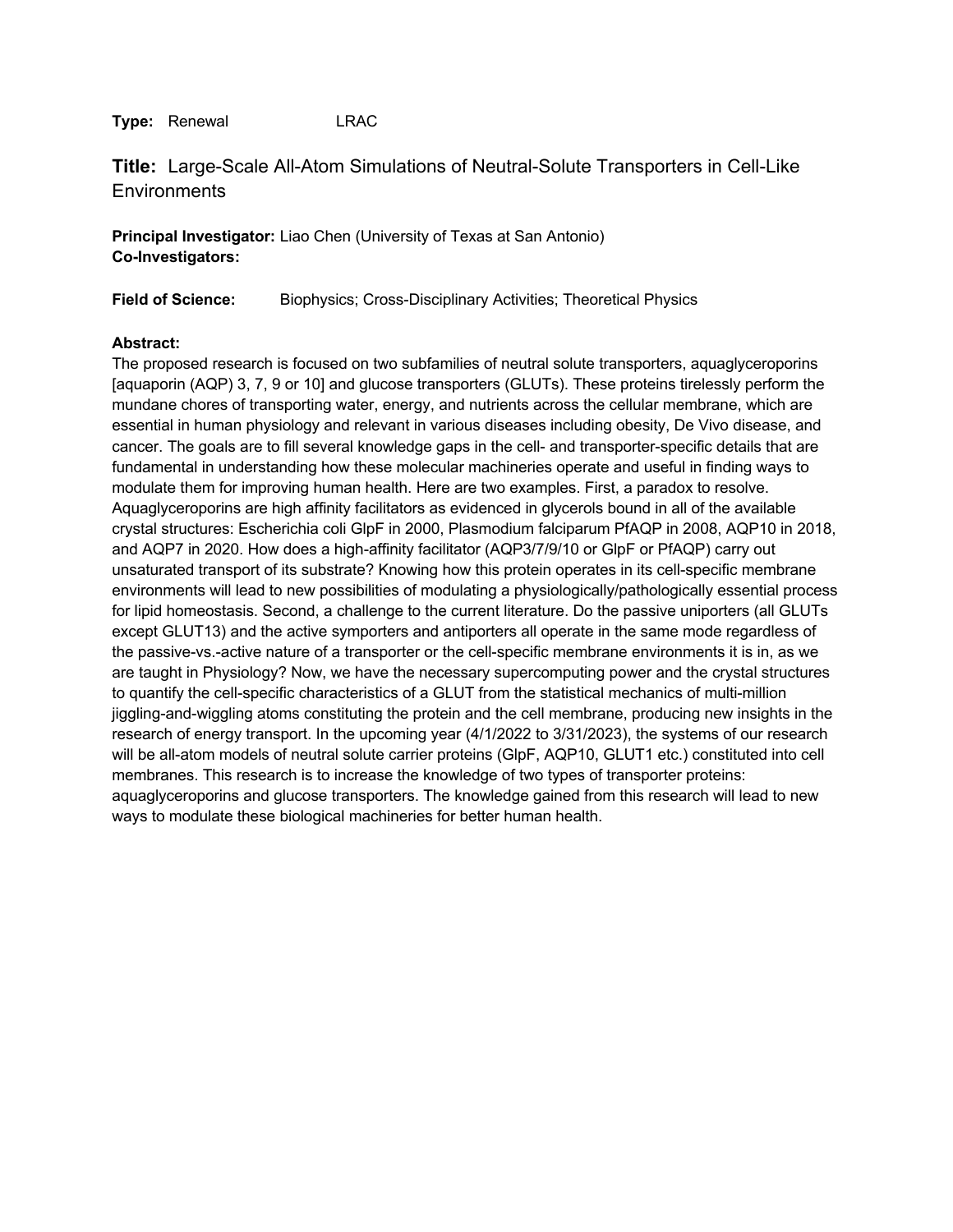**Title:** How membrane properties control enveloped viral entry

**Principal Investigator:** Peter Kasson (University of Virginia) **Co-Investigators:**

**Field of Science:** Biophysics

#### **Abstract:**

Enveloped viruses infect cells via a process of membrane fusion. The properties of the viral and cellular membranes have been shown experimentally to affect both overall viral infectivity and likely the mechanism of entry, but a detailed molecular understanding has thus far been lacking. This project uses detailed molecular dynamics simulations of multiple enveloped viruses (influenza and HIV) to understand how membrane properties control viral infection and how this might be manipulated for therapeutic effect.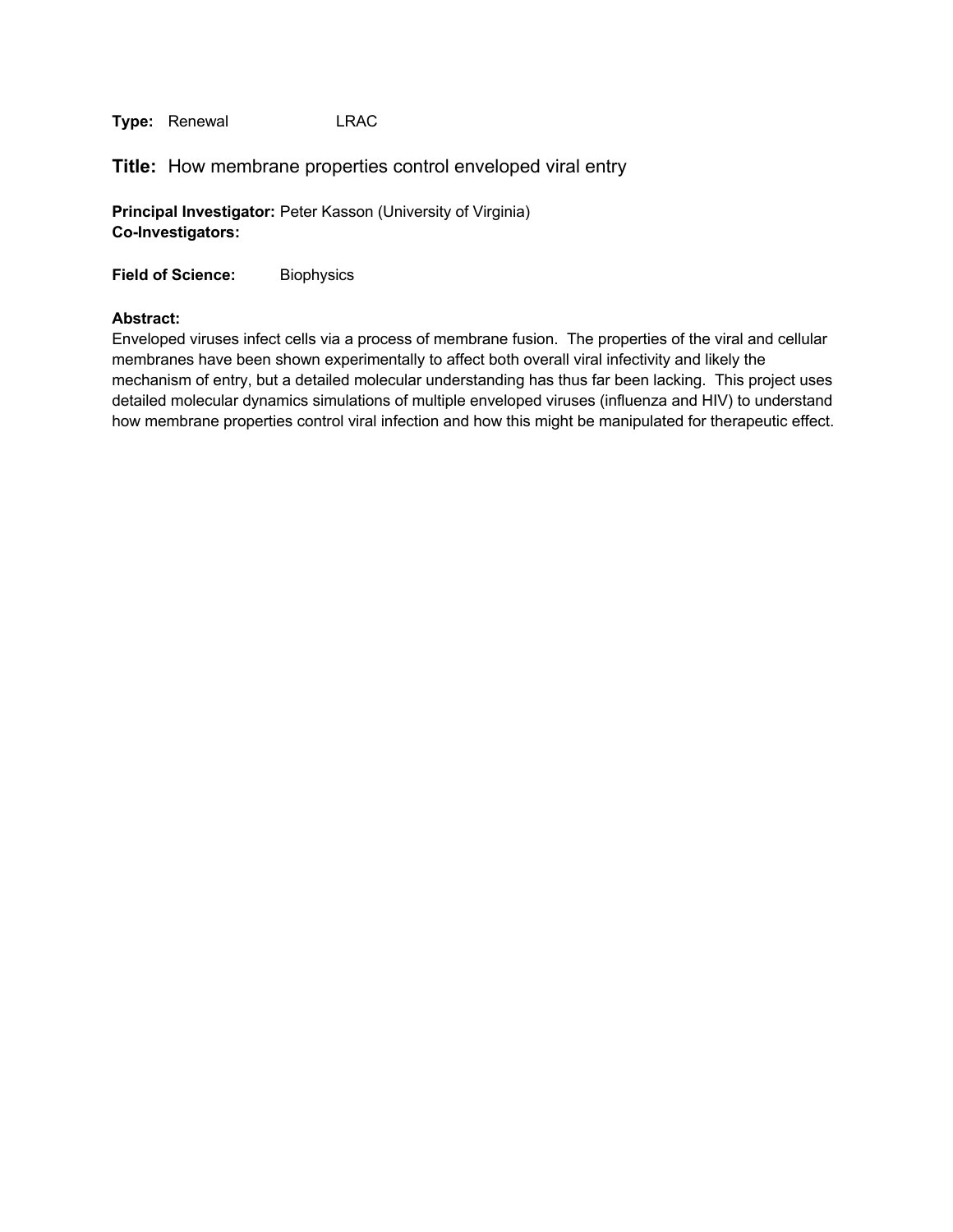**Title:** Simulation & experiment to optimize force fields for accurate atomistic modeling of nucleic acids and computer-aided drug design

**Principal Investigator:** Thomas Cheatham (University of Utah) **Co-Investigators:**

**Field of Science:** Organic and Macromolecular Chemistry

## **Abstract:**

Our understanding of the role of nucleic acids in biology is ever-expanding. Critical to nucleic acids function and biology is not only their structure, but their dynamics, since the structures of nucleic acids are very sensitive to their environment of solvent, ions and other biomolecules. Experimentally, studying flexible nucleic acid systems and their binding processes is challenging. Simulation, with sufficient conformational sampling and accurate force fields, can characterize nucleic acid structure and dynamics. What if we could accurately model molecular interactions such as ligand binding, intercalation, and accurately capture the complete and dynamic conformational ensemble? This would allow unbiased understanding of binding processes of interacting biomolecules, enable optimization of lead compounds targeting RNA, and better understanding of nucleic acid function. Thanks to advances in the GPUs and the optimized codes that run on them, it turns out we can simulate these processes in unbiased simulations. This includes the spontaneous intercalation of ethidium to DNA duplexes, characterization of the minor groove and intercalative properties of various copper ligand complexes, the observation of the formation of known low population Hoogsteen base pairs in DNA duplexes, and recently the unbiased and spontaneous binding of active COVID-19 inhibitors to the experimentally measured site of various tRNA initiators in the anticodon stem loop.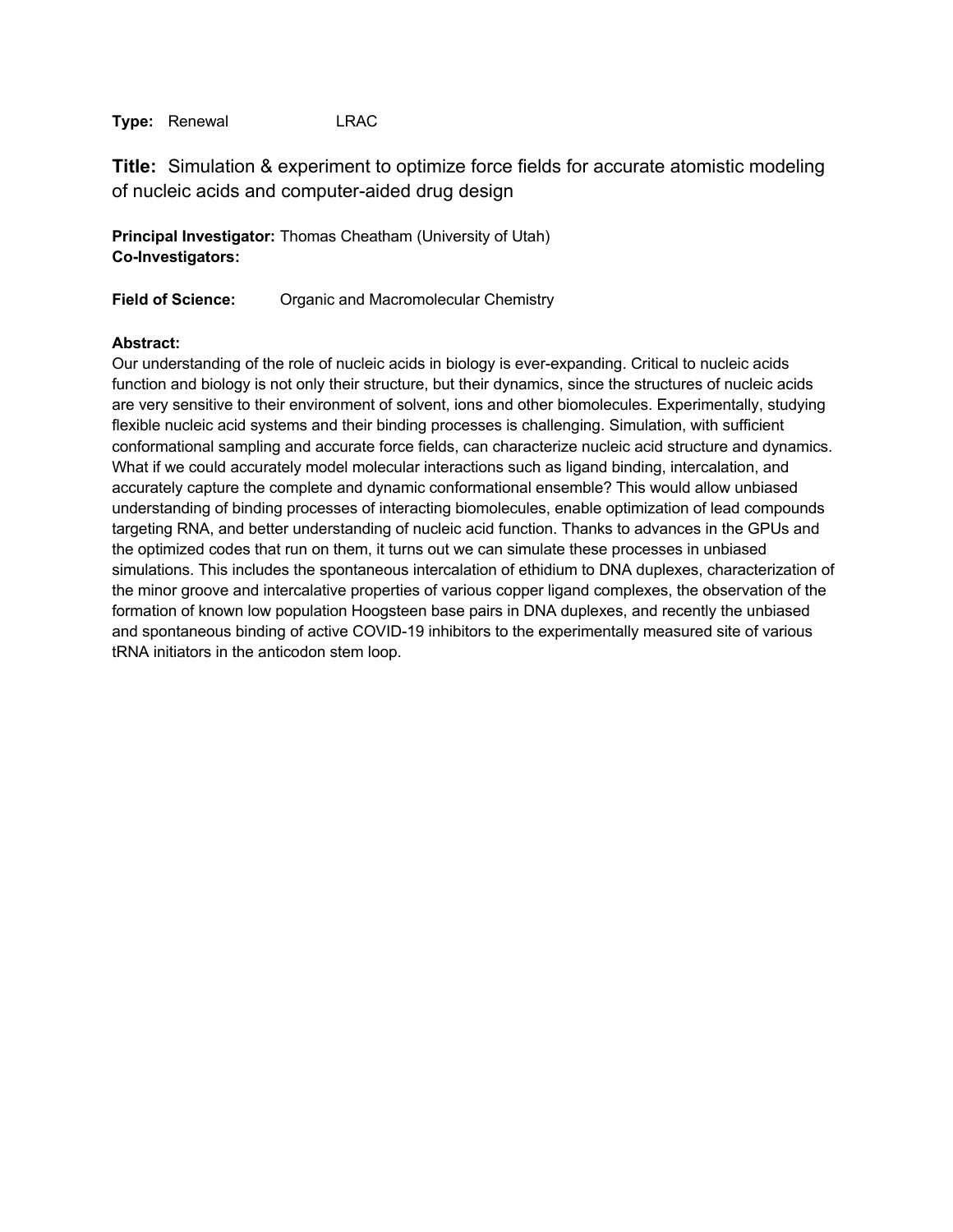## **Title:** Molecular architecture of paracellular ion transport barriers

**Principal Investigator:** Fatemeh Khalili (University of Illinois Chicago) **Co-Investigators:**

**Field of Science:** Biophysics

#### **Abstract:**

Permeation of water, ions and small molecules through the space between adjacent cells is controlled by macromolecular protein structures known as tight junctions. Tight junctions seal the paracellular space and act as barriers that limit the diffusion of molecules down their electrochemical gradient. Claudins are one of the major components of tight junctions and play a key role in determining paracellular permeability. Little is known about the assembly of claudins and the architecture of tight junction pores. We have recently build an atomic model of claudin pores and have verified its function using molecular dynamics simulations. However, the architecture of tight junctions at cellular level is still unknown. In this project, we use MD simulations to investigate mechanical properties of tight junction strands and their morphology computationally.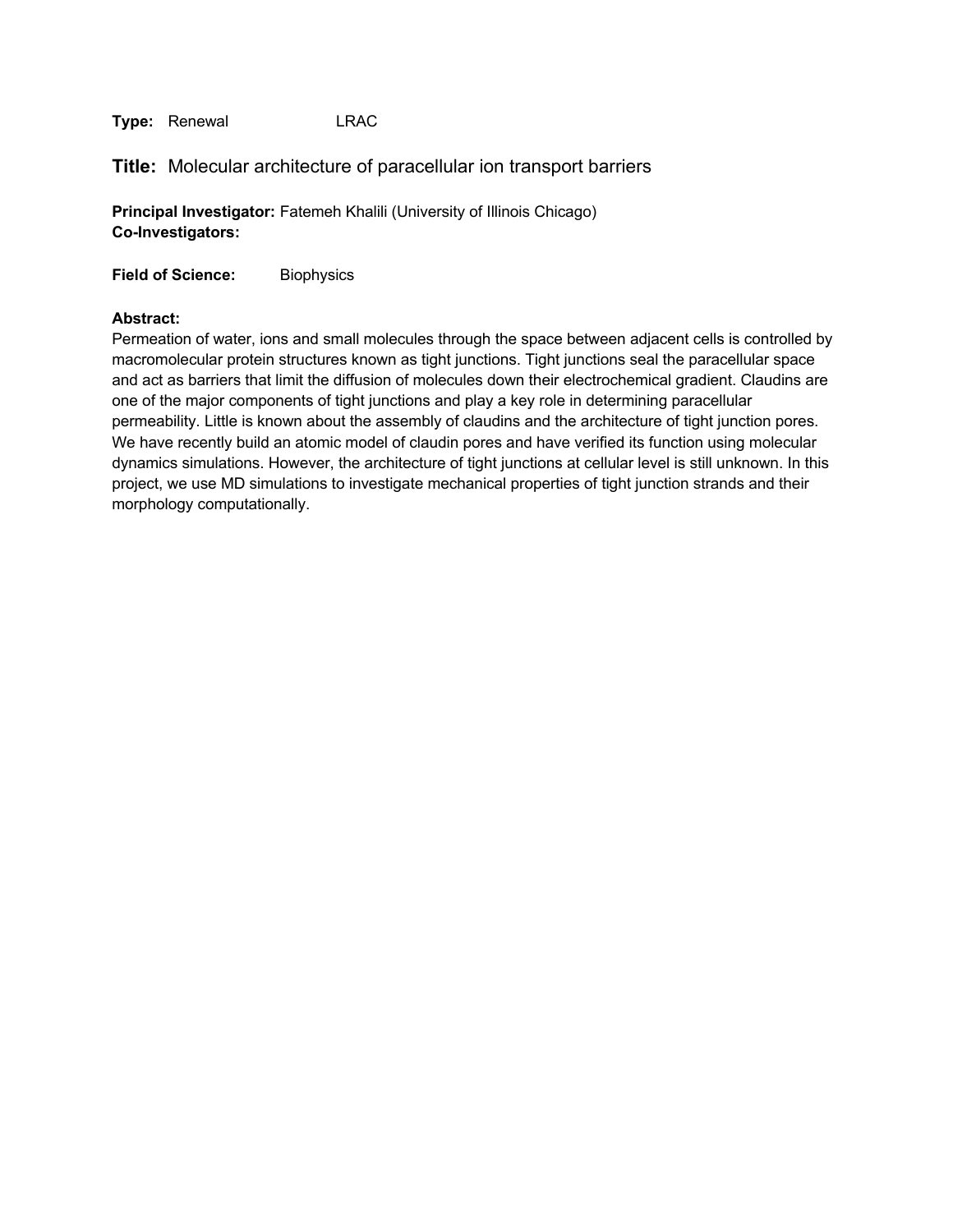## **Title:** Multi-Resolution Simulations of Mesoscale Biological Systems

**Principal Investigator:** Aleksei Aksimentiev (University of Illinois Urbana-Champaign (UIUC) (University of Illinois) (U of I)) **Co-Investigators:**

**Field of Science:** Biophysics

#### **Abstract:**

This proposal requests an allocation on Frontera to carry out several pioneering simulations that will answer fundamental questions about the structural organization and biological function of exceptionally important biomolecular systems. Building on our previous work that delivered the first all-atom structure of a complete, packaged virus particle, we will use Frontera to determine which physical phenomena govern the process of viral genome ejection into a host cell. For this purpose, we will develop a liposome cell mimetic -- a reduced-scale computational model of a living biological cell that makes all-atom molecular dynamics simulations of in vivo biological processes possible without compromising the complexity of a real biological environment. Starting with a complete all-atom model of a Dengue virus constructed using our last year allocation, we will determine how the structure of the Dengue virus changes when it enters the host cell and how such structural changes promote virus disassembly and fusion with the cell membrane. Finally, we will complete our landmark study of biomolecular transport through the nuclear pore complex by determining the role that proteins known to assist transport of larger cargoes play in modulating the structure and visco-elastic properties of the disordered protein mesh that serves as a gatekeeper of nuclear transport.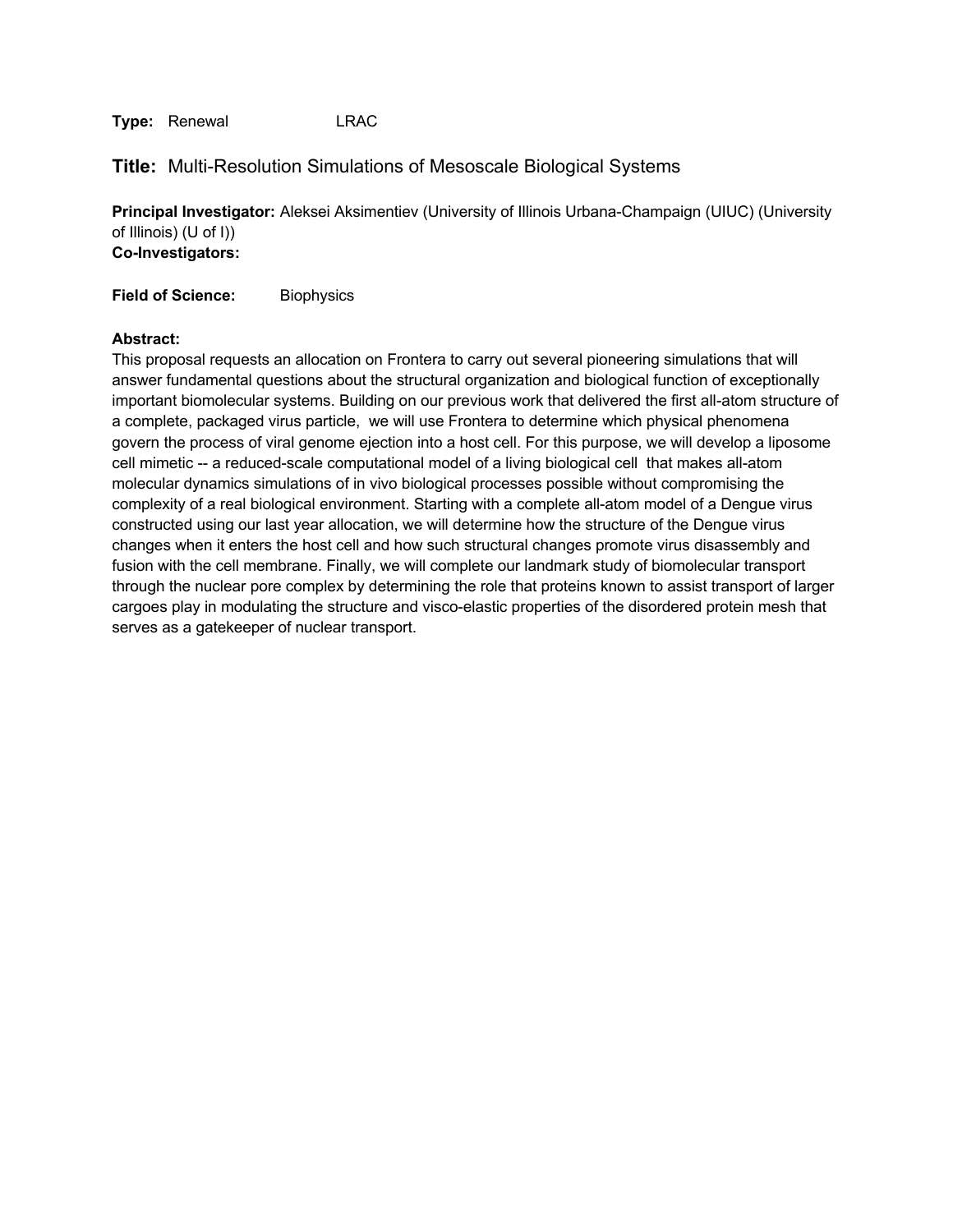**Title:** Conformational Stability of Folded Proteins and Aggregation of Disordered Proteins under Cellular Solution Conditions

**Principal Investigator:** Joan-Emma Shea (University of California Santa Barbara (UCSB)) **Co-Investigators:** PRITAM GANGULY (University of California Santa Barbara (UCSB))

**Field of Science:** Biophysics

#### **Abstract:**

This LRAC renewal focuses on two scientific problems: 1) The self-assembly of Alzheimer's diseaserelated disordered proteins and 2) The mechanism by which osmolyte mixtures stabilize proteins. Project 1: Extracellular deposition of Aβ plaques in the brain is the hallmark for the pathogenesis of Alzheimer's disease. Small peptide amyloid-inhibitors have emerged in recent years as a possible therapeutic treatment of Alzheimer's disease. The human innate immune peptide Cathelicidin LL-37, which is a known antimicrobial protein ubiquitous in human tissues, has been found to bind to protein Aβ and modulate its fibrillization. Using enhanced-sampling replica-exchange molecular dynamics (REMD) simulations, we will probe the mechanism by which LL-37 modulates Aβ aggregation. The atomistic level insights gained from this study will be key for the therapeutic development of peptide-based amyloid inhibitors. Project 2: In response to high osmotic pressure, many marine organisms accumulate a variety of small organic molecules, collectively termed protein-protective osmolytes or osmoprotectants, which stabilize the functional structures of cellular proteins. The mechanisms by which osmoprotectants counteract protein-denaturation, and how different osmoprotectants can act competitively or synergistically is poorly understood. Using REMD simulations, we will investigate the molecular mechanisms responsible for the protein-protective properties of two of the most common osmoprotectants, trimethylamine N-oxide and glycine betaine, under mixed solvent conditions.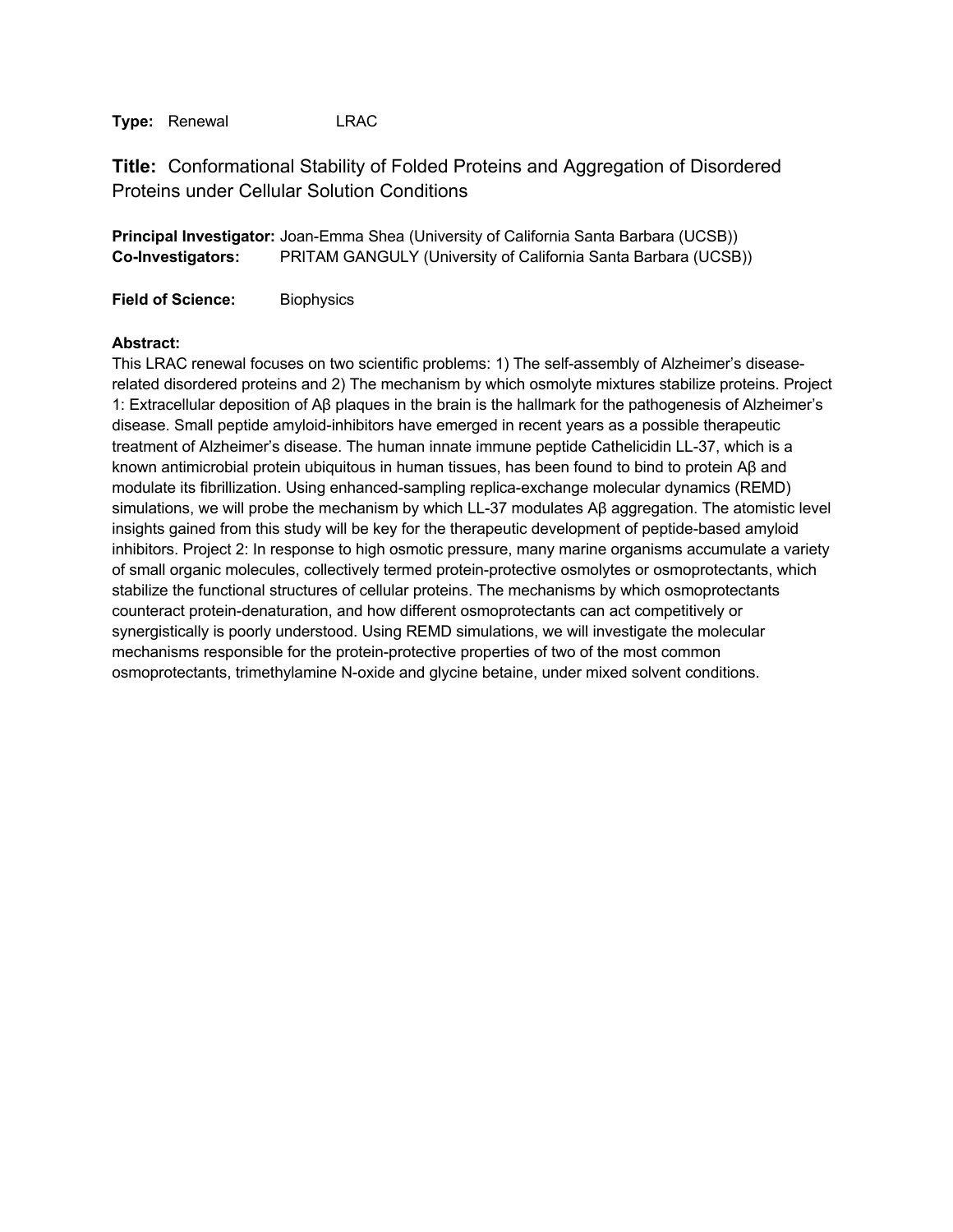**Title:** Investigating the Complete SARS-CoV-2 Envelope Using Atomistic Simulations

**Principal Investigator:** Emad Tajkhorshid (University of Illinois Urbana-Champaign (UIUC) (University of Illinois) (U of I)) **Co-Investigators:**

**Field of Science:** Biochemistry and Molecular Structure and Function

**Abstract:**

\section\*{ABSTRACT}

The pandemic caused by SARS-CoV-2 virus has resulted in huge impacts on our lives and our societies, calling for immediate attention of the entire scientific community to extensively study the molecular mechanisms involved in the viral infection at all levels and to pave the way for developing novel therapeutics against the virus. To that end, understanding the molecular details of the SARS-CoV-2 viral envelope structure, which is the most relevant part of the virus when interacting with and infecting human cells, is of paramount importance. The primary objective of this application is to simulte the full model of SARS-CoV-2 envelope, at an atomistic level, both under control conditions and in the presence of commonly used disinfectants, alcohol and soap. Simulations aim at characterizing the main site of action (protein or lipid) and the mechanism by which these chemicals completely neutralize the virus. The result can shed light on the structural elements stabilizing the virus and are of potential use when rationally designing novel strategies against the viral infection.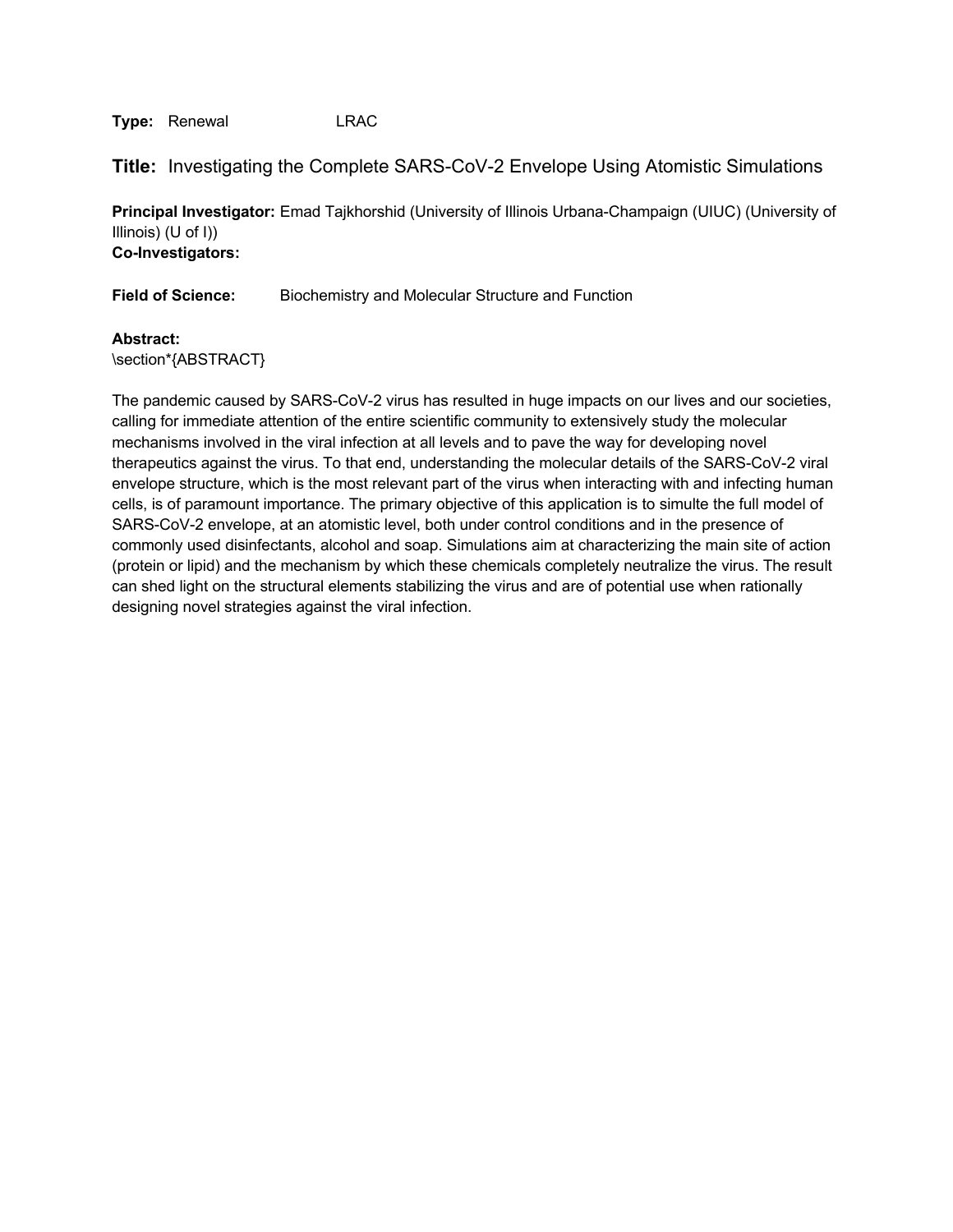**Type:** New LRAC

# **Title:** Three-Dimensional Geodynamic Models of Subduction Initiation

**Principal Investigator:** Michael Gurnis (California Institute of Technology (Caltech)) **Co-Investigators:**

**Field of Science:** Marine Geology and Geophysics

## **Abstract:**

We are developing a new generation of dynamic models of subduction initiation – the last remaining unsolved component of plate tectonic theory. The largest changes in the forces of plate tectonics occur during this critical phase of plate evolution. We will exploit recent advances in computational methods that allow the time-dependent solution of visco-elasto-plastic problems in three dimensions. A Lagrangian integration point finite element method will allow tracking of fault nucleation, fault evolution, and thermochemical convection. The time to address this problem is ideal -- coming on the heels of major observational efforts made from deep-sea drilling and high-resolution seismic imaging that provide key constraints on the process of subduction initiation. During the year, we will specifically compute on Frontera two classes of models – time-dependent and instantaneous – that are constrained by wellobserved New Zealand subduction initiation while addressing the question "how much energy is dissipated when a new subduction zone forms."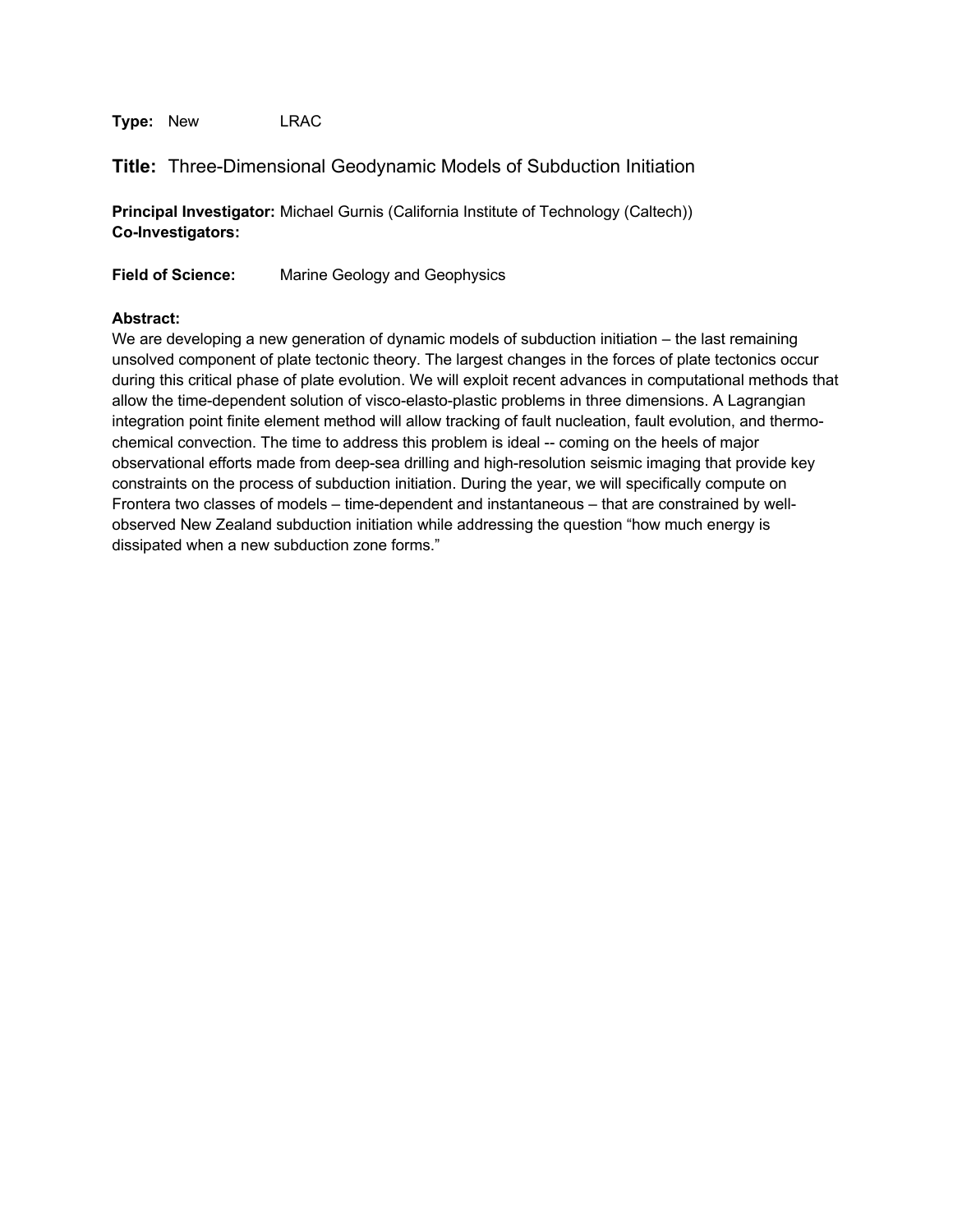**Title:** Kinetic characterization of 3D magnetic reconnection

**Principal Investigator:** Shan Wang (University of Maryland College Park (University of Maryland) (UM) (UMCP))

**Co-Investigators:** Brandon Burkholder (University of Maryland Baltimore County (UMBC)); Wei Xiang Jonathan Ng (University of Maryland College Park (University of Maryland) (UM) (UMCP)); Li-Jen Chen (NASA Goddard Space Flight Center)

**Field of Science:** Physics

#### **Abstract:**

We propose to perform simulations on Frontera to study magnetic reconnection, focusing on the 3D effects and the kinetic aspects. In the past two years, we have investigated in detail the lower-hybrid wave properties and the associated wave-particle interactions during 3D reconnection with symmetric upstream conditions. We also studied the ion-ion beam instability that resembles the situation at the Earth's foreshock. The parameter scan using 1D simulations is performed to reveal the regimes where different modes of the instability dominates, and we analyzed how the field grows and how ions are decelerated/accelerated. The 2D simulation shows the occurrence of magnetic reconnection inside the wave field. In addition, we start to use the global simulation to study solar wind-magnetosphere coupling through magnetic reconnection. For the upcoming allocation period, we plan to continue and advance the aspects of research. We request for 270k SU on Frontera and request to maintain the 160T storage on Ranch.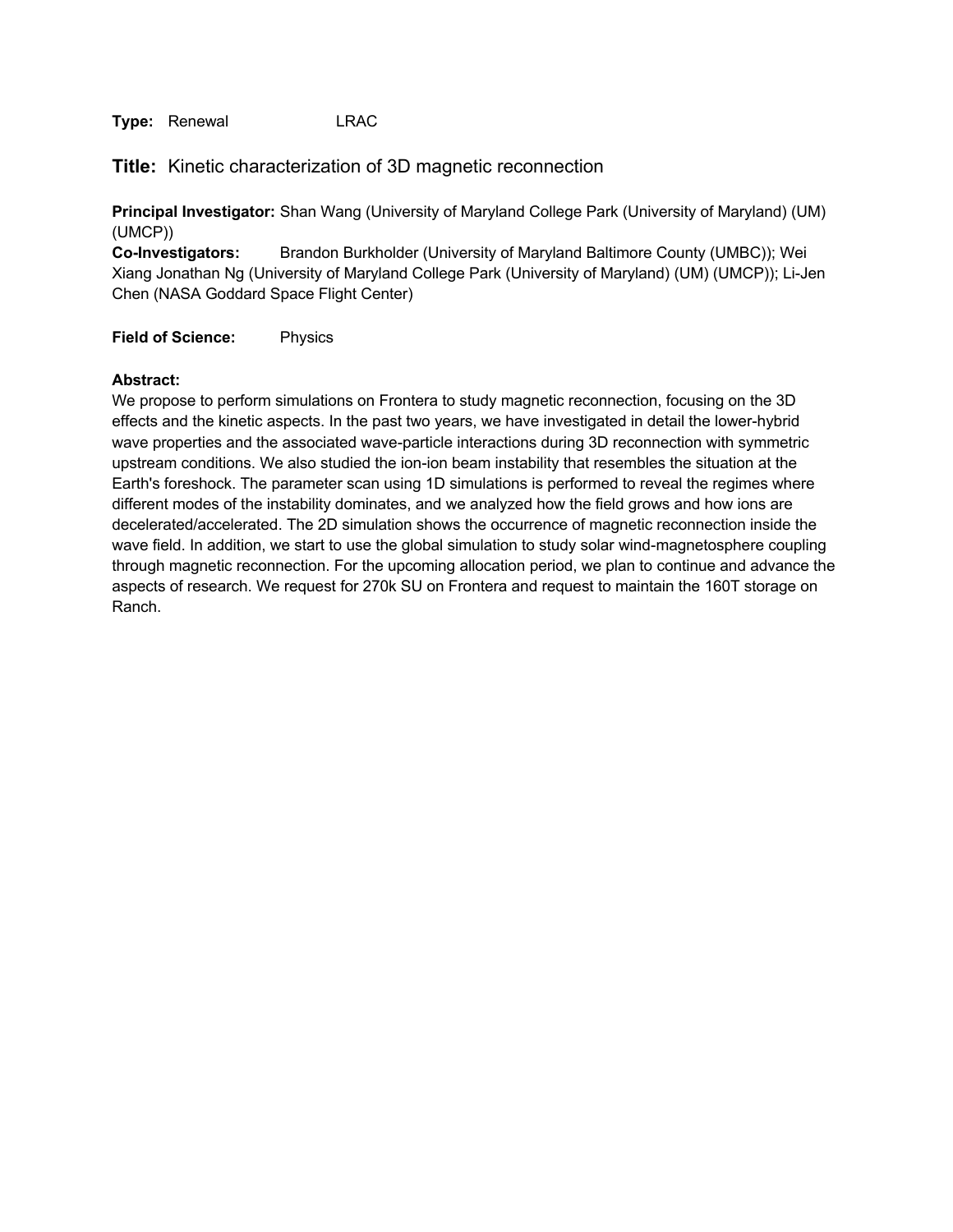**Title:** Simulations of Extreme and Eccentric Binary Black Hole Mergers

**Principal Investigator:** Carlos Lousto (Rochester Institute of Technology (RIT)) **Co-Investigators:** James Healy (Rochester Institute of Technology (RIT))

**Field of Science:** Gravitational Physics

#### **Abstract:**

The goal of this project is to model the gravitational waves signals from the late inspiral and merger of black hole binaries (BHB) with large mass ratios as well as in eccentric orbits. These studies will be based on full numerical simulations solving the highly nonlinear gravitational dynamics and computing waveforms from those binary systems.

Our studies have a wide range of applications, from direct parameter estimation of BBH signals, currently being detected by LIGO-Virgo, to predictions for the third generation of gravitational wave detectors and LISA space mission, leading to the modeling of astrophysical formation scenarios for those BHB sources.

Three body encounters and accretion effects can lead to highly eccentric binaries, with residual eccentricity surviving down to merger, and these eccentric binaries may produce very interesting gravitational waves signals that cannot be adequately modeled using quasicircular approximations.

The plan of work here consists of 3 stages: i) Design full Numerical Relativity simulations of non-spinning, mass-ratio q=1/2, 1/4, eccentric e=0.1-1.0, binary configurations to evolve for the last 20 orbits before merger ii) Same as before, but for aligned / counteraligned spins (of the large hole) S/m^2=+/-0.9 configurations to evolve for up to the last 40 orbits before merger and obtain full waveforms from the Numerical Relativity simulations. iii) Systematic exploration of the large mass ratio binaries from 15:1 to 128:1 cases with the large black hole possibly spinning S/m^2=0,+/-0.9, and configurations to evolve for the last 20 orbits before merger to obtain full waveforms and to study its numerical convergence with 3 resolutions.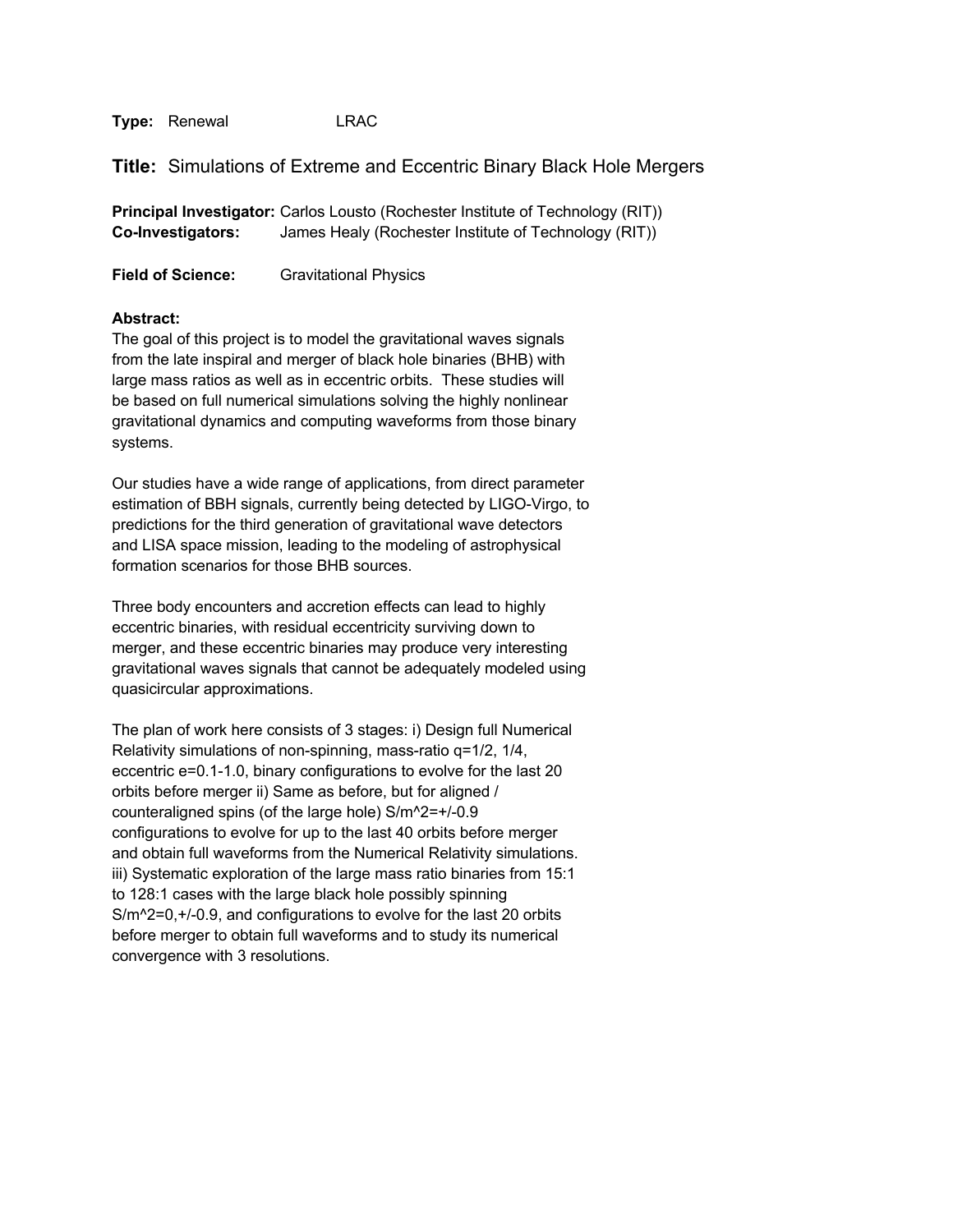**Title:** Grid-based gyrokinetic simulations for studying confinement properties of negative triangularity tokamaks

**Principal Investigator:** Frank Jenko (Max Planck Institute for Plasma Physics (Max-Planck-Institut fr Plasmaphysik) (IPP))

**Co-Investigators:** Gabriele Merlo (University of Texas at Austin (UT) (UT Austin))

**Field of Science:** Theoretical Physics

## **Abstract:**

This project is a continuation of the Frontera allocation awarded for the first and second LRAC cycles (PHY20008), targeting gyrokinetic simulations of turbulent transport in

magnetic confinement fusion plasmas. One of the world-leading codes used for this purpose, GENE, will be employed in conjunction with modern uncertainty quantification techniques to address outstanding open questions related to the influence of plasma shaping, in particular negative triangularity δ, on plasma confinement.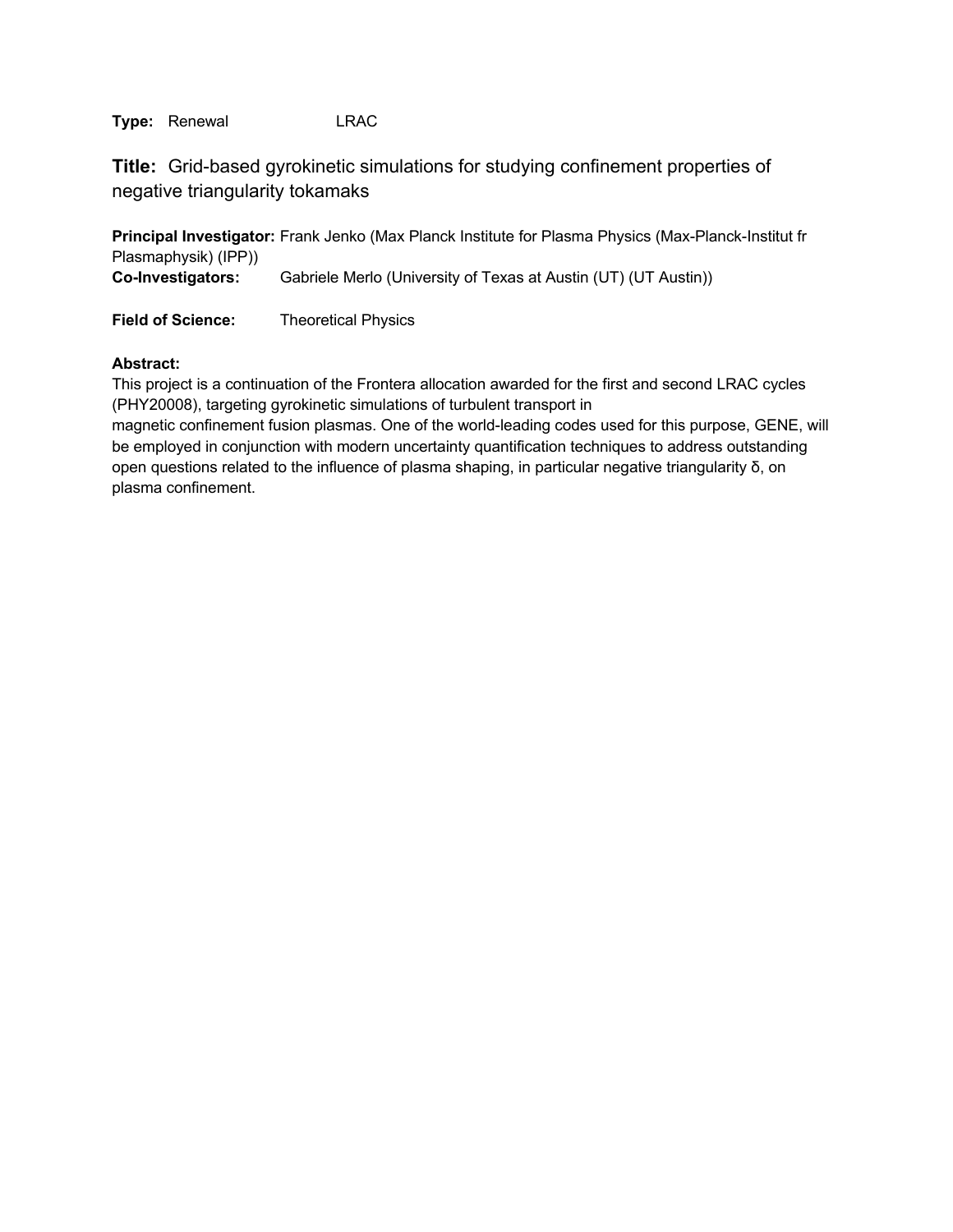**Title:** Hadron-Hadron scattering from lattice QCD

**Principal Investigator:** Colin Morningstar (Carnegie Mellon University (CMU)) **Co-Investigators:** Andrew Hanlon (Brookhaven National Laboratory); John Bulava (Unknown Institution); Andre Walker-Loud (Lawrence Berkeley National Laboratory (Berkeley Lab) (LBNL)); Ben Hoerz (Johannes Gutenberg University of Mainz (University of Mainz) (Johannes Gutenberg-Universitt Mainz))

**Field of Science:** Nuclear Physics

#### **Abstract:**

A study of hadron-hadron scattering is proposed which will help us gain insight into the key physical mechanisms at work inside hadrons and nuclei. The proposed research lends support to current experiments, such as the GlueX experiment in Hall D at the Thomas Jefferson National Accelerator Facility, the Deep Underground Neutrino Experiment which will study neutrinos, an important elementary particle that permeates the universe, and proposed neutrinoless double beta-decay experiments aimed at understanding if neutrinos are their own anti-particle, which if so, could help explain the abundance of matter over anti-matter in the universe.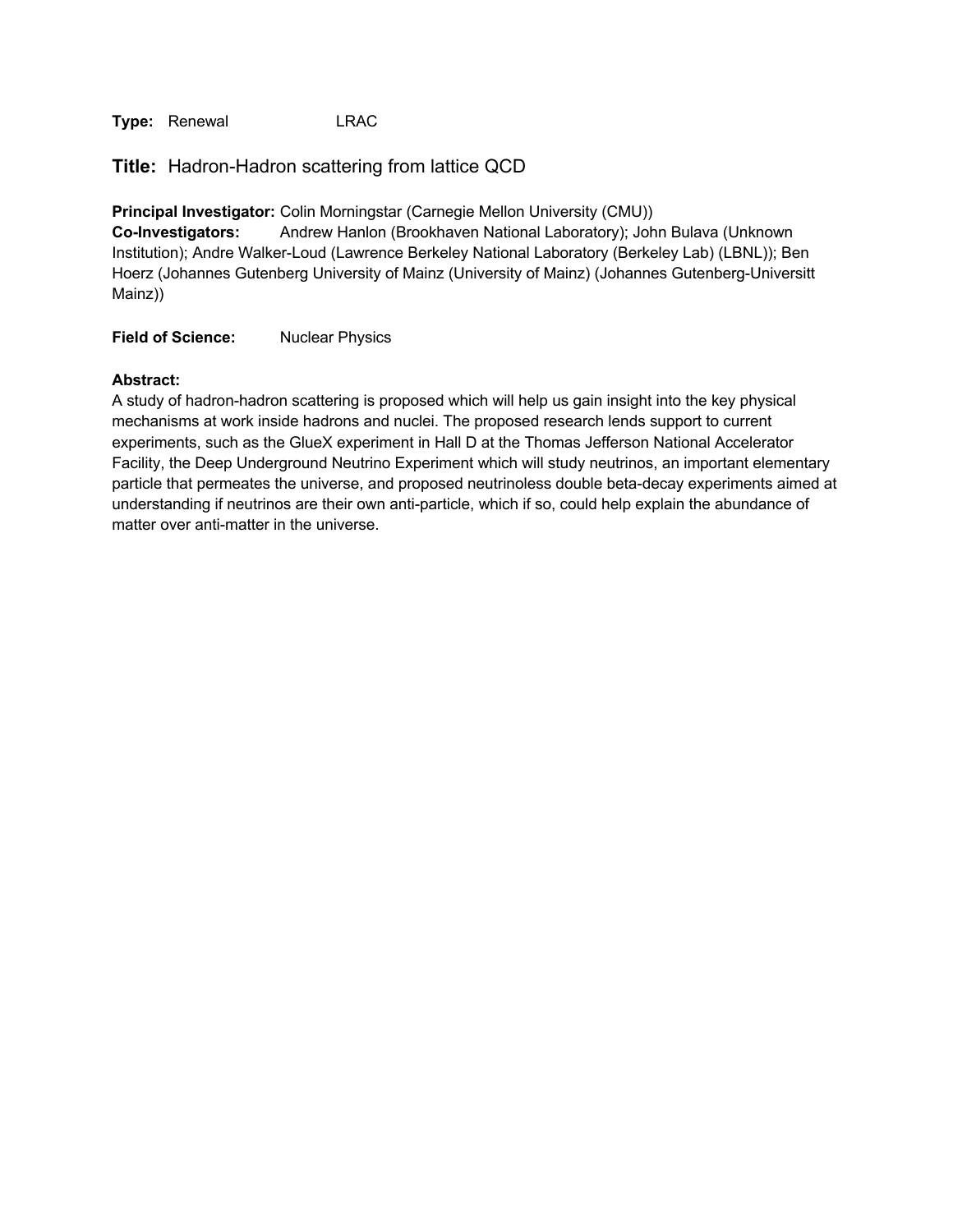**Title:** Research in Theoretical Hadronic Physics and Related Topics

**Principal Investigator:** Carl Carlson (William & Mary) **Co-Investigators:** Kostas Orginos (William & Mary); David Richards (Jefferson Laboratory); Christopher Monahan (William & Mary)

**Field of Science:** Nuclear Physics

#### **Abstract:**

Lattice QCD enables a first-principles calculation of the properties of hadrons such as the pion and proton. This project studies the internal structure of the proton, the building block of everyday nuclear matter, in terms of the fundamental quarks and gluons of QCD. We have in the previous year successfully calculated quark and gluon parton distribution functions (PDFs), which give a useful one dimensional projected view of proton structure, and done so for both polarized and unpolarized cases. We will in the current year focus on calculating generalized parton distributions (GPDs) of quarks and gluons in a proton. These give a 3-dimensional picture of the proton, in both coordinate and momentum space. We will use new gauge configurations (the crucial structures underlying all lattice gauge theory calculations) at significantly finer spacings than have been available. This will allow more accuracy and lower systematic errors. Additionally, we will calculate the flavor structure of the proton sea, the so-called disconnected diagrams, which give important contributions to many processes, including affecting the gluon GPDs via mixing. The work is related to the experimental programs at Jefferson Lab, at RHIC, and at the future EIC.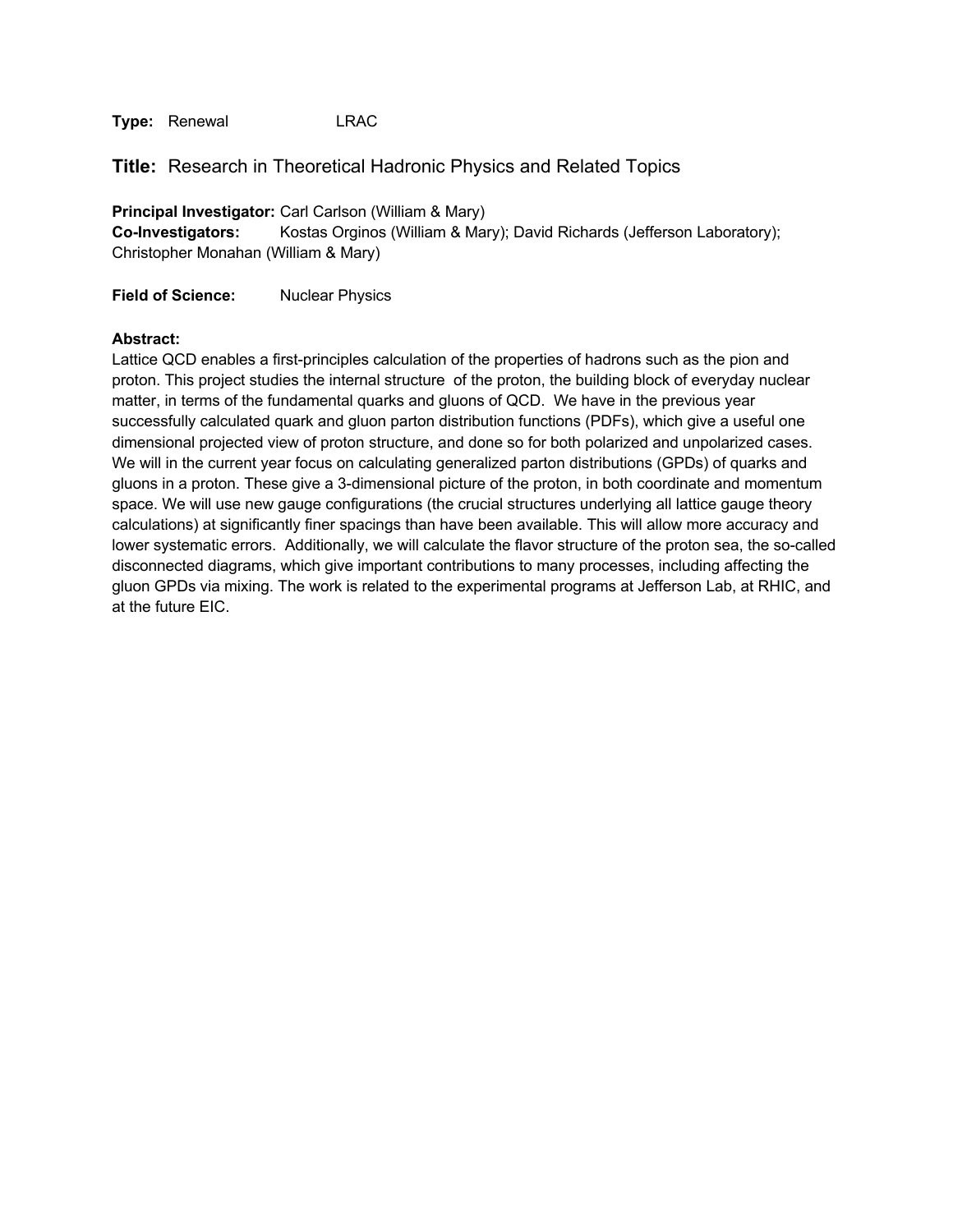**Title:** Precision Flavor Physics at the Intensity Frontier

**Principal Investigator:** Carleton DeTar (University of Utah) **Co-Investigators:** Steven Gottlieb (Indiana University Bloomington); Aida El Khadra (University of Illinois); Ruth Van de Water (Fermilab)

**Field of Science:** Theoretical Physics

#### **Abstract:**

We request a renewal of our LRAC allocation on Frontera to make further progress with two multiyear projects aimed at searches for new particles and interactions beyond the Standard Model. This search requires close coordination between theory and experiment. As part of a worldwide campaign, we seek clues in small discrepancies between experimental measurement and theoretical prediction. In this project we study two such measurements, namely, decays of the B and Bs mesons that contain a heavy b quark (heavy flavor) and determinations of the anomalous magnetic moment of the muon (light flavor). In both cases recent experimental measurements disagree with predictions of the current Standard Model of fundamental interactions. For the B meson the disgreements are at the level of two to three standard deviations. For the anomalous magnetic moment of the muon, it is currently at 4.2 standard deviations. These disagreements have prompted new experiments that will reduce, significantly, the measurement uncertainties. A parallel reduction in the uncertainty of the theoretical predictions is also needed. This project uses precise, ab initio methods of numerical lattice quantum chromodynamics and the power of Frontera to reduce the theoretical uncertainties.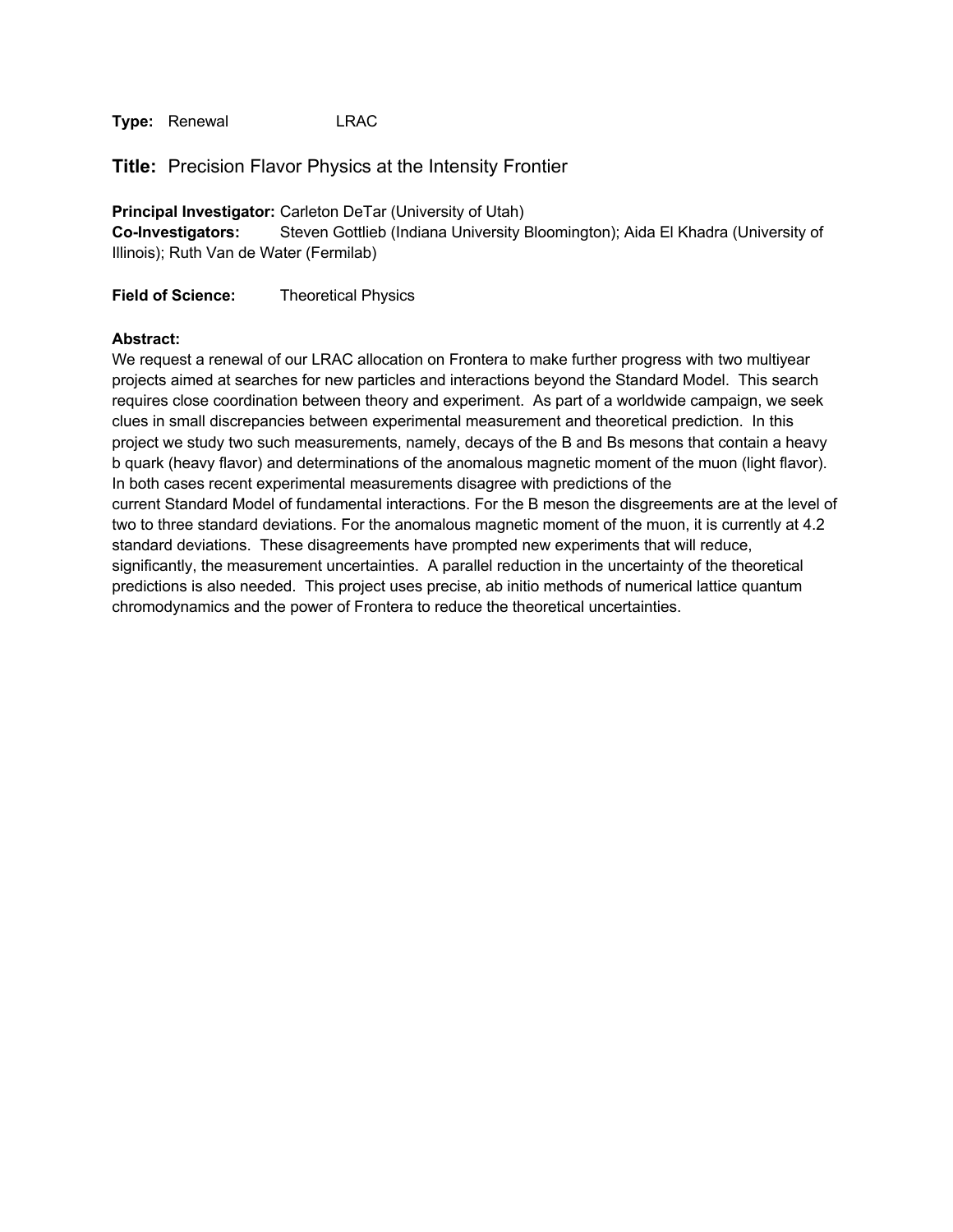**Title:** Large-scale simulations of lattice QCD with physical up, down, strange, and charm quarks

**Principal Investigator:** Martha Constantinou (Temple University) **Co-Investigators:** Constantia Alexandrou (University of Cyprus and The Cyprus Institute); Giannis Koutsou (The Cyprus Institute )

**Field of Science:** Elementary Particle Physics

## **Abstract:**

We propose a large-scale simulation of the theory of the strong interactions, Quantum Chromodynamics (QCD), using a doublet of degenerate up and down quarks, a strange, and a charm quark tuned to their physical mass values. For the continuation of our LRAC project, we target simulations using the twisted mass fermion formulation with a lattice spacing of a=0.07 fm and a spatial volume of (7.8 fm) cubed. The simulation will be the largest volume ever simulated with this action and being at the physical point will allow for the calculation of key nucleon observables of relevance to the scientific program of the Electron Ion Collider (EIC), thus providing input and helping interpret results of the experiments being planned at the EIC. Quantities that will be targeted using these simulations are connected to fundamental questions of nucleon structure, such as how the nucleon mass and spin arise from its constituent quarks and gluons, as well as the determination of its 3D structure and tomography through the computation of parton distribution functions and generalized parton distributions. Such science questions have been identified as high-priority by The National Academies of Sciences, Engineering, and Medicine (NAS) and will be directly targeted experimentally by EIC.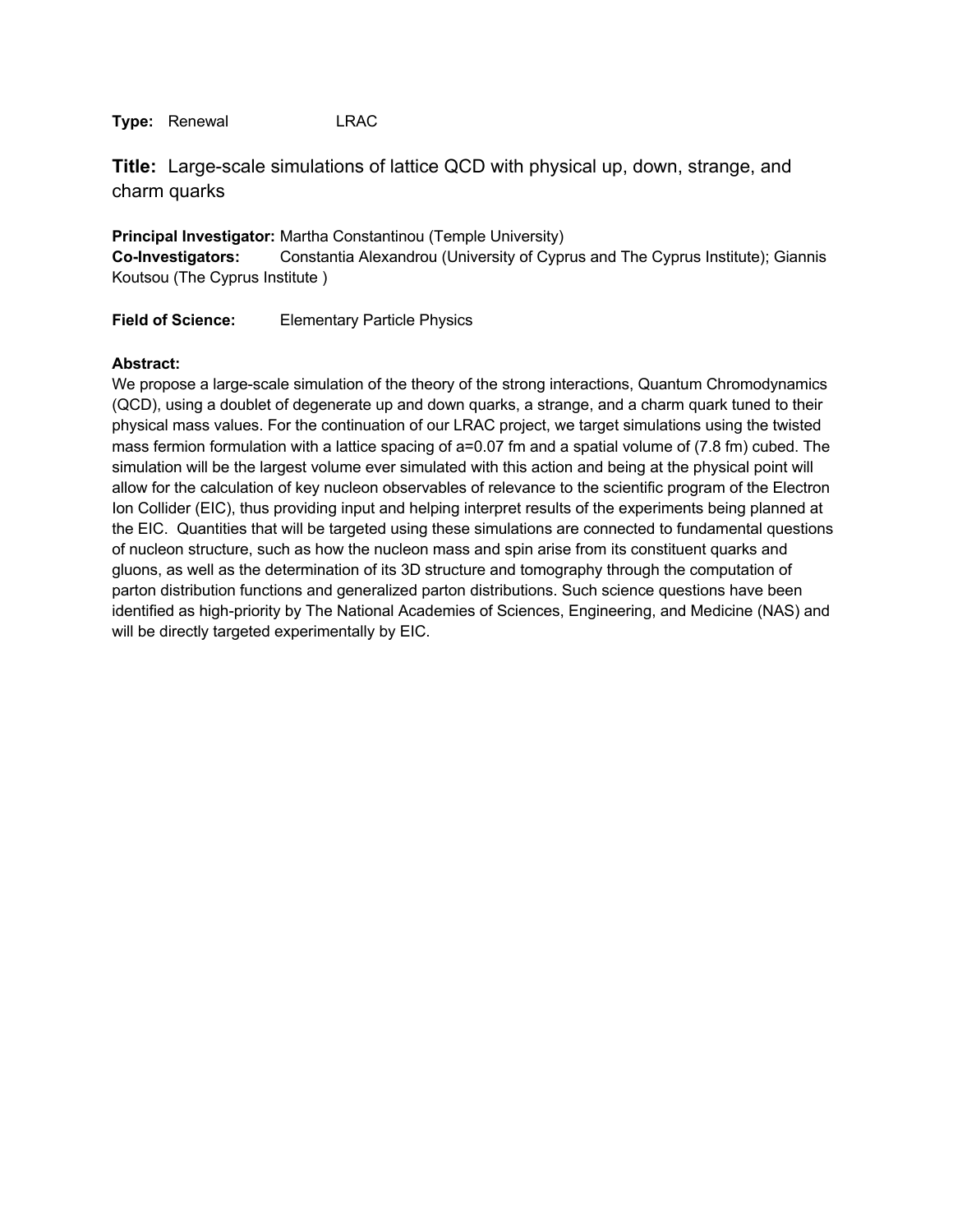**Type:** New LRAC

## **Title:** Beyond Standard Model Physics with Neutron Electric Dipole Moment

**Principal Investigator:** Keh-Fei Liu (University of Kentucky (UK))

**Co-Investigators:** Andre Walker-Loud (Lawrence Berkeley National Laboratory (Berkeley Lab) (LBNL)); Andrei Alexandru (George Washington University); Frank Lee (George Washington University); Terrence Draper (University of Kentucky)

**Field of Science:** Nuclear Physics

## **Abstract:**

Why does the Universe have many more particles than antiparticles? At the beginning of the Universe, there should be equal numbers of particles and antiparticles. One of the necessary conditions for the antiparticles to disappear is the charge and parity (CP) symmetry breaking. The standard model does not explain this. There should be another source. This is the motivation for experiments to detect neutron electric dipole moment (nEDM) which would signal the CP-violation. We propose to calculate the nEDM as induced by the \theta term with lattice gauge Monte Carlo approach to solving quantum chromodynamics (QCD) and help explain and understand the experiments when the nEDM is discovered.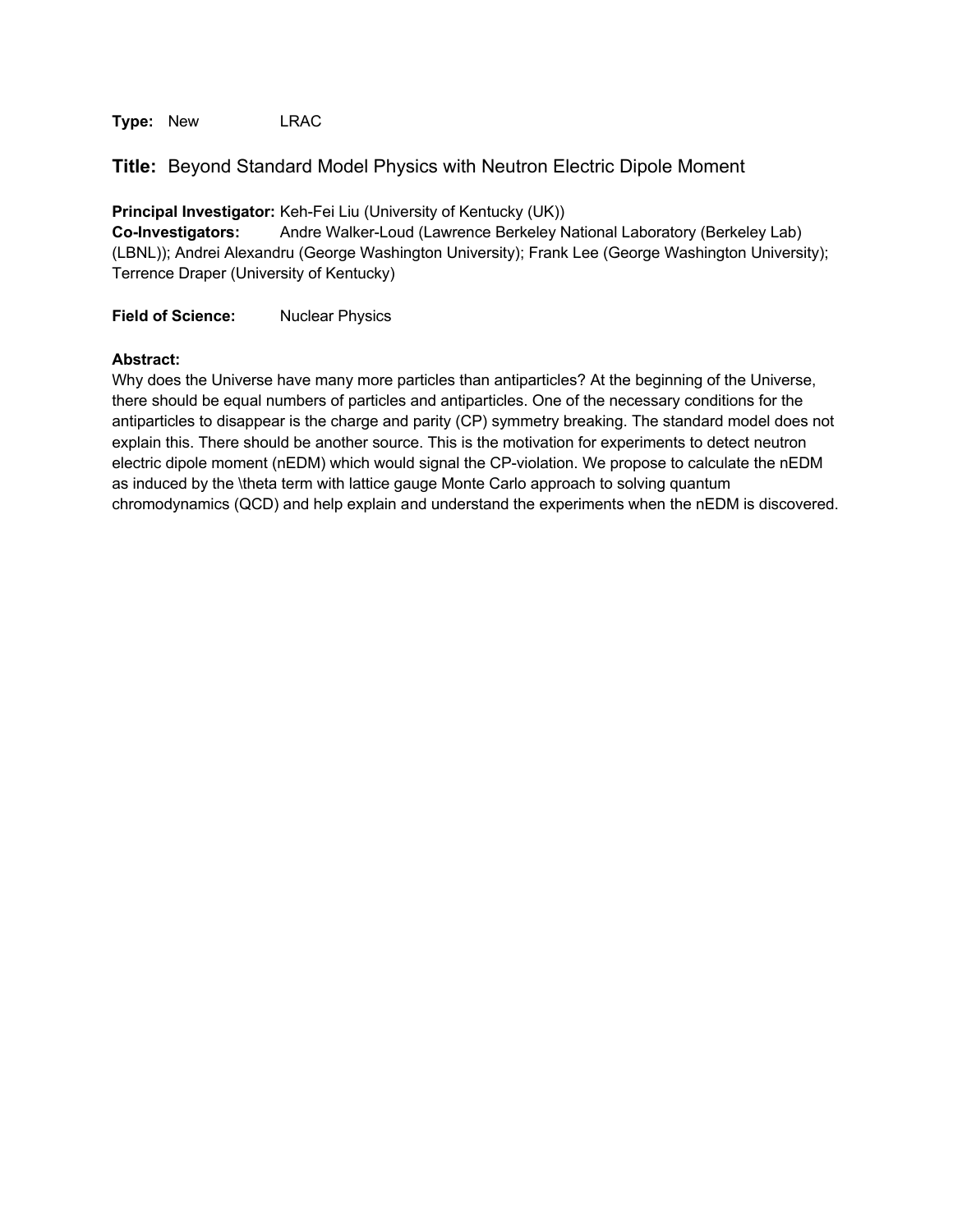**Type:** New LRAC

**Title:** Mergers of spinning supermassive binary black holes in gaseous environments and their electromagnetic signatures

**Principal Investigator:** Manuela Campanelli (Rochester Institute of Technology (RIT)) **Co-Investigators:** Scott Noble (National Aeronautics and Space Administration (NASA)); Yosef Zlochower (Rochester Institute of Technology (RIT)); Julian Krolik (Johns Hopkins University)

**Field of Science:** Gravitational Physics; Astronomical Sciences

## **Abstract:**

A team from the Rochester Institute of Technology, NASA Goddard Space Flight Center, Johns Hopkins University, and their collaborators, propose to perform realistic simulations of gas surrounding supermassive binary black holes mergers, enabling prediction of photon spectral and timing signatures of these binary black holes.

Accreting supermassive binary black holes (SMBHBs) are potential multi-messenger sources because they emit both gravitational wave and electromagnetic radiation. It is the goal of this project to combine astrophysical knowledge about the environments of SMBHBs with detailed physical simulations of gas flows in the immediate neighborhoods of these binaries, and explicit computation of the time-dependent spacetimes in which the gas is placed, in order to predict the light observers would see to identify them. Over the past ten years, our group has built the knowledge base and computational methods needed to reach this goal, and we are now ready to take the final steps. We have built a ``multipatch" simulation infrastructure to permit the simulation of gas accretion in the approach to merger; to avoid prohibitive computational cost in the long inspiral stage of the process, it is necessary both to compute the changing spacetime by means of post-Newtonian and other sorts of perturbative approximations and to create simulation tools permitting separate treatment of subregions within the binary environment. We also have built a new code framework that will allow us to efficiently perform these simulations into the merger regime.

Finally our post-processing tools allows us to transform fluid simulation data into predictions of photon radiation, accounting for the principal radiation mechanisms, opacities, and photon propagation through dynamical spacetimes.

Here, we propose to use the TACC's Frontera system, to study

how the accretion from a surrounding circumbinary disk is apportioned between the members of the supermassive black hole binary as a function of the black hole spin, and how this may change when the separation becomes small enough for relativistic effects to become important. Mass transfer from one

member of the binary to the other may play an especially interesting role. We will then simulate what happens to the gas surrounding the black holes during the merger

proper and the subsequent relaxation phase. Our plan it to use our post-processing machinery to predict EM spectra and light curves throughout all these phases.

This allocation will allow us to identify the most distinctive features of the photon emission associated with a SMBHB and how they may change over time; the clearest spectral signatures to distinguish merging black holes against the background of stellar light from their host galaxies or from single supermassive black hole systems,